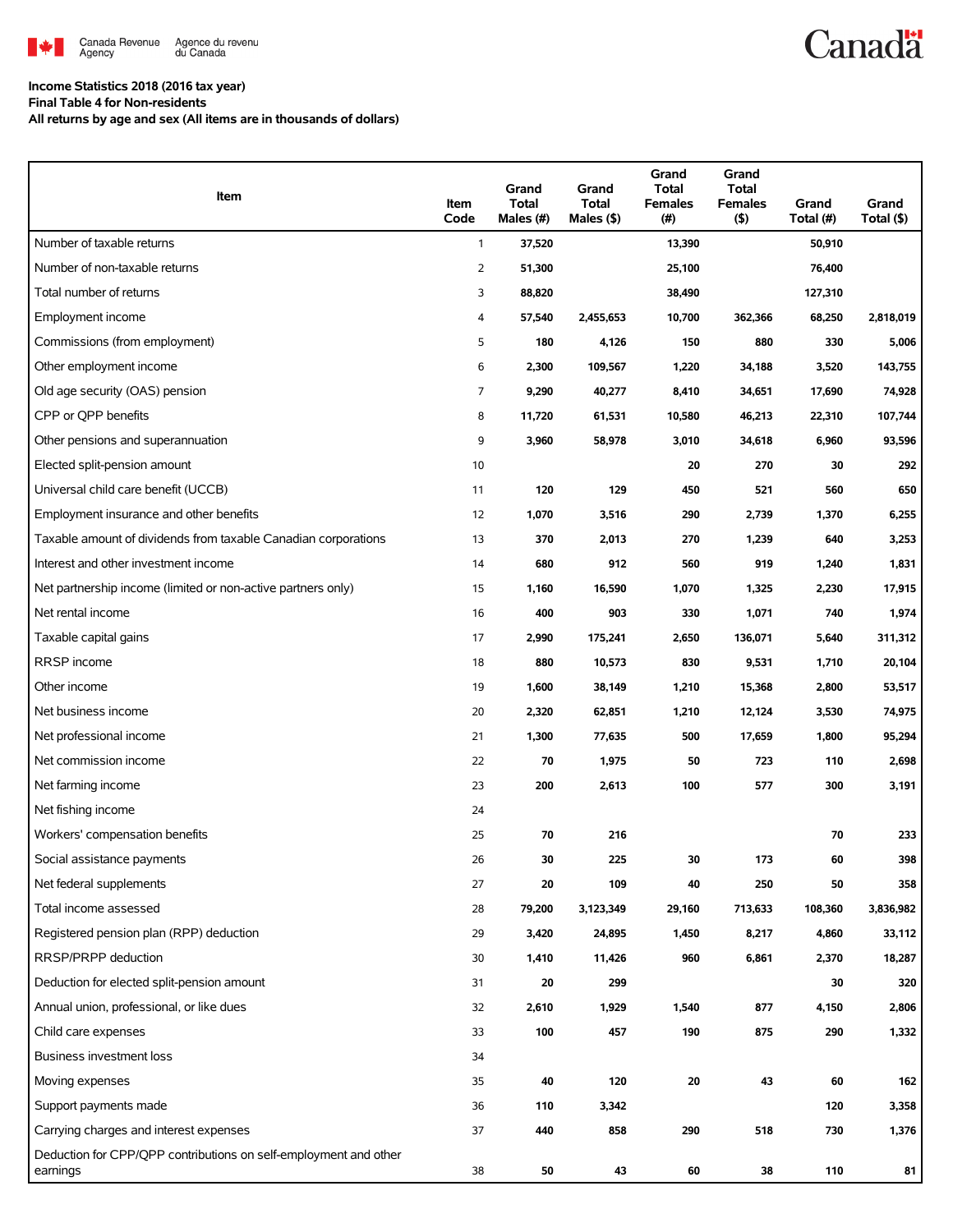

# **Income Statistics 2018 (2016 tax year)**

**Final Table 4 for Non-residents**

**All returns by age and sex (All items are in thousands of dollars)**

| Item                                                                                          | Item<br>Code | Grand<br><b>Total</b><br>Males (#) | Grand<br><b>Total</b><br>Males (\$) | Grand<br><b>Total</b><br><b>Females</b><br>(#) | Grand<br><b>Total</b><br><b>Females</b><br>$($ \$) | Grand<br>Total (#) | Grand<br>Total (\$) |
|-----------------------------------------------------------------------------------------------|--------------|------------------------------------|-------------------------------------|------------------------------------------------|----------------------------------------------------|--------------------|---------------------|
| Deduction for provincial parental insurance plan (PPIP) premiums on<br>self-employment income | 39           |                                    |                                     |                                                |                                                    |                    |                     |
| Exploration and development expenses                                                          | 40           | 60                                 | 222                                 | 40                                             | 79                                                 | 100                | 301                 |
| Other employment expenses                                                                     | 41           | 300                                | 1,301                               | 150                                            | 722                                                | 450                | 2,023               |
| Clergy residence deduction                                                                    | 42           | 30                                 | 378                                 |                                                |                                                    | 40                 | 430                 |
| Other deductions                                                                              | 43           | 1,440                              | 142,683                             | 570                                            | 22,089                                             | 2,000              | 164,773             |
| Total deductions before adjustments                                                           | 44           | 7,760                              | 188,131                             | 3,720                                          | 40,532                                             | 11,480             | 228,662             |
| Social benefits repayment                                                                     | 45           |                                    |                                     |                                                |                                                    | 20                 | 37                  |
| Net income                                                                                    | 46           | 76,890                             | 2,959,201                           | 27,630                                         | 682,580                                            | 104,520            | 3,641,780           |
| Canadian Forces personnel and police deduction                                                | 47           | 20                                 | 329                                 |                                                |                                                    | 20                 | 364                 |
| Security options deductions                                                                   | 48           | 300                                | 35,227                              | 70                                             | 4,042                                              | 370                | 39,269              |
| Other payments deduction                                                                      | 49           | 110                                | 550                                 | 60                                             | 439                                                | 170                | 989                 |
| Non-capital losses of other years                                                             | 50           | 300                                | 4,904                               | 190                                            | 1,605                                              | 490                | 6,508               |
| Net capital losses of other years                                                             | 51           | 220                                | 1,649                               | 130                                            | 917                                                | 340                | 2,567               |
| Capital gains deduction                                                                       | 52           |                                    |                                     |                                                |                                                    |                    |                     |
| Northern residents deductions                                                                 | 53           | 30                                 | 55                                  |                                                |                                                    | 30                 | 71                  |
| Additional deductions                                                                         | 54           | 16,670                             | 252,765                             | 7,660                                          | 67,370                                             | 24,330             | 320,135             |
| Farming/fishing losses of prior years                                                         | 55           | 10                                 | 67                                  |                                                |                                                    | 20                 | 76                  |
| Total deductions from net income                                                              | 56           | 17,610                             | 295,678                             | 8,090                                          | 74,432                                             | 25,710             | 370,110             |
| Taxable income assessed                                                                       | 57           | 63,180                             | 2,671,820                           | 22,140                                         | 610,970                                            | 85,320             | 3,282,790           |
| Basic personal amount                                                                         | 58           | 59,050                             | 676,550                             | 20,760                                         | 237,185                                            | 79,800             | 913,735             |
| Age amount                                                                                    | 59           | 11,520                             | 79,381                              | 10,400                                         | 72,767                                             | 21,920             | 152,148             |
| Spouse or common-law partner amount                                                           | 60           | 35,210                             | 393,516                             | 1,420                                          | 13,607                                             | 36,630             | 407,123             |
| Amount for an eligible dependant                                                              | 61           | 3,430                              | 39,319                              | 660                                            | 7,578                                              | 4,090              | 46,897              |
| Family caregiver amount for children under 18 years of age                                    | 62           | 80                                 | 291                                 | 70                                             | 242                                                | 150                | 533                 |
| Amount for infirm dependants age 18 or older                                                  | 63           | 20                                 | 153                                 |                                                |                                                    | 30                 | 209                 |
| CPP or QPP contributions through employment                                                   | 64           | 49,220                             | 46,489                              | 8,700                                          | 7,972                                              | 57,920             | 54,462              |
| CPP or QPP contributions on self-employment and other earnings                                | 65           | 50                                 | 43                                  | 60                                             | 38                                                 | 110                | 81                  |
| Employment insurance premiums                                                                 | 66           | 48,960                             | 18,771                              | 8,260                                          | 3,045                                              | 57,210             | 21,815              |
| PPIP premiums paid                                                                            | 67           | 30                                 | 4                                   | 20                                             | $\overline{2}$                                     | 40                 | 6                   |
| PPIP premiums payable on employment income                                                    | 68           | 10                                 | 5                                   |                                                |                                                    | 20                 | $\overline{7}$      |
| PPIP premiums payable on self-employment income                                               | 69           |                                    |                                     |                                                |                                                    |                    |                     |
| Volunteer firefighters' amount/search and rescue volunteers' amount                           | 70           |                                    |                                     |                                                |                                                    |                    |                     |
| Canada employment amount                                                                      | 71           | 45,710                             | 52,705                              | 7,560                                          | 8,548                                              | 53,270             | 61,253              |
| Public transit amount                                                                         | 72           | 540                                | 329                                 | 480                                            | 273                                                | 1,010              | 602                 |
| Children's arts amount                                                                        | 73           | 160                                | 58                                  | 90                                             | 35                                                 | 250                | 94                  |
| Home accessibility expenses                                                                   | 74           |                                    |                                     |                                                |                                                    |                    |                     |
| Home buyers' amount                                                                           | 75           |                                    |                                     |                                                |                                                    | 20                 | 66                  |
| Pension income amount                                                                         | 76           | 4,060                              | 7,584                               | 3,110                                          | 5,739                                              | 7,170              | 13,323              |

**Canadä**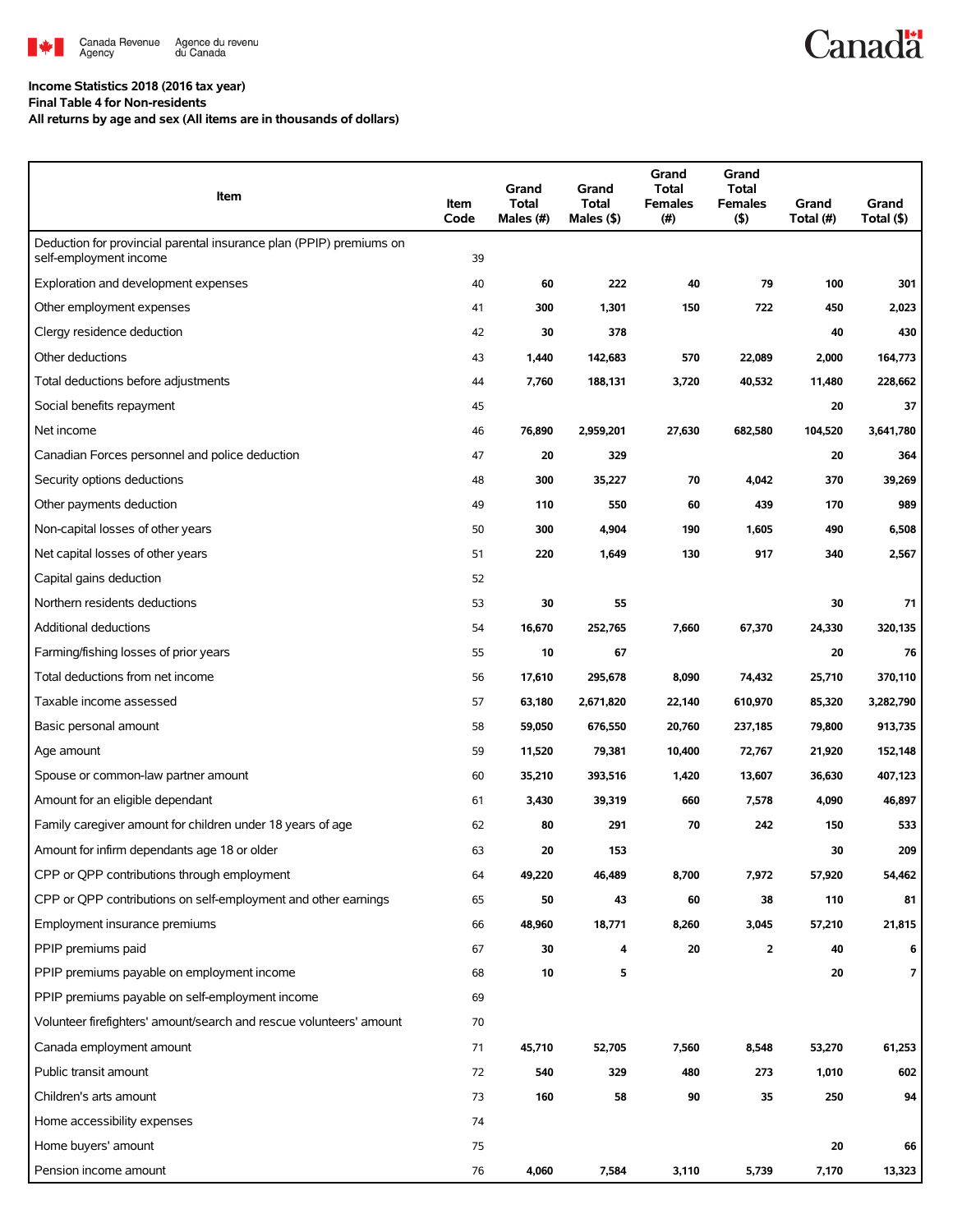

# **Canadä**

## **Income Statistics 2018 (2016 tax year)**

**Final Table 4 for Non-residents**

**All returns by age and sex (All items are in thousands of dollars)**

| Item                                                              | Item<br>Code | Grand<br><b>Total</b><br>Males (#) | Grand<br><b>Total</b><br>Males (\$) | Grand<br><b>Total</b><br><b>Females</b><br>(# ) | Grand<br><b>Total</b><br><b>Females</b><br>$($ \$) | Grand<br>Total (#) | Grand<br>Total (\$) |
|-------------------------------------------------------------------|--------------|------------------------------------|-------------------------------------|-------------------------------------------------|----------------------------------------------------|--------------------|---------------------|
| Caregiver amount                                                  | 77           | 30                                 | 221                                 | 20                                              | 117                                                | 50                 | 337                 |
| Disability amount                                                 | 78           | 190                                | 1,475                               | 130                                             | 1,032                                              | 310                | 2,507               |
| Disability amount transferred from a dependant                    | 79           | 20                                 | 188                                 |                                                 |                                                    | 30                 | 250                 |
| Interest paid on student loans                                    | 80           | 170                                | 161                                 | 190                                             | 137                                                | 370                | 298                 |
| Tuition, education, and textbook amounts                          | 81           | 820                                | 8,650                               | 830                                             | 7,407                                              | 1,660              | 16,057              |
| Tuition, education, and textbook amounts transferred from a child | 82           | 120                                | 630                                 | 60                                              | 292                                                | 180                | 922                 |
| Amounts transferred from spouse or common-law partner             | 83           | 1,130                              | 7,469                               | 620                                             | 3,660                                              | 1,740              | 11,130              |
| Medical expenses                                                  | 84           | 820                                | 3,831                               | 720                                             | 3,134                                              | 1,540              | 6,965               |
| Total tax credits on personal amounts                             | 85           | 65,630                             | 200,681                             | 23,450                                          | 55,950                                             | 89,090             | 256,631             |
| Allowable charitable donations and government gifts               | 86           | 2,150                              | 5,442                               | 1,010                                           | 1,634                                              | 3,170              | 7,077               |
| Eligible cultural and ecological gifts                            | 87           |                                    |                                     |                                                 |                                                    |                    |                     |
| Total tax credit on donations and gifts                           | 88           | 2,100                              | 1,638                               | 990                                             | 497                                                | 3,090              | 2,135               |
| Total federal non-refundable tax credits                          | 89           | 66,410                             | 202,319                             | 23,680                                          | 56,447                                             | 90,090             | 258,765             |
| Federal dividend tax credit                                       | 90           | 360                                | 239                                 | 270                                             | 153                                                | 630                | 392                 |
| Minimum tax carryover                                             | 91           | 20                                 | 217                                 |                                                 |                                                    | 30                 | 230                 |
| Basic federal tax                                                 | 92           | 31,020                             | 468,144                             | 13,150                                          | 100,722                                            | 44,180             | 568,866             |
| Federal foreign tax credit                                        | 93           | 530                                | 3,976                               | 390                                             | 2,433                                              | 930                | 6,410               |
| Federal political contribution tax credit                         | 94           | 20                                 | 8                                   |                                                 |                                                    | 30                 | 10                  |
| Investment tax credit                                             | 95           |                                    |                                     |                                                 |                                                    |                    |                     |
| Labour-sponsored funds tax credit (federally registered)          | 96           |                                    |                                     |                                                 |                                                    |                    |                     |
| Labour-sponsored funds tax credit (provincially registered)       | 97           |                                    |                                     |                                                 |                                                    |                    |                     |
| Alternative minimum tax payable                                   | 98           | 10                                 | 87                                  | 10                                              | 28                                                 | 20                 | 115                 |
| Net federal tax                                                   | 99           | 30,890                             | 505,628                             | 13,040                                          | 116,412                                            | 43,920             | 622,040             |
| CPP contributions on self-employment                              | 100          | 50                                 | 86                                  | 60                                              | 76                                                 | 110                | 162                 |
| Social Benefits repayment                                         | 101          |                                    |                                     |                                                 |                                                    | 20                 | 37                  |
| Working income tax benefit (WITB)                                 | 102          | 50                                 | 32                                  | 40                                              | 31                                                 | 80                 | 64                  |
| Children's fitness tax credit                                     | 103          | 280                                | 28                                  | 130                                             | 13                                                 | 410                | 41                  |
| Eligible educator school supply tax credit                        | 104          |                                    |                                     |                                                 |                                                    |                    |                     |
| Net provincial or territorial tax                                 | 105          | 23,280                             | 181,024                             | 4,760                                           | 22,813                                             | 28,040             | 203,837             |
| Total tax payable                                                 | 106          | 37,520                             | 686,756                             | 13,390                                          | 139,321                                            | 50,910             | 826,077             |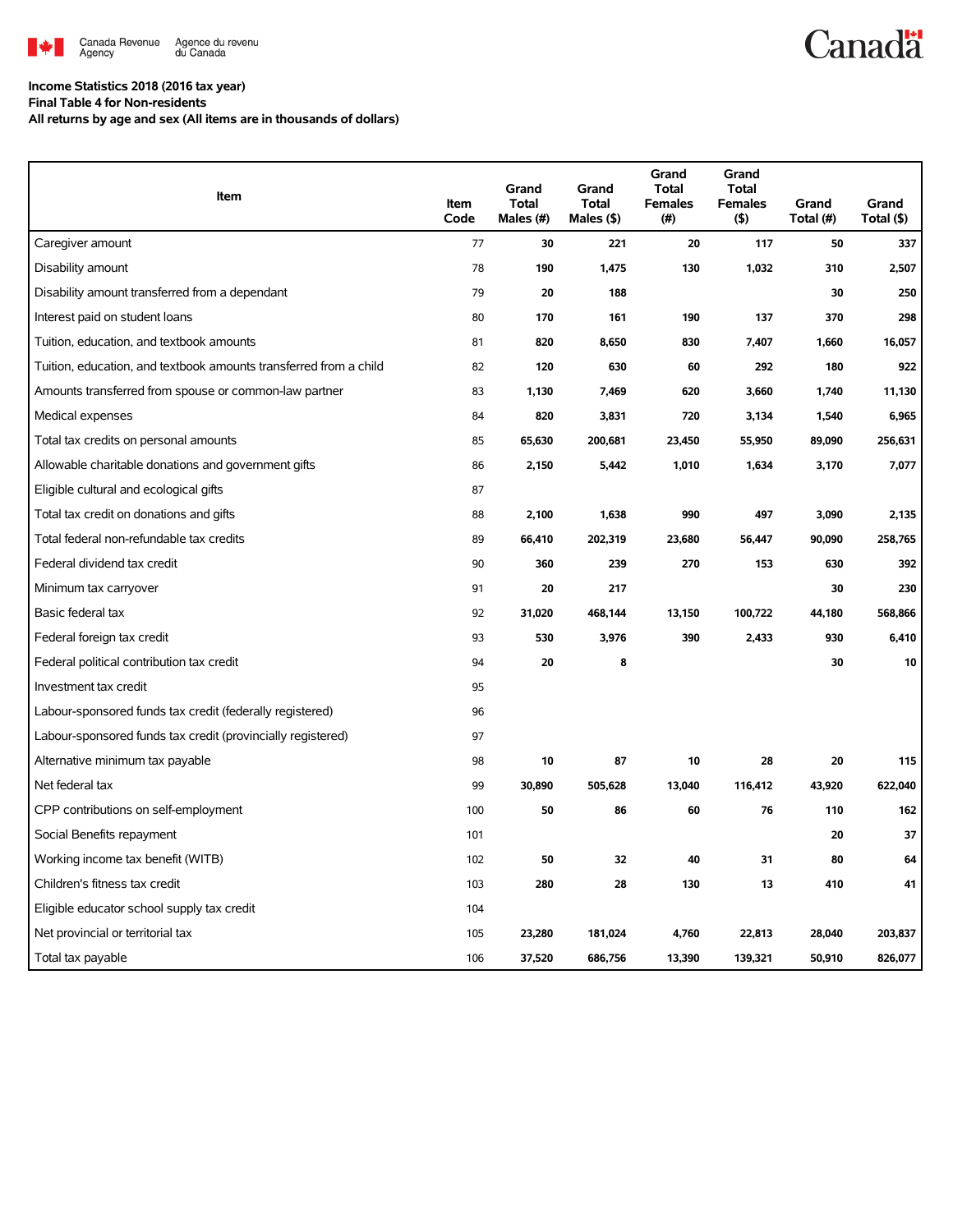| Item                                                                                          | Item<br>Code   | Age<br>Group:<br>Under 20<br>Males (#) | Age<br>Group:<br>Under 20<br>Males (\$) | Age<br>Group:<br>Under 20<br>Females (#) | Age<br>Group:<br>Under 20<br>Females (\$) |
|-----------------------------------------------------------------------------------------------|----------------|----------------------------------------|-----------------------------------------|------------------------------------------|-------------------------------------------|
| Number of taxable returns                                                                     | $\mathbf{1}$   | 90                                     |                                         | 60                                       |                                           |
| Number of non-taxable returns                                                                 | $\overline{2}$ | 360                                    |                                         | 330                                      |                                           |
| Total number of returns                                                                       | 3              | 440                                    |                                         | 390                                      |                                           |
| Employment income                                                                             | 4              | 320                                    | 2,766                                   | 250                                      | 1,488                                     |
| Commissions (from employment)                                                                 | 5              |                                        |                                         |                                          |                                           |
| Other employment income                                                                       | 6              |                                        |                                         |                                          |                                           |
| Old age security (OAS) pension                                                                | 7              |                                        |                                         |                                          |                                           |
| CPP or QPP benefits                                                                           | 8              | 10                                     | 29                                      | 20                                       | 41                                        |
| Other pensions and superannuation                                                             | 9              |                                        |                                         |                                          |                                           |
| Elected split-pension amount                                                                  | 10             |                                        |                                         |                                          |                                           |
| Universal child care benefit (UCCB)                                                           | 11             |                                        |                                         |                                          |                                           |
| Employment insurance and other benefits                                                       | 12             |                                        |                                         |                                          |                                           |
| Taxable amount of dividends from taxable Canadian corporations                                | 13             |                                        |                                         |                                          |                                           |
| Interest and other investment income                                                          | 14             |                                        |                                         |                                          |                                           |
| Net partnership income (limited or non-active partners only)                                  | 15             |                                        |                                         |                                          |                                           |
| Net rental income                                                                             | 16             |                                        |                                         |                                          |                                           |
| Taxable capital gains                                                                         | 17             |                                        |                                         |                                          |                                           |
| RRSP income                                                                                   | 18             |                                        |                                         |                                          |                                           |
| Other income                                                                                  | 19             | 30                                     | 123                                     |                                          |                                           |
| Net business income                                                                           | 20             |                                        |                                         |                                          |                                           |
| Net professional income                                                                       | 21             |                                        |                                         |                                          |                                           |
| Net commission income                                                                         | 22             |                                        |                                         |                                          |                                           |
| Net farming income                                                                            | 23             |                                        |                                         |                                          |                                           |
| Net fishing income                                                                            | 24             |                                        |                                         |                                          |                                           |
| Workers' compensation benefits                                                                | 25             |                                        |                                         |                                          |                                           |
| Social assistance payments                                                                    | 26             |                                        |                                         |                                          |                                           |
| Net federal supplements                                                                       | 27             |                                        |                                         |                                          |                                           |
| Total income assessed                                                                         | 28             | 380                                    | 3,367                                   | 300                                      | 2,122                                     |
| Registered pension plan (RPP) deduction                                                       | 29             |                                        |                                         |                                          |                                           |
| RRSP/PRPP deduction                                                                           | 30             |                                        |                                         |                                          |                                           |
| Deduction for elected split-pension amount                                                    | 31             |                                        |                                         |                                          |                                           |
| Annual union, professional, or like dues                                                      | 32             |                                        |                                         | 10                                       | $\mathbf{1}$                              |
| Child care expenses                                                                           | 33             |                                        |                                         |                                          |                                           |
| Business investment loss                                                                      | 34             |                                        |                                         |                                          |                                           |
| Moving expenses                                                                               | 35             |                                        |                                         |                                          |                                           |
| Support payments made                                                                         | 36             |                                        |                                         |                                          |                                           |
| Carrying charges and interest expenses                                                        | 37             |                                        |                                         |                                          |                                           |
| Deduction for CPP/QPP contributions on self-employment and other earnings                     | 38             |                                        |                                         |                                          |                                           |
| Deduction for provincial parental insurance plan (PPIP) premiums on self-employment<br>income | 39             |                                        |                                         |                                          |                                           |
| Exploration and development expenses                                                          | 40             |                                        |                                         |                                          |                                           |
| Other employment expenses                                                                     | 41             |                                        |                                         |                                          |                                           |
| Clergy residence deduction                                                                    | 42             |                                        |                                         |                                          |                                           |
| Other deductions                                                                              | 43             |                                        |                                         |                                          |                                           |
| Total deductions before adjustments                                                           | 44             |                                        |                                         | 10                                       | $\overline{2}$                            |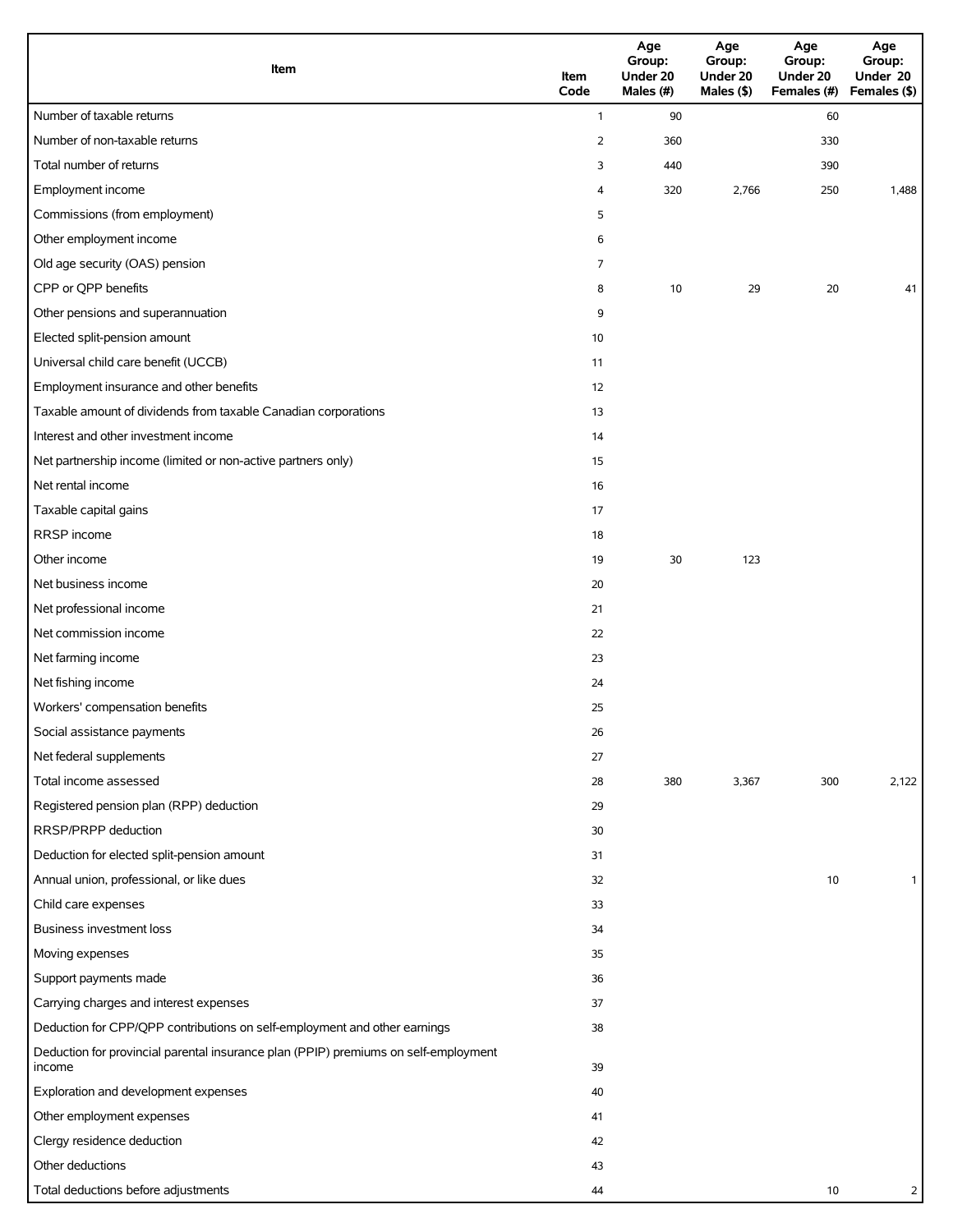| Item                                                                | <b>Item Code</b> | Under 20<br>Males (#) | Under 20<br>Males (\$) | Age Group: Age Group: Age Group: Age Group:<br>Under 20<br>Females (#) | Under 20<br>Females (\$) |
|---------------------------------------------------------------------|------------------|-----------------------|------------------------|------------------------------------------------------------------------|--------------------------|
| Social benefits repayment                                           | 45               |                       |                        |                                                                        |                          |
| Net income                                                          | 46               | 380                   | 3,334                  | 290                                                                    | 2,137                    |
| Canadian Forces personnel and police deduction                      | 47               |                       |                        |                                                                        |                          |
| Security options deductions                                         | 48               |                       |                        |                                                                        |                          |
| Other payments deduction                                            | 49               |                       |                        |                                                                        |                          |
| Non-capital losses of other years                                   | 50               |                       |                        |                                                                        |                          |
| Net capital losses of other years                                   | 51               |                       |                        |                                                                        |                          |
| Capital gains deduction                                             | 52               |                       |                        |                                                                        |                          |
| Northern residents deductions                                       | 53               |                       |                        |                                                                        |                          |
| Additional deductions                                               | 54               | 30                    | 157                    | 40                                                                     | 127                      |
| Farming/fishing losses of prior years                               | 55               |                       |                        |                                                                        |                          |
| Total deductions from net income                                    | 56               | 30                    | 164                    | 40                                                                     | 130                      |
| Taxable income assessed                                             | 57               | 350                   | 3,170                  | 260                                                                    | 2,008                    |
| Basic personal amount                                               | 58               | 320                   | 3,717                  | 240                                                                    | 2,798                    |
| Age amount                                                          | 59               |                       |                        |                                                                        |                          |
| Spouse or common-law partner amount                                 | 60               | 20                    | 172                    |                                                                        |                          |
| Amount for an eligible dependant                                    | 61               |                       |                        |                                                                        |                          |
| Family caregiver amount for children under 18 years of age          | 62               |                       |                        |                                                                        |                          |
| Amount for infirm dependants age 18 or older                        | 63               |                       |                        |                                                                        |                          |
| CPP or QPP contributions through employment                         | 64               | 250                   | 91                     |                                                                        |                          |
| CPP or QPP contributions on self-employment and other earnings      | 65               |                       |                        |                                                                        |                          |
| Employment insurance premiums                                       | 66               | 250                   | 43                     | 180                                                                    | 25                       |
| PPIP premiums paid                                                  | 67               |                       |                        |                                                                        |                          |
| PPIP premiums payable on employment income                          | 68               |                       |                        |                                                                        |                          |
| PPIP premiums payable on self-employment income                     | 69               |                       |                        |                                                                        |                          |
| Volunteer firefighters' amount/search and rescue volunteers' amount | 70               |                       |                        |                                                                        |                          |
| Canada employment amount                                            | 71               | 280                   | 318                    | 200                                                                    | 229                      |
| Public transit amount                                               | 72               | 10                    | 4                      |                                                                        |                          |
| Children's arts amount                                              | 73               |                       |                        |                                                                        |                          |
| Home accessibility expenses                                         | 74               |                       |                        |                                                                        |                          |
| Home buyers' amount                                                 | 75               |                       |                        |                                                                        |                          |
| Pension income amount                                               | 76               |                       |                        |                                                                        |                          |
| Caregiver amount                                                    | 77               |                       |                        |                                                                        |                          |
| Disability amount                                                   | 78               |                       |                        |                                                                        |                          |
| Disability amount transferred from a dependant                      | 79               |                       |                        |                                                                        |                          |
| Interest paid on student loans                                      | 80               |                       |                        |                                                                        |                          |
| Tuition, education, and textbook amounts                            | 81               | 10                    | 48                     | 10                                                                     | 50                       |
| Tuition, education, and textbook amounts transferred from a child   | 82               |                       |                        |                                                                        |                          |
| Amounts transferred from spouse or common-law partner               | 83               |                       |                        |                                                                        |                          |
| Medical expenses                                                    | 84               |                       |                        |                                                                        |                          |
| Total tax credits on personal amounts                               | 85               | 360                   | 666                    | 280                                                                    | 477                      |
| Allowable charitable donations and government gifts                 | 86               |                       |                        |                                                                        |                          |
| Eligible cultural and ecological gifts                              | 87               |                       |                        |                                                                        |                          |
| Total tax credit on donations and gifts                             | 88               |                       |                        |                                                                        |                          |
| Total federal non-refundable tax credits                            | 89               | 360                   | 666                    | 280                                                                    | 477                      |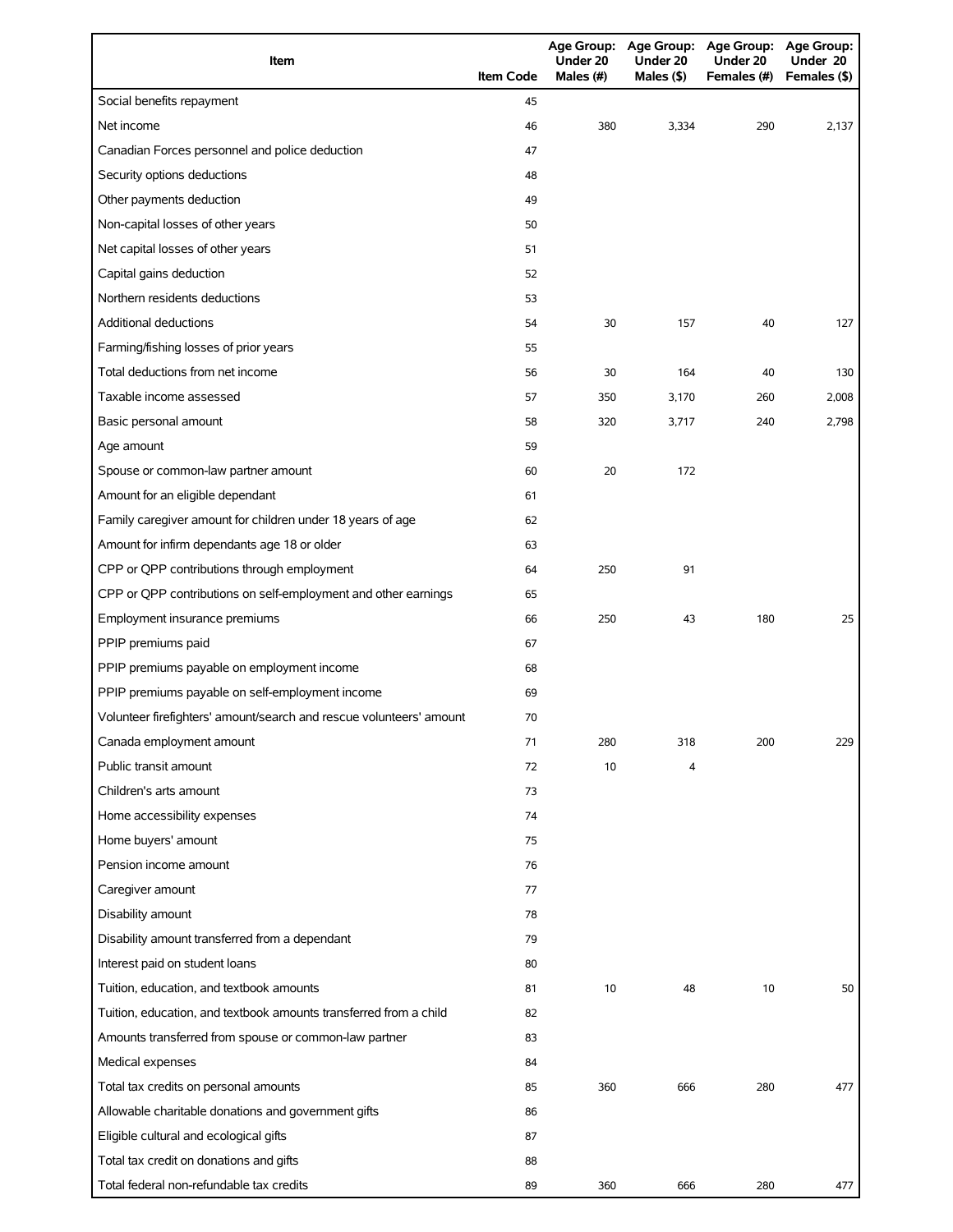| Item                                                        | <b>Item Code</b> | Under 20<br>Males $(\#)$ | Age Group: Age Group:<br>Under 20<br>Males $($ \$ $)$ | <b>Age Group:</b><br>Under 20<br>Females (#) | Age Group:<br>Under 20<br>Females (\$) |
|-------------------------------------------------------------|------------------|--------------------------|-------------------------------------------------------|----------------------------------------------|----------------------------------------|
| Federal dividend tax credit                                 | 90               |                          |                                                       |                                              |                                        |
| Minimum tax carryover                                       | 91               |                          |                                                       |                                              |                                        |
| Basic federal tax                                           | 92               | 80                       | 177                                                   | 60                                           | 107                                    |
| Federal foreign tax credit                                  | 93               |                          |                                                       |                                              |                                        |
| Federal political contribution tax credit                   | 94               |                          |                                                       |                                              |                                        |
| Investment tax credit                                       | 95               |                          |                                                       |                                              |                                        |
| Labour-sponsored funds tax credit (federally registered)    | 96               |                          |                                                       |                                              |                                        |
| Labour-sponsored funds tax credit (provincially registered) | 97               |                          |                                                       |                                              |                                        |
| Alternative minimum tax payable                             | 98               |                          |                                                       |                                              |                                        |
| Net federal tax                                             | 99               | 80                       | 219                                                   | 60                                           | 124                                    |
| CPP contributions on self-employment                        | 100              |                          |                                                       |                                              |                                        |
| Social Benefits repayment                                   | 101              |                          |                                                       |                                              |                                        |
| Working income tax benefit (WITB)                           | 102              |                          |                                                       |                                              |                                        |
| Children's fitness tax credit                               | 103              |                          |                                                       |                                              |                                        |
| Eligible educator school supply tax credit                  | 104              |                          |                                                       |                                              |                                        |
| Net provincial or territorial tax                           | 105              | 50                       | 45                                                    |                                              |                                        |
| Total tax payable                                           | 106              | 90                       | 264                                                   | 60                                           | 162                                    |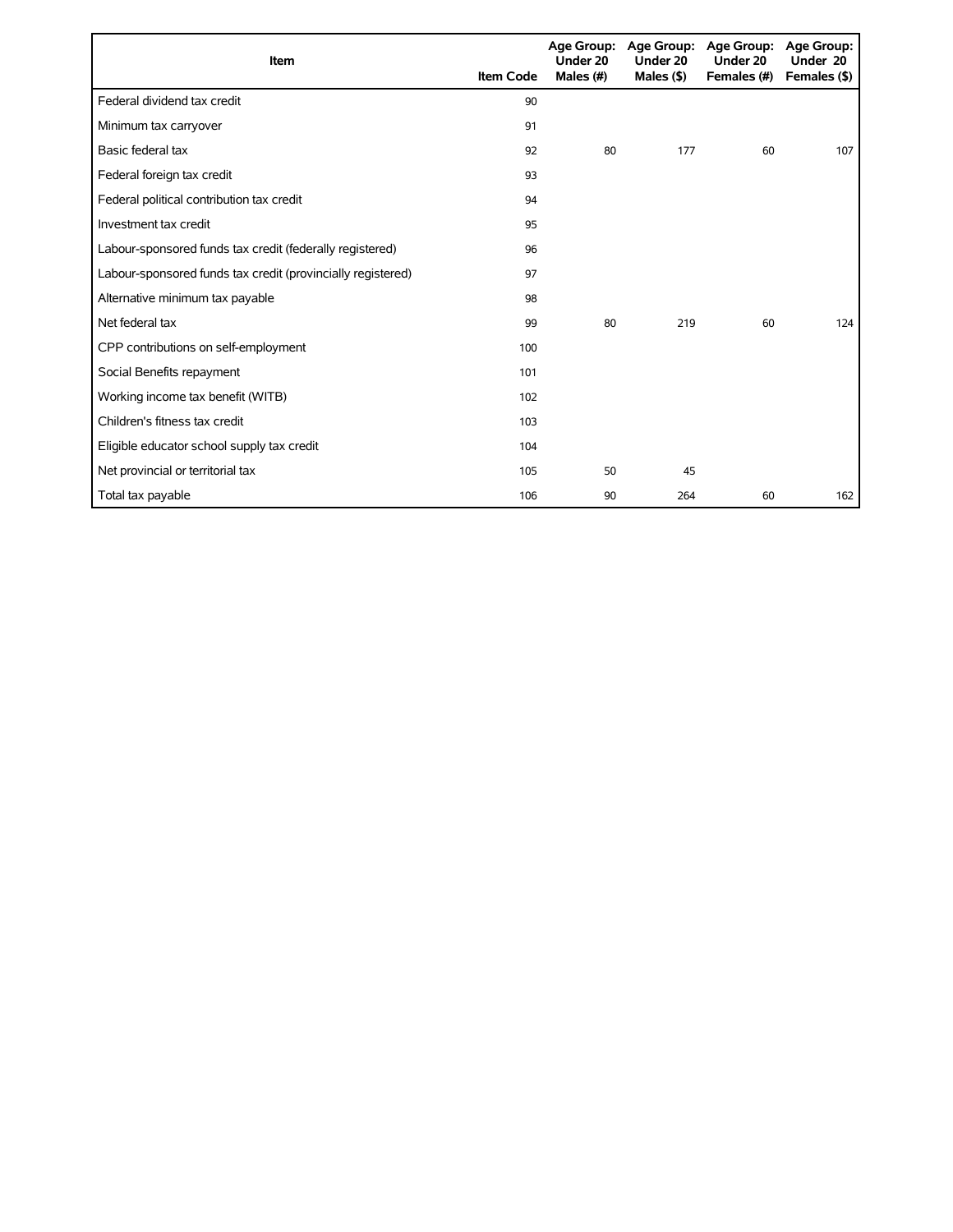| Item                                                                                          | Item<br>Code | Age<br>Group:<br>20 to 24<br>Males (#) | Age<br>Group:<br>20 to 24<br>Males $($ \$) | Age<br>Group:<br>20 to 24<br>Females (#) Females (\$) | Age<br>Group:<br>20 to 24 |
|-----------------------------------------------------------------------------------------------|--------------|----------------------------------------|--------------------------------------------|-------------------------------------------------------|---------------------------|
| Number of taxable returns                                                                     | $\mathbf{1}$ | 1,530                                  |                                            | 640                                                   |                           |
| Number of non-taxable returns                                                                 | 2            | 2,460                                  |                                            | 1,470                                                 |                           |
| Total number of returns                                                                       | 3            | 4,000                                  |                                            | 2,110                                                 |                           |
| Employment income                                                                             | 4            | 3,590                                  | 74,114                                     | 1,630                                                 | 17,464                    |
| Commissions (from employment)                                                                 | 5            |                                        |                                            | 40                                                    | 57                        |
| Other employment income                                                                       | 6            | 110                                    | 2,564                                      | 130                                                   | 1,906                     |
| Old age security (OAS) pension                                                                | 7            |                                        |                                            |                                                       |                           |
| CPP or QPP benefits                                                                           | 8            | 10                                     | 57                                         | 20                                                    | 53                        |
| Other pensions and superannuation                                                             | 9            |                                        |                                            |                                                       |                           |
| Elected split-pension amount                                                                  | 10           |                                        |                                            |                                                       |                           |
| Universal child care benefit (UCCB)                                                           | 11           |                                        |                                            |                                                       |                           |
| Employment insurance and other benefits                                                       | 12           | 40                                     | 85                                         |                                                       |                           |
| Taxable amount of dividends from taxable Canadian corporations                                | 13           |                                        |                                            |                                                       |                           |
| Interest and other investment income                                                          | 14           | 10                                     | $\overline{2}$                             |                                                       |                           |
| Net partnership income (limited or non-active partners only)                                  | 15           |                                        |                                            |                                                       |                           |
| Net rental income                                                                             | 16           |                                        |                                            |                                                       |                           |
| Taxable capital gains                                                                         | 17           |                                        |                                            |                                                       |                           |
| <b>RRSP</b> income                                                                            | 18           |                                        |                                            |                                                       |                           |
| Other income                                                                                  | 19           | 70                                     | 769                                        | 80                                                    | 468                       |
| Net business income                                                                           | 20           |                                        |                                            | 40                                                    | 562                       |
| Net professional income                                                                       | 21           | 10                                     | 102                                        |                                                       |                           |
| Net commission income                                                                         | 22           |                                        |                                            |                                                       |                           |
| Net farming income                                                                            | 23           |                                        |                                            |                                                       |                           |
| Net fishing income                                                                            | 24           |                                        |                                            |                                                       |                           |
| Workers' compensation benefits                                                                | 25           | 10                                     | 25                                         |                                                       |                           |
| Social assistance payments                                                                    | 26           |                                        |                                            |                                                       |                           |
| Net federal supplements                                                                       | 27           |                                        |                                            |                                                       |                           |
| Total income assessed                                                                         | 28           | 3,760                                  | 80,357                                     | 1,790                                                 | 21,102                    |
| Registered pension plan (RPP) deduction                                                       | 29           | 70                                     | 185                                        | 30                                                    | 57                        |
| RRSP/PRPP deduction                                                                           | 30           |                                        |                                            |                                                       |                           |
| Deduction for elected split-pension amount                                                    | 31           |                                        |                                            |                                                       |                           |
| Annual union, professional, or like dues                                                      | 32           | 290                                    | 141                                        | 110                                                   | 18                        |
| Child care expenses                                                                           | 33           |                                        |                                            |                                                       |                           |
| Business investment loss                                                                      | 34           |                                        |                                            |                                                       |                           |
| Moving expenses                                                                               | 35           |                                        |                                            |                                                       |                           |
| Support payments made                                                                         | 36           |                                        |                                            |                                                       |                           |
| Carrying charges and interest expenses                                                        | 37           |                                        |                                            |                                                       |                           |
| Deduction for CPP/QPP contributions on self-employment and other earnings                     | 38           |                                        |                                            |                                                       |                           |
| Deduction for provincial parental insurance plan (PPIP) premiums on self-employment<br>income | 39           |                                        |                                            |                                                       |                           |
| Exploration and development expenses                                                          | 40           |                                        |                                            |                                                       |                           |
| Other employment expenses                                                                     | 41           | 20                                     | 24                                         |                                                       |                           |
| Clergy residence deduction                                                                    | 42           |                                        |                                            |                                                       |                           |
| Other deductions                                                                              | 43           | 60                                     | 4,968                                      | $20\,$                                                | 153                       |
| Total deductions before adjustments                                                           | 44           | 380                                    | 5,379                                      | 170                                                   | 279                       |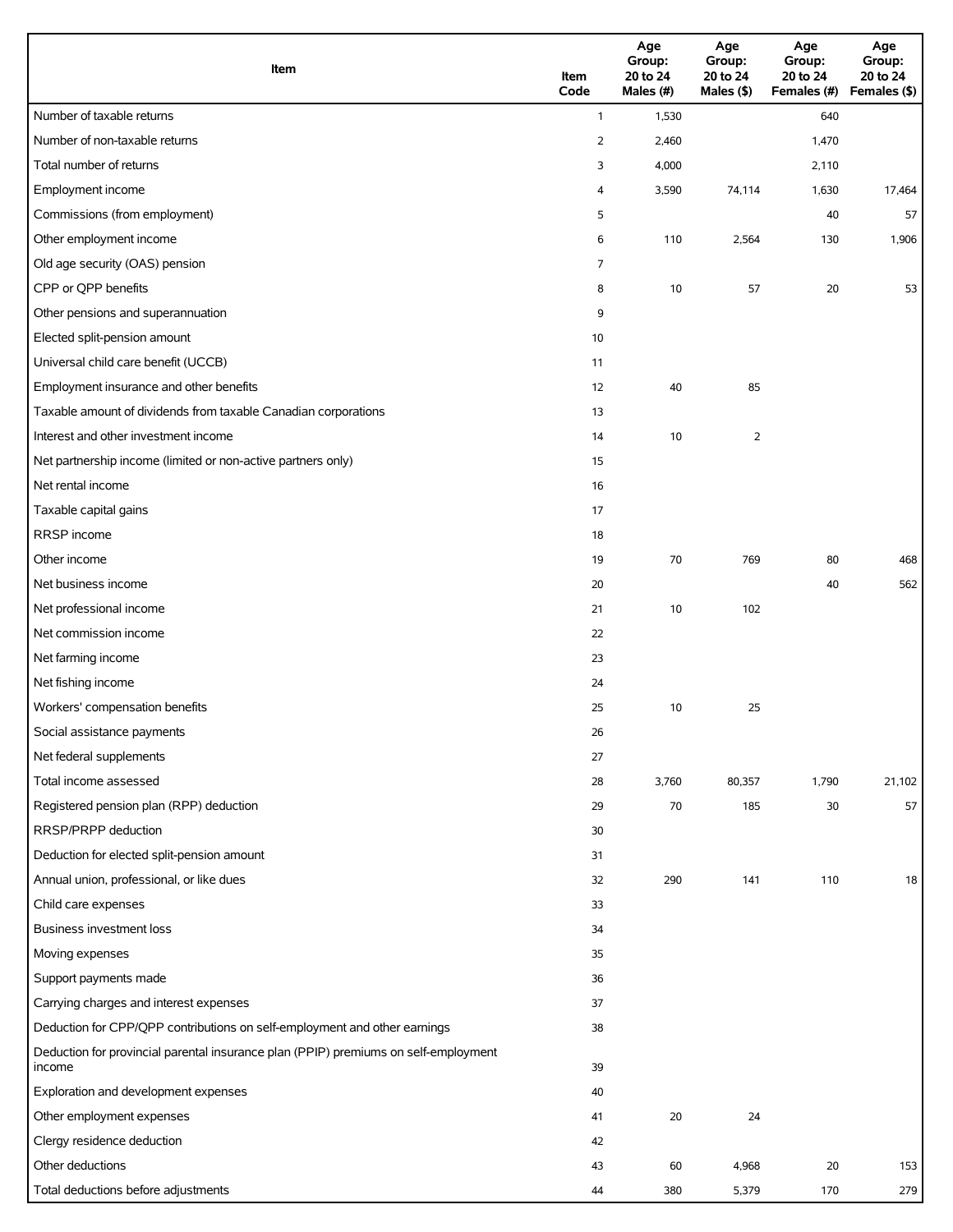| Item                                                                | <b>Item Code</b> | <b>Age Group:</b><br>20 to 24<br>Males (#) | <b>Age Group:</b><br>20 to 24<br>Males $(§)$ | <b>Age Group:</b><br>20 to 24<br>Females (#) | Age Group:<br>20 to 24<br>Females (\$) |
|---------------------------------------------------------------------|------------------|--------------------------------------------|----------------------------------------------|----------------------------------------------|----------------------------------------|
| Social benefits repayment                                           | 45               |                                            |                                              |                                              |                                        |
| Net income                                                          | 46               | 3,730                                      | 75.015                                       | 1,780                                        | 20.838                                 |
| Canadian Forces personnel and police deduction                      | 47               |                                            |                                              |                                              |                                        |
| Security options deductions                                         | 48               |                                            |                                              |                                              |                                        |
| Other payments deduction                                            | 49               | 10                                         | 41                                           |                                              |                                        |
| Non-capital losses of other years                                   | 50               |                                            |                                              |                                              |                                        |
| Net capital losses of other years                                   | 51               |                                            |                                              |                                              |                                        |
| Capital gains deduction                                             | 52               |                                            |                                              |                                              |                                        |
| Northern residents deductions                                       | 53               |                                            |                                              |                                              |                                        |
| <b>Additional deductions</b>                                        | 54               | 430                                        | 5,608                                        | 110                                          | 940                                    |
| Farming/fishing losses of prior years                               | 55               |                                            |                                              |                                              |                                        |
| Total deductions from net income                                    | 56               | 450                                        | 5,650                                        | 110                                          | 986                                    |
| Taxable income assessed                                             | 57               | 3,330                                      | 69,460                                       | 1,680                                        | 19,852                                 |
| Basic personal amount                                               | 58               | 3,180                                      | 36,408                                       | 1,370                                        | 15,610                                 |
| Age amount                                                          | 59               |                                            |                                              |                                              |                                        |
| Spouse or common-law partner amount                                 | 60               | 1,070                                      | 12,201                                       | 30                                           | 332                                    |
| Amount for an eligible dependant                                    | 61               | 80                                         | 964                                          |                                              |                                        |
| Family caregiver amount for children under 18 years of age          | 62               |                                            |                                              |                                              |                                        |
| Amount for infirm dependants age 18 or older                        | 63               |                                            |                                              |                                              |                                        |
| CPP or QPP contributions through employment                         | 64               | 3,320                                      | 2,312                                        | 1,400                                        | 600                                    |
| CPP or QPP contributions on self-employment and other earnings      | 65               |                                            |                                              |                                              |                                        |
| Employment insurance premiums                                       | 66               | 3,250                                      | 961                                          | 1,360                                        | 280                                    |
| PPIP premiums paid                                                  | 67               |                                            |                                              |                                              |                                        |
| PPIP premiums payable on employment income                          | 68               |                                            |                                              |                                              |                                        |
| PPIP premiums payable on self-employment income                     | 69               |                                            |                                              |                                              |                                        |
| Volunteer firefighters' amount/search and rescue volunteers' amount | 70               |                                            |                                              |                                              |                                        |
| Canada employment amount                                            | 71               | 3,100                                      | 3,563                                        | 1,280                                        | 1,466                                  |
| Public transit amount                                               | 72               | 80                                         | 45                                           | 120                                          | 59                                     |
| Children's arts amount                                              | 73               |                                            |                                              |                                              |                                        |
| Home accessibility expenses                                         | 74               |                                            |                                              |                                              |                                        |
| Home buyers' amount                                                 | 75               |                                            |                                              |                                              |                                        |
| Pension income amount                                               | 76               |                                            |                                              |                                              |                                        |
| Caregiver amount                                                    | 77               |                                            |                                              |                                              |                                        |
| Disability amount                                                   | 78               |                                            |                                              |                                              |                                        |
| Disability amount transferred from a dependant                      | 79               |                                            |                                              |                                              |                                        |
| Interest paid on student loans                                      | 80               |                                            |                                              |                                              |                                        |
| Tuition, education, and textbook amounts                            | 81               | 130                                        | 1,156                                        | 160                                          | 1,228                                  |
| Tuition, education, and textbook amounts transferred from a child   | 82               |                                            |                                              |                                              |                                        |
| Amounts transferred from spouse or common-law partner               | 83               |                                            |                                              |                                              |                                        |
| Medical expenses                                                    | 84               |                                            |                                              | 30                                           | 30                                     |
| Total tax credits on personal amounts                               | 85               | 3,590                                      | 8,647                                        | 1,710                                        | 2,961                                  |
| Allowable charitable donations and government gifts                 | 86               |                                            |                                              | 30                                           | 13                                     |
| Eligible cultural and ecological gifts                              | 87               |                                            |                                              |                                              |                                        |
| Total tax credit on donations and gifts                             | 88               |                                            |                                              | 30                                           | 4                                      |
| Total federal non-refundable tax credits                            | 89               | 3,590                                      | 8,653                                        | 1,710                                        | 2,965                                  |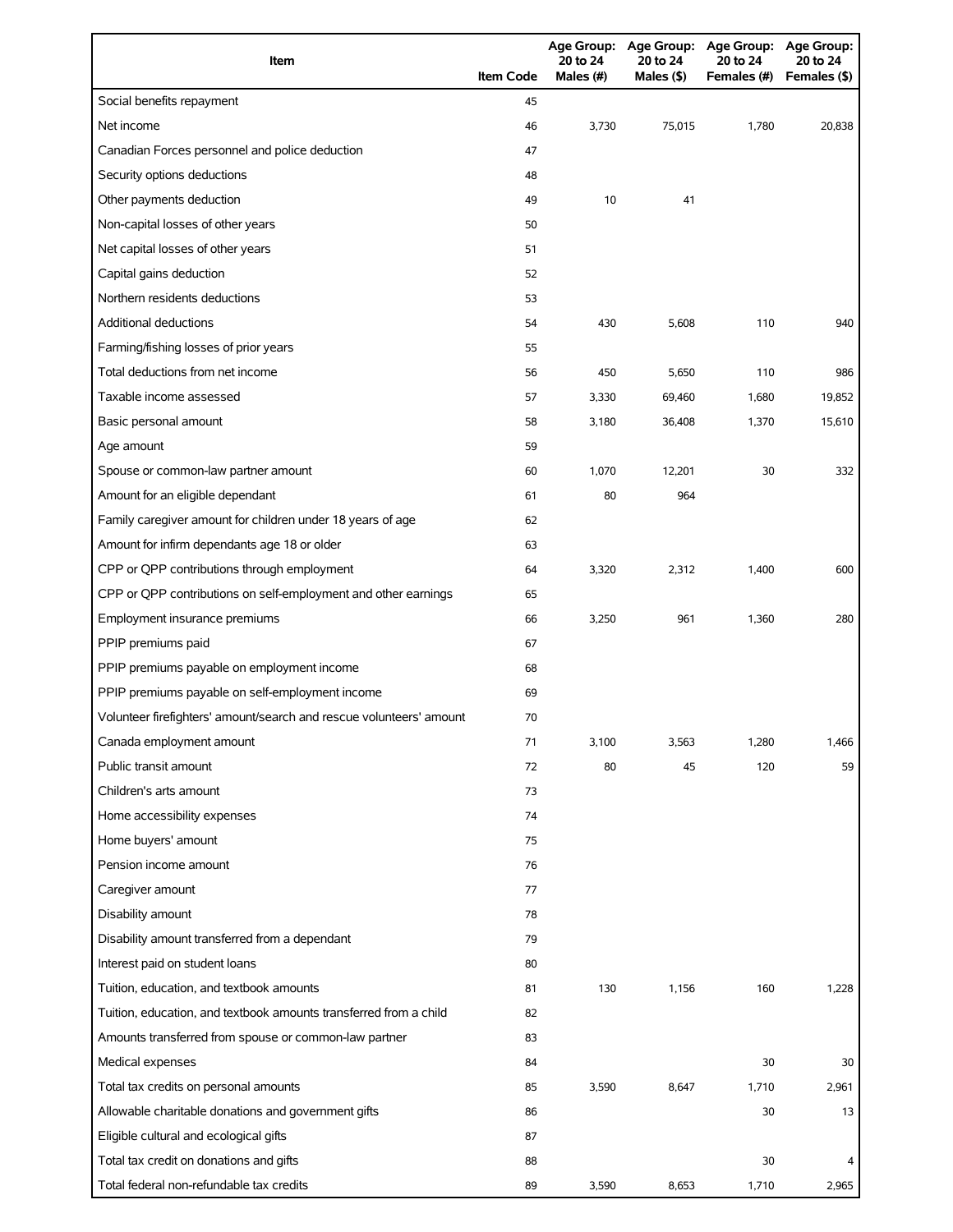| Item                                                        | <b>Item Code</b> | 20 to 24<br>Males (#) | Age Group: Age Group:<br>20 to 24<br>Males $($ \$ $)$ | <b>Age Group:</b><br>20 to 24<br>Females (#) | <b>Age Group:</b><br>20 to 24<br>Females (\$) |
|-------------------------------------------------------------|------------------|-----------------------|-------------------------------------------------------|----------------------------------------------|-----------------------------------------------|
| Federal dividend tax credit                                 | 90               |                       |                                                       |                                              |                                               |
| Minimum tax carryover                                       | 91               |                       |                                                       |                                              |                                               |
| Basic federal tax                                           | 92               | 1,440                 | 7,204                                                 | 600                                          | 1,210                                         |
| Federal foreign tax credit                                  | 93               | 20                    | 184                                                   | 20                                           | 196                                           |
| Federal political contribution tax credit                   | 94               |                       |                                                       |                                              |                                               |
| Investment tax credit                                       | 95               |                       |                                                       |                                              |                                               |
| Labour-sponsored funds tax credit (federally registered)    | 96               |                       |                                                       |                                              |                                               |
| Labour-sponsored funds tax credit (provincially registered) | 97               |                       |                                                       |                                              |                                               |
| Alternative minimum tax payable                             | 98               |                       |                                                       |                                              |                                               |
| Net federal tax                                             | 99               | 1.430                 | 7.687                                                 | 590                                          | 1,171                                         |
| CPP contributions on self-employment                        | 100              |                       |                                                       |                                              |                                               |
| Social Benefits repayment                                   | 101              |                       |                                                       |                                              |                                               |
| Working income tax benefit (WITB)                           | 102              | 10                    | 8                                                     |                                              |                                               |
| Children's fitness tax credit                               | 103              |                       |                                                       |                                              |                                               |
| Eligible educator school supply tax credit                  | 104              |                       |                                                       |                                              |                                               |
| Net provincial or territorial tax                           | 105              | 900                   | 2,913                                                 |                                              |                                               |
| Total tax payable                                           | 106              | 1,530                 | 10,602                                                | 640                                          | 1,474                                         |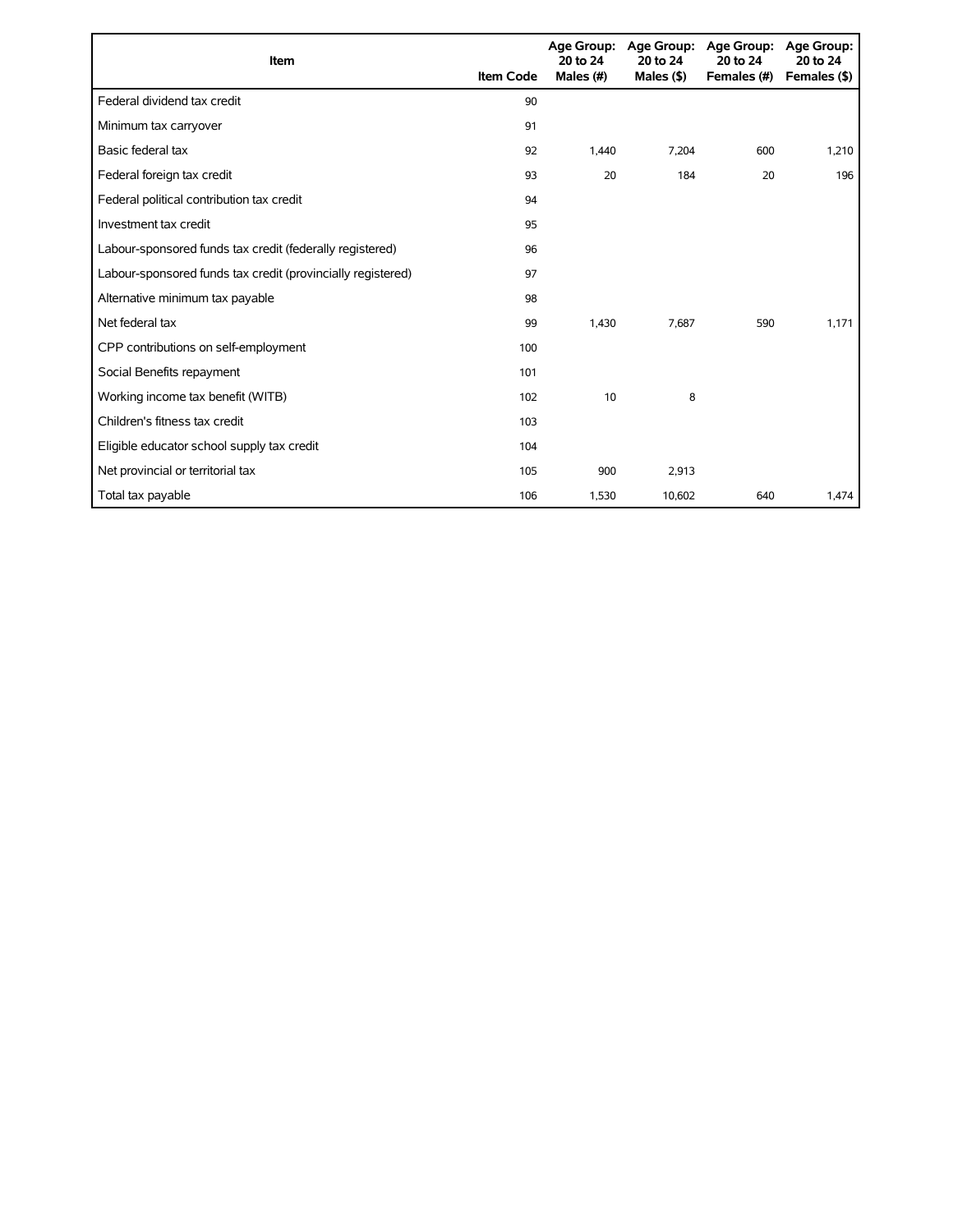| Item                                                                                          | Item<br>Code   | Age<br>Group:<br>25 to 29<br>Males (#) | Age<br>Group:<br>25 to 29<br>Males (\$) | Age<br>Group:<br>25 to 29<br>Females (#) | Age<br>Group:<br>25 to 29<br>Females (\$) |
|-----------------------------------------------------------------------------------------------|----------------|----------------------------------------|-----------------------------------------|------------------------------------------|-------------------------------------------|
| Number of taxable returns                                                                     | $\mathbf{1}$   | 3,770                                  |                                         | 1,340                                    |                                           |
| Number of non-taxable returns                                                                 | $\overline{2}$ | 5,070                                  |                                         | 2,070                                    |                                           |
| Total number of returns                                                                       | 3              | 8,830                                  |                                         | 3,410                                    |                                           |
| Employment income                                                                             | 4              | 7,830                                  | 203,161                                 | 2,270                                    | 39,577                                    |
| Commissions (from employment)                                                                 | 5              | 40                                     | 360                                     | 50                                       | 143                                       |
| Other employment income                                                                       | 6              | 270                                    | 8,107                                   | 230                                      | 4,919                                     |
| Old age security (OAS) pension                                                                | $\overline{7}$ |                                        |                                         |                                          |                                           |
| CPP or QPP benefits                                                                           | 8              |                                        |                                         |                                          |                                           |
| Other pensions and superannuation                                                             | 9              |                                        |                                         |                                          |                                           |
| Elected split-pension amount                                                                  | 10             |                                        |                                         |                                          |                                           |
| Universal child care benefit (UCCB)                                                           | 11             |                                        |                                         | 20                                       | 18                                        |
| Employment insurance and other benefits                                                       | 12             | 220                                    | 700                                     | 30                                       | 304                                       |
| Taxable amount of dividends from taxable Canadian corporations                                | 13             | 20                                     | 269                                     |                                          |                                           |
| Interest and other investment income                                                          | 14             | 30                                     | 14                                      | 30                                       | $\overline{7}$                            |
| Net partnership income (limited or non-active partners only)                                  | 15             |                                        |                                         |                                          |                                           |
| Net rental income                                                                             | 16             |                                        |                                         |                                          |                                           |
| Taxable capital gains                                                                         | 17             | 90                                     | 1,375                                   | 80                                       | 1,523                                     |
| RRSP income                                                                                   | 18             | 20                                     | 110                                     | 20                                       | 114                                       |
| Other income                                                                                  | 19             | 150                                    | 2,068                                   | 130                                      | 1,017                                     |
| Net business income                                                                           | 20             | 140                                    | 3,401                                   | 100                                      | 2,165                                     |
| Net professional income                                                                       | 21             | 40                                     | 893                                     | 30                                       | 399                                       |
| Net commission income                                                                         | 22             |                                        |                                         | 10                                       | 39                                        |
| Net farming income                                                                            | 23             |                                        |                                         |                                          |                                           |
| Net fishing income                                                                            | 24             |                                        |                                         |                                          |                                           |
| Workers' compensation benefits                                                                | 25             | 10                                     | 18                                      |                                          |                                           |
| Social assistance payments                                                                    | 26             |                                        |                                         |                                          |                                           |
| Net federal supplements                                                                       | 27             |                                        |                                         |                                          |                                           |
| Total income assessed                                                                         | 28             | 8,260                                  | 220,592                                 | 2,640                                    | 50,370                                    |
| Registered pension plan (RPP) deduction                                                       | 29             | 290                                    | 1,061                                   | 140                                      | 335                                       |
| RRSP/PRPP deduction                                                                           | 30             | 60                                     | 261                                     |                                          |                                           |
| Deduction for elected split-pension amount                                                    | 31             |                                        |                                         |                                          |                                           |
| Annual union, professional, or like dues                                                      | 32             | 480                                    | 319                                     | 250                                      | 77                                        |
| Child care expenses                                                                           | 33             |                                        |                                         |                                          |                                           |
| Business investment loss                                                                      | 34             |                                        |                                         |                                          |                                           |
| Moving expenses                                                                               | 35             |                                        |                                         |                                          |                                           |
| Support payments made                                                                         | 36             |                                        |                                         |                                          |                                           |
| Carrying charges and interest expenses                                                        | 37             |                                        |                                         |                                          |                                           |
| Deduction for CPP/QPP contributions on self-employment and other earnings                     | 38             |                                        |                                         | 10                                       | 8                                         |
| Deduction for provincial parental insurance plan (PPIP) premiums on self-employment<br>income | 39             |                                        |                                         |                                          |                                           |
| Exploration and development expenses                                                          | 40             |                                        |                                         |                                          |                                           |
| Other employment expenses                                                                     | 41             | 60                                     | 131                                     | 20                                       | 52                                        |
| Clergy residence deduction                                                                    | 42             |                                        |                                         |                                          |                                           |
| Other deductions                                                                              | 43             | 120                                    | 4,289                                   |                                          |                                           |
| Total deductions before adjustments                                                           | 44             | 860                                    | 6,109                                   | 450                                      | 1,320                                     |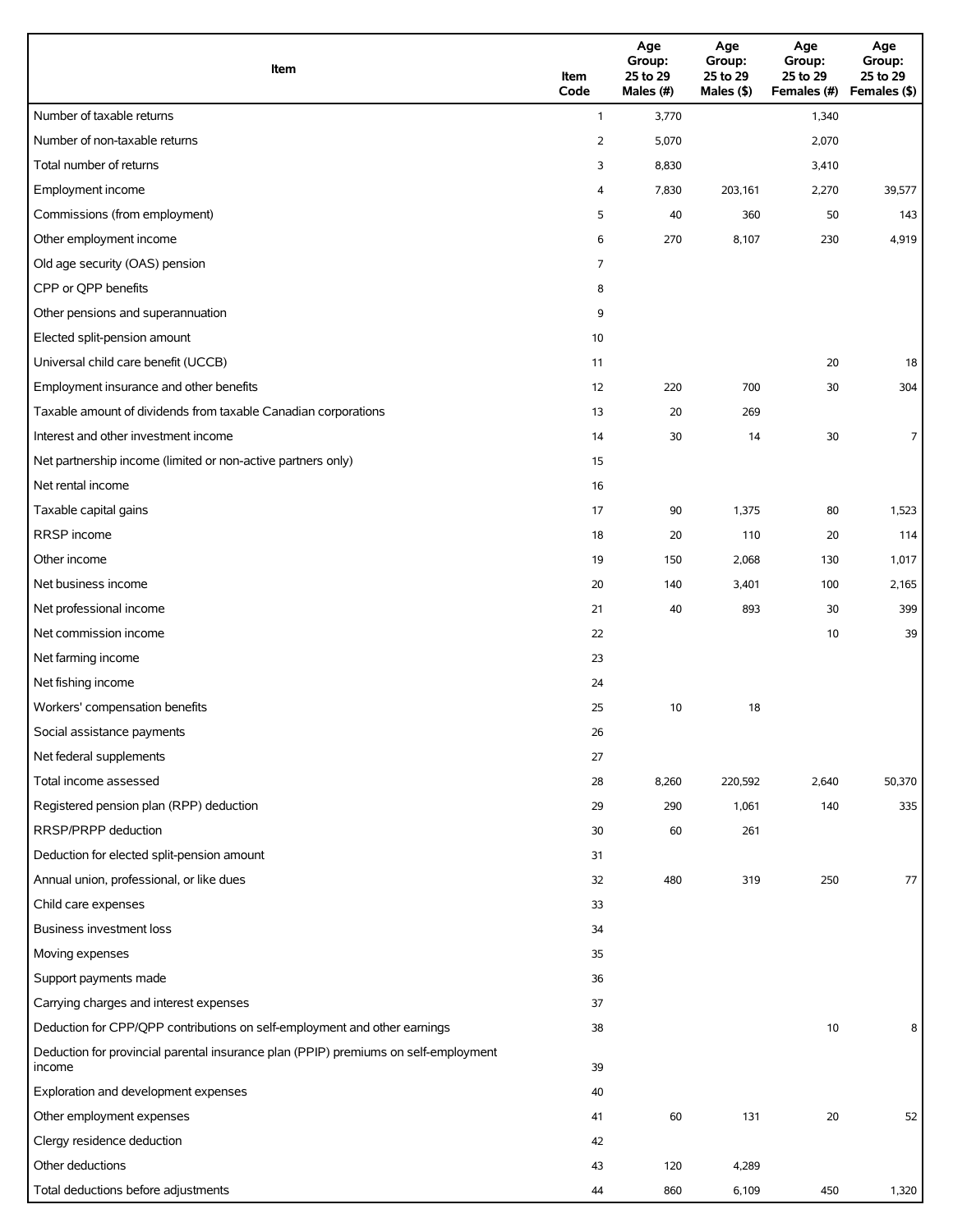| Item                                                                | <b>Item Code</b> | <b>Age Group:</b><br>25 to 29<br>Males (#) | Age Group:<br>25 to 29<br>Males $(§)$ | <b>Age Group:</b><br>25 to 29<br>Females (#) | <b>Age Group:</b><br>25 to 29<br>Females (\$) |
|---------------------------------------------------------------------|------------------|--------------------------------------------|---------------------------------------|----------------------------------------------|-----------------------------------------------|
| Social benefits repayment                                           | 45               |                                            |                                       |                                              |                                               |
| Net income                                                          | 46               | 8,210                                      | 215,021                               | 2,590                                        | 49,347                                        |
| Canadian Forces personnel and police deduction                      | 47               |                                            |                                       |                                              |                                               |
| Security options deductions                                         | 48               |                                            |                                       |                                              |                                               |
| Other payments deduction                                            | 49               | 20                                         | 27                                    |                                              |                                               |
| Non-capital losses of other years                                   | 50               |                                            |                                       |                                              |                                               |
| Net capital losses of other years                                   | 51               |                                            |                                       |                                              |                                               |
| Capital gains deduction                                             | 52               |                                            |                                       |                                              |                                               |
| Northern residents deductions                                       | 53               |                                            |                                       |                                              |                                               |
| <b>Additional deductions</b>                                        | 54               | 1,390                                      | 20,574                                | 210                                          | 2,770                                         |
| Farming/fishing losses of prior years                               | 55               |                                            |                                       |                                              |                                               |
| Total deductions from net income                                    | 56               | 1,420                                      | 20,616                                | 220                                          | 2,825                                         |
| Taxable income assessed                                             | 57               | 6,890                                      | 194,688                               | 2,410                                        | 46,603                                        |
| Basic personal amount                                               | 58               | 6,630                                      | 75,851                                | 1,790                                        | 20,367                                        |
| Age amount                                                          | 59               |                                            |                                       |                                              |                                               |
| Spouse or common-law partner amount                                 | 60               | 3,820                                      | 43,546                                | 100                                          | 962                                           |
| Amount for an eligible dependant                                    | 61               | 290                                        | 3,362                                 | 90                                           | 998                                           |
| Family caregiver amount for children under 18 years of age          | 62               |                                            |                                       |                                              |                                               |
| Amount for infirm dependants age 18 or older                        | 63               |                                            |                                       |                                              |                                               |
| CPP or QPP contributions through employment                         | 64               | 7,080                                      | 5,962                                 | 1,960                                        | 1,354                                         |
| CPP or QPP contributions on self-employment and other earnings      | 65               |                                            |                                       | 10                                           | 8                                             |
| Employment insurance premiums                                       | 66               | 7,070                                      | 2,474                                 | 1,880                                        | 557                                           |
| PPIP premiums paid                                                  | 67               |                                            |                                       |                                              |                                               |
| PPIP premiums payable on employment income                          | 68               |                                            |                                       |                                              |                                               |
| PPIP premiums payable on self-employment income                     | 69               |                                            |                                       |                                              |                                               |
| Volunteer firefighters' amount/search and rescue volunteers' amount | 70               |                                            |                                       |                                              |                                               |
| Canada employment amount                                            | 71               | 6,500                                      | 7,515                                 | 1,650                                        | 1,892                                         |
| Public transit amount                                               | 72               | 160                                        | 104                                   | 160                                          | 93                                            |
| Children's arts amount                                              | 73               |                                            |                                       |                                              |                                               |
| Home accessibility expenses                                         | 74               |                                            |                                       |                                              |                                               |
| Home buyers' amount                                                 | 75               |                                            |                                       |                                              |                                               |
| Pension income amount                                               | 76               |                                            |                                       |                                              |                                               |
| Caregiver amount                                                    | 77               |                                            |                                       |                                              |                                               |
| Disability amount                                                   | 78               |                                            |                                       |                                              |                                               |
| Disability amount transferred from a dependant                      | 79               |                                            |                                       |                                              |                                               |
| Interest paid on student loans                                      | 80               | 40                                         | 36                                    | 60                                           | 42                                            |
| Tuition, education, and textbook amounts                            | 81               | 240                                        | 3,131                                 | 270                                          | 2,385                                         |
| Tuition, education, and textbook amounts transferred from a child   | 82               |                                            |                                       |                                              |                                               |
| Amounts transferred from spouse or common-law partner               | 83               | 10                                         | 51                                    |                                              |                                               |
| Medical expenses                                                    | 84               |                                            |                                       | 50                                           | 72                                            |
| Total tax credits on personal amounts                               | 85               | 7,600                                      | 21,354                                | 2,370                                        | 4,313                                         |
| Allowable charitable donations and government gifts                 | 86               | 90                                         | 420                                   | 80                                           | 57                                            |
| Eligible cultural and ecological gifts                              | 87               |                                            |                                       |                                              |                                               |
| Total tax credit on donations and gifts                             | 88               | 90                                         | 134                                   | 80                                           | 16                                            |
| Total federal non-refundable tax credits                            | 89               | 7,610                                      | 21,488                                | 2,370                                        | 4,329                                         |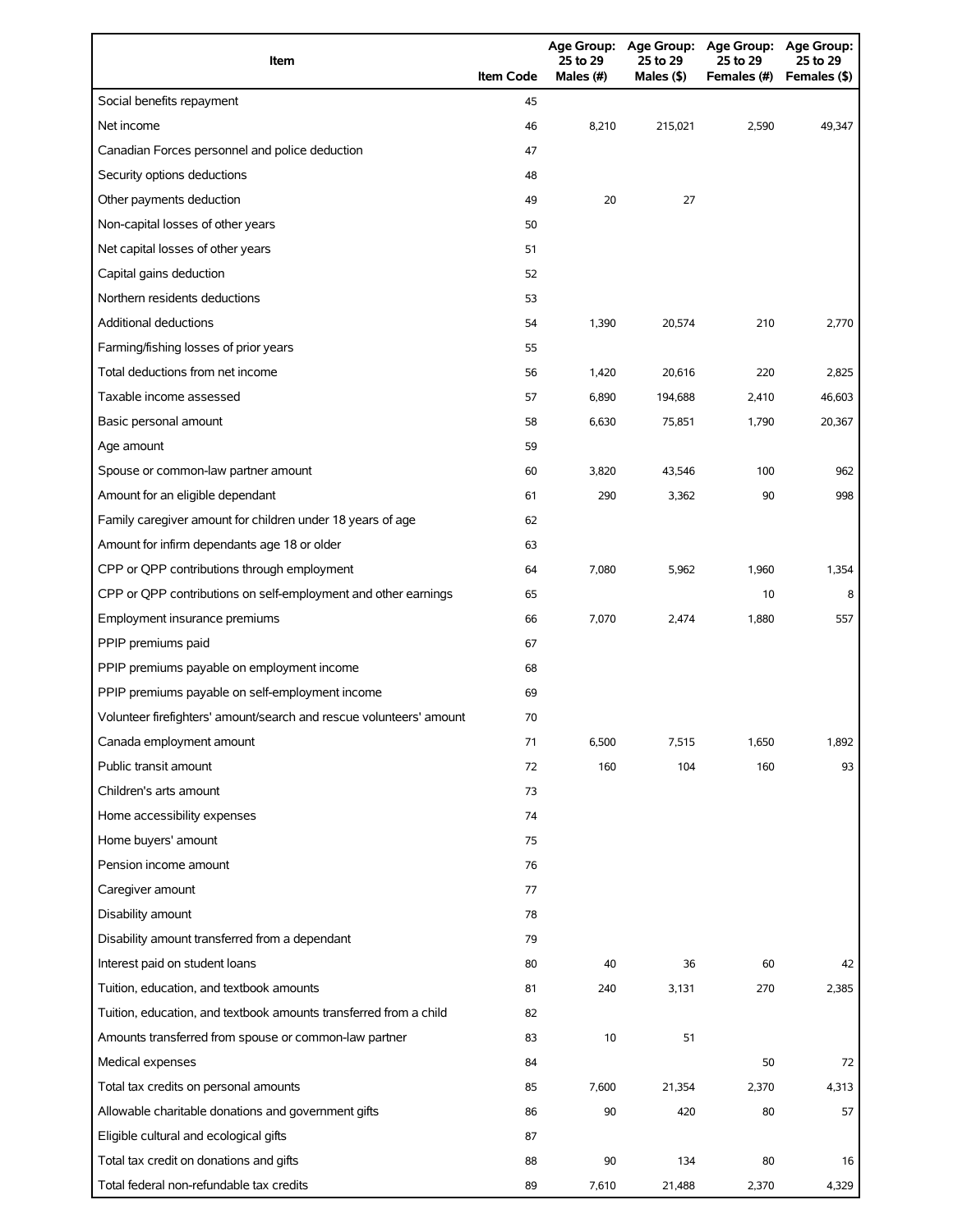| Item                                                        | <b>Item Code</b> | 25 to 29<br>Males (#) | Age Group: Age Group:<br>25 to 29<br>Males $($ \$) | Age Group:<br>25 to 29<br>Females (#) | Age Group:<br>25 to 29<br>Females (\$) |
|-------------------------------------------------------------|------------------|-----------------------|----------------------------------------------------|---------------------------------------|----------------------------------------|
| Federal dividend tax credit                                 | 90               |                       |                                                    | 20                                    | -1                                     |
| Minimum tax carryover                                       | 91               |                       |                                                    |                                       |                                        |
| Basic federal tax                                           | 92               | 3,250                 | 23,186                                             | 1,300                                 | 4,697                                  |
| Federal foreign tax credit                                  | 93               | 70                    | 396                                                | 70                                    | 432                                    |
| Federal political contribution tax credit                   | 94               |                       |                                                    |                                       |                                        |
| Investment tax credit                                       | 95               |                       |                                                    |                                       |                                        |
| Labour-sponsored funds tax credit (federally registered)    | 96               |                       |                                                    |                                       |                                        |
| Labour-sponsored funds tax credit (provincially registered) | 97               |                       |                                                    |                                       |                                        |
| Alternative minimum tax payable                             | 98               |                       |                                                    |                                       |                                        |
| Net federal tax                                             | 99               | 3,220                 | 24,120                                             | 1,280                                 | 4,884                                  |
| CPP contributions on self-employment                        | 100              |                       |                                                    | 10                                    | 17                                     |
| Social Benefits repayment                                   | 101              |                       |                                                    |                                       |                                        |
| Working income tax benefit (WITB)                           | 102              | 10                    | 9                                                  | 10                                    | 11                                     |
| Children's fitness tax credit                               | 103              |                       |                                                    |                                       |                                        |
| Eligible educator school supply tax credit                  | 104              |                       |                                                    |                                       |                                        |
| Net provincial or territorial tax                           | 105              | 2,560                 | 10,285                                             | 810                                   | 1,335                                  |
| Total tax payable                                           | 106              | 3,770                 | 34,411                                             | 1,340                                 | 6,236                                  |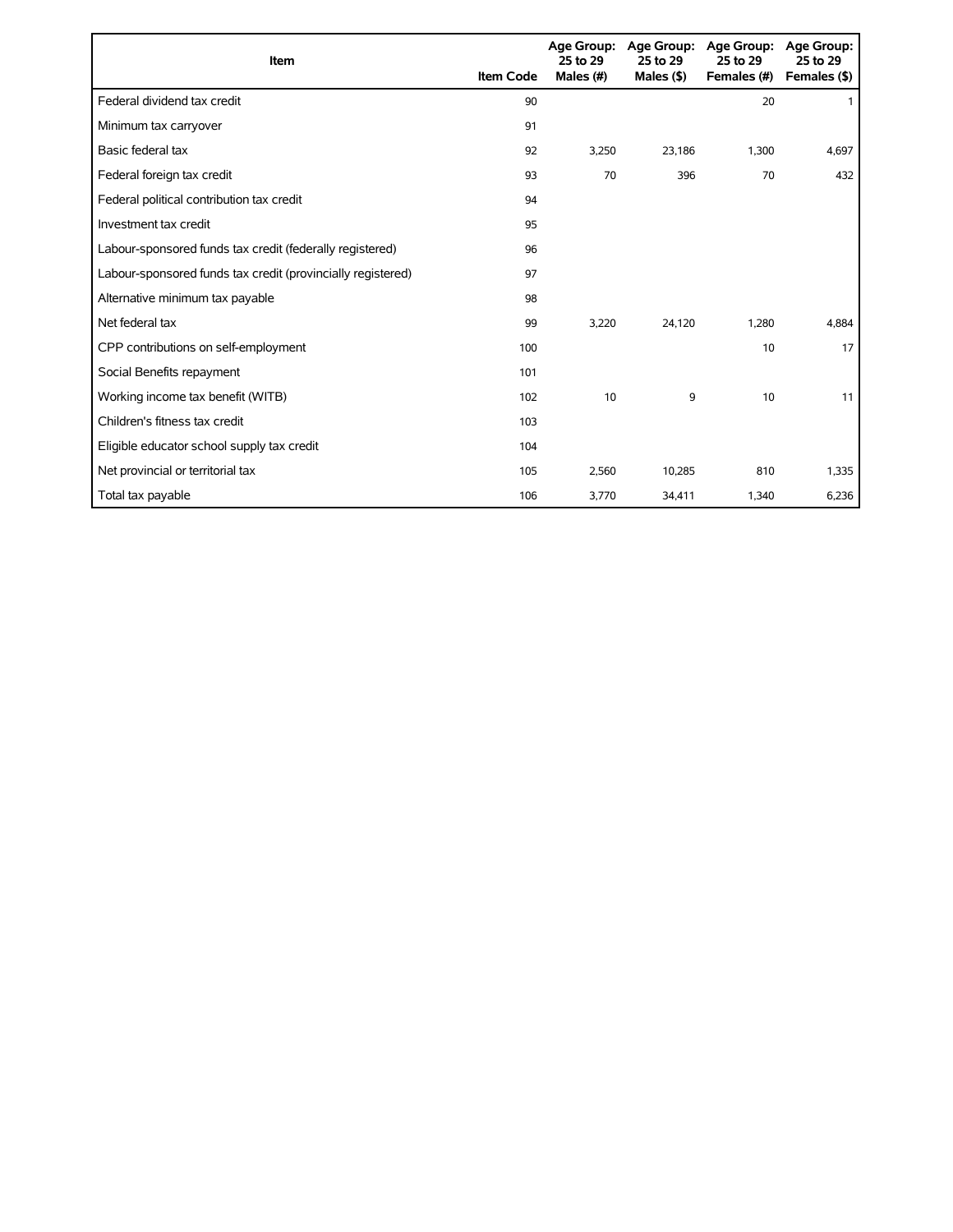| Item                                                                                          | Item<br>Code   | Age<br>Group:<br>30 to 34<br>Males (#) | Age<br>Group:<br>30 to 34<br>Males (\$) | Age<br>Group:<br>30 to 34<br>Females (#) | Age<br>Group:<br>30 to 34<br>Females (\$) |
|-----------------------------------------------------------------------------------------------|----------------|----------------------------------------|-----------------------------------------|------------------------------------------|-------------------------------------------|
| Number of taxable returns                                                                     | $\mathbf{1}$   | 4,570                                  |                                         | 1,330                                    |                                           |
| Number of non-taxable returns                                                                 | 2              | 6,320                                  |                                         | 1,960                                    |                                           |
| Total number of returns                                                                       | 3              | 10,890                                 |                                         | 3,290                                    |                                           |
| Employment income                                                                             | 4              | 9,490                                  | 318,321                                 | 1,780                                    | 43,929                                    |
| Commissions (from employment)                                                                 | 5              |                                        |                                         | 20                                       | 89                                        |
| Other employment income                                                                       | 6              | 260                                    | 28,469                                  | 190                                      | 6,644                                     |
| Old age security (OAS) pension                                                                | $\overline{7}$ |                                        |                                         |                                          |                                           |
| CPP or QPP benefits                                                                           | 8              |                                        |                                         |                                          |                                           |
| Other pensions and superannuation                                                             | 9              |                                        |                                         |                                          |                                           |
| Elected split-pension amount                                                                  | 10             |                                        |                                         |                                          |                                           |
| Universal child care benefit (UCCB)                                                           | 11             | 10                                     | 11                                      | 70                                       | 108                                       |
| Employment insurance and other benefits                                                       | 12             | 310                                    | 930                                     | 90                                       | 845                                       |
| Taxable amount of dividends from taxable Canadian corporations                                | 13             | 30                                     | 50                                      |                                          |                                           |
| Interest and other investment income                                                          | 14             | 80                                     | 35                                      | 50                                       | 28                                        |
| Net partnership income (limited or non-active partners only)                                  | 15             |                                        |                                         | 20                                       | 35                                        |
| Net rental income                                                                             | 16             | 50                                     | 149                                     | 20                                       | 41                                        |
| Taxable capital gains                                                                         | 17             | 180                                    | 3,356                                   | 120                                      | 2,964                                     |
| RRSP income                                                                                   | 18             | 50                                     | 344                                     | 50                                       | 320                                       |
| Other income                                                                                  | 19             | 200                                    | 9,216                                   | 160                                      | 3,069                                     |
| Net business income                                                                           | 20             | 150                                    | 3,337                                   | 100                                      | 1,141                                     |
| Net professional income                                                                       | 21             | 50                                     | 1,690                                   | 60                                       | 832                                       |
| Net commission income                                                                         | 22             |                                        |                                         |                                          |                                           |
| Net farming income                                                                            | 23             |                                        |                                         |                                          |                                           |
| Net fishing income                                                                            | 24             |                                        |                                         |                                          |                                           |
| Workers' compensation benefits                                                                | 25             | 10                                     | 9                                       |                                          |                                           |
| Social assistance payments                                                                    | 26             |                                        |                                         |                                          |                                           |
| Net federal supplements                                                                       | 27             |                                        |                                         |                                          |                                           |
| Total income assessed                                                                         | 28             | 10,130                                 | 366,500                                 | 2,320                                    | 60,410                                    |
| Registered pension plan (RPP) deduction                                                       | 29             | 380                                    | 2,088                                   | 200                                      | 759                                       |
| RRSP/PRPP deduction                                                                           | 30             | 160                                    | 839                                     | 120                                      | 504                                       |
| Deduction for elected split-pension amount                                                    | 31             |                                        |                                         |                                          |                                           |
| Annual union, professional, or like dues                                                      | 32             | 410                                    | 352                                     | 260                                      | 137                                       |
| Child care expenses                                                                           | 33             | 10                                     | 41                                      | 30                                       | 145                                       |
| Business investment loss                                                                      | 34             |                                        |                                         |                                          |                                           |
| Moving expenses                                                                               | 35             |                                        |                                         |                                          |                                           |
| Support payments made                                                                         | 36             |                                        |                                         |                                          |                                           |
| Carrying charges and interest expenses                                                        | 37             | 30                                     | 24                                      | 20                                       | 23                                        |
| Deduction for CPP/QPP contributions on self-employment and other earnings                     | 38             |                                        |                                         |                                          |                                           |
| Deduction for provincial parental insurance plan (PPIP) premiums on self-employment<br>income | 39             |                                        |                                         |                                          |                                           |
| Exploration and development expenses                                                          | 40             |                                        |                                         |                                          |                                           |
| Other employment expenses                                                                     | 41             | 50                                     | 251                                     | 30                                       | 91                                        |
| Clergy residence deduction                                                                    | 42             |                                        |                                         |                                          |                                           |
| Other deductions                                                                              | 43             | 160                                    | 8,800                                   | 60                                       | 1,713                                     |
| Total deductions before adjustments                                                           | 44             | 960                                    | 12,477                                  | 540                                      | 3,412                                     |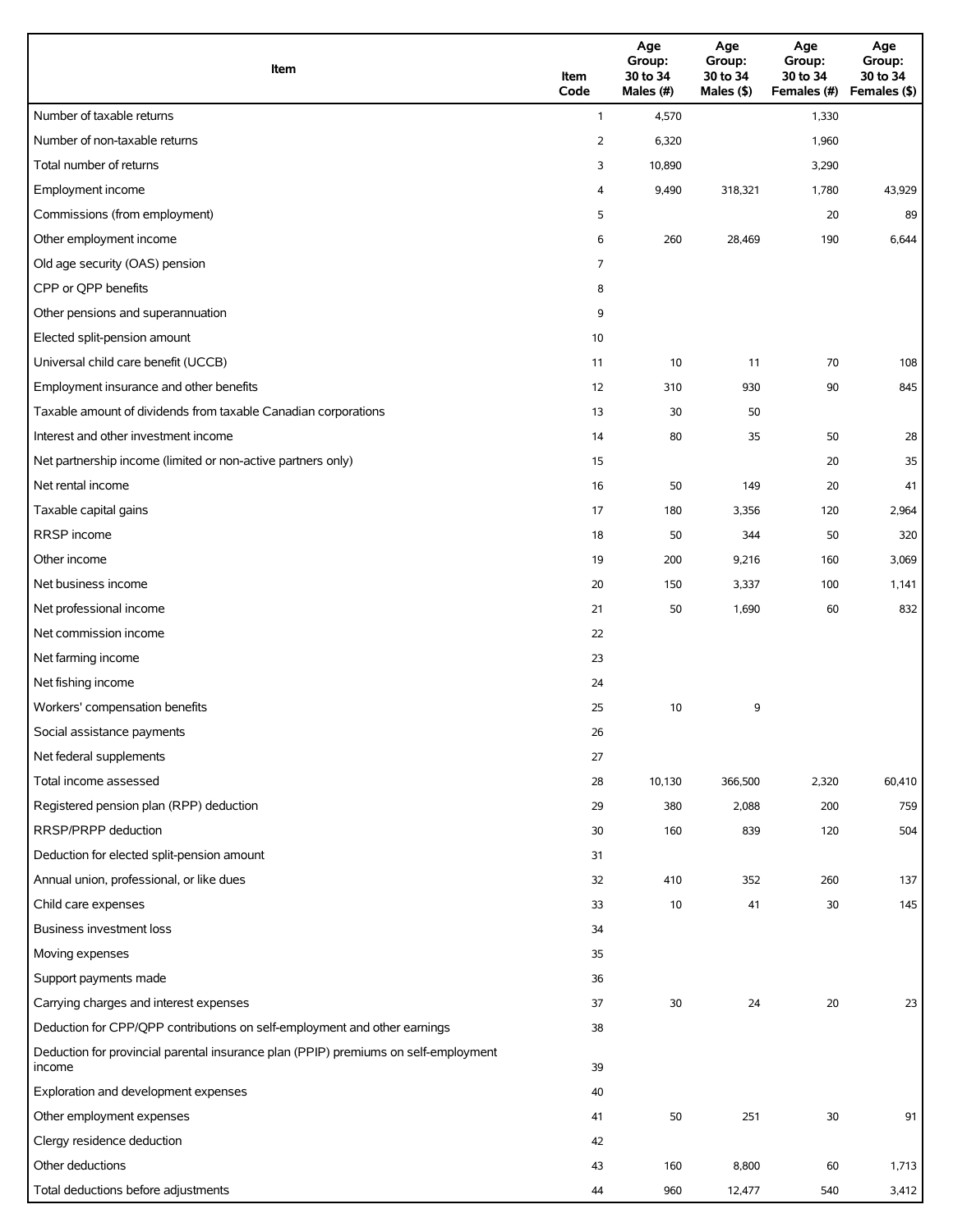| Item                                                                | <b>Item Code</b> | 30 to 34<br>Males (#) | 30 to 34<br>Males (\$) | Age Group: Age Group: Age Group: Age Group:<br>30 to 34<br>Females (#) | 30 to 34<br>Females (\$) |
|---------------------------------------------------------------------|------------------|-----------------------|------------------------|------------------------------------------------------------------------|--------------------------|
| Social benefits repayment                                           | 45               |                       |                        |                                                                        |                          |
| Net income                                                          | 46               | 10.030                | 354,317                | 2,260                                                                  | 57,383                   |
| Canadian Forces personnel and police deduction                      | 47               |                       |                        |                                                                        |                          |
| Security options deductions                                         | 48               |                       |                        |                                                                        |                          |
| Other payments deduction                                            | 49               | 20                    | 42                     |                                                                        |                          |
| Non-capital losses of other years                                   | 50               |                       |                        |                                                                        |                          |
| Net capital losses of other years                                   | 51               |                       |                        |                                                                        |                          |
| Capital gains deduction                                             | 52               |                       |                        |                                                                        |                          |
| Northern residents deductions                                       | 53               |                       |                        |                                                                        |                          |
| Additional deductions                                               | 54               | 1,740                 | 44,237                 | 250                                                                    | 3,197                    |
| Farming/fishing losses of prior years                               | 55               |                       |                        |                                                                        |                          |
| Total deductions from net income                                    | 56               | 1,810                 | 44,670                 | 270                                                                    | 3,344                    |
| Taxable income assessed                                             | 57               | 8,370                 | 310,603                | 2,050                                                                  | 54,476                   |
| Basic personal amount                                               | 58               | 8,030                 | 91,922                 | 1,500                                                                  | 16,954                   |
| Age amount                                                          | 59               |                       |                        |                                                                        |                          |
| Spouse or common-law partner amount                                 | 60               | 5,690                 | 64.672                 | 200                                                                    | 2,065                    |
| Amount for an eligible dependant                                    | 61               | 740                   | 8,465                  | 150                                                                    | 1,667                    |
| Family caregiver amount for children under 18 years of age          | 62               |                       |                        | 10                                                                     | 53                       |
| Amount for infirm dependants age 18 or older                        | 63               |                       |                        |                                                                        |                          |
| CPP or QPP contributions through employment                         | 64               | 8,520                 | 7,799                  | 1,490                                                                  | 1,343                    |
| CPP or QPP contributions on self-employment and other earnings      | 65               |                       |                        |                                                                        |                          |
| Employment insurance premiums                                       | 66               | 8,560                 | 3,201                  | 1,440                                                                  | 532                      |
| PPIP premiums paid                                                  | 67               |                       |                        |                                                                        |                          |
| PPIP premiums payable on employment income                          | 68               |                       |                        |                                                                        |                          |
| PPIP premiums payable on self-employment income                     | 69               |                       |                        |                                                                        |                          |
| Volunteer firefighters' amount/search and rescue volunteers' amount | 70               |                       |                        |                                                                        |                          |
| Canada employment amount                                            | 71               | 7,900                 | 9,139                  | 1,240                                                                  | 1,420                    |
| Public transit amount                                               | 72               | 110                   | 62                     | 110                                                                    | 63                       |
| Children's arts amount                                              | 73               |                       |                        |                                                                        |                          |
| Home accessibility expenses                                         | 74               |                       |                        |                                                                        |                          |
| Home buyers' amount                                                 | 75               |                       |                        |                                                                        |                          |
| Pension income amount                                               | 76               |                       |                        |                                                                        |                          |
| Caregiver amount                                                    | 77               |                       |                        |                                                                        |                          |
| Disability amount                                                   | 78               |                       |                        |                                                                        |                          |
| Disability amount transferred from a dependant                      | 79               |                       |                        |                                                                        |                          |
| Interest paid on student loans                                      | 80               | 60                    | 67                     | 50                                                                     | 44                       |
| Tuition, education, and textbook amounts                            | 81               | 220                   | 2,721                  | 190                                                                    | 2,309                    |
| Tuition, education, and textbook amounts transferred from a child   | 82               |                       |                        |                                                                        |                          |
| Amounts transferred from spouse or common-law partner               | 83               | 20                    | 76                     |                                                                        |                          |
| Medical expenses                                                    | 84               | 30                    | 39                     | 50                                                                     | 124                      |
| Total tax credits on personal amounts                               | 85               | 9,160                 | 28,240                 | 2,030                                                                  | 3,998                    |
| Allowable charitable donations and government gifts                 | 86               | 180                   | 383                    | 90                                                                     | 60                       |
| Eligible cultural and ecological gifts                              | 87               |                       |                        |                                                                        |                          |
| Total tax credit on donations and gifts                             | 88               | 180                   | 117                    | 90                                                                     | 16                       |
| Total federal non-refundable tax credits                            | 89               | 9,170                 | 28,357                 | 2,030                                                                  | 4,014                    |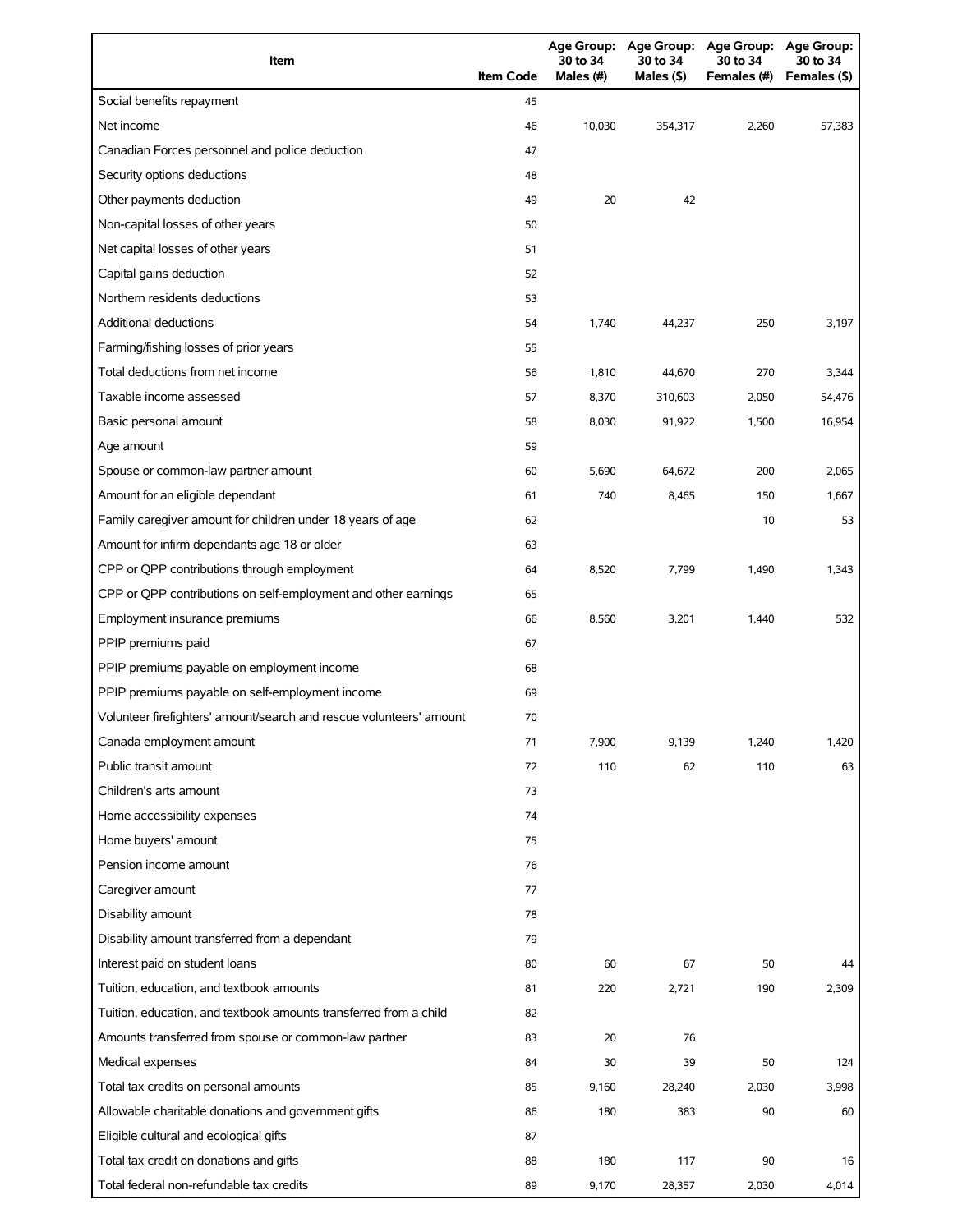| Item                                                        | <b>Item Code</b> | 30 to 34<br>Males (#) | Age Group: Age Group:<br>30 to 34<br>Males $($ \$ $)$ | <b>Age Group:</b><br>30 to 34<br>Females (#) | <b>Age Group:</b><br>30 to 34<br>Females (\$) |
|-------------------------------------------------------------|------------------|-----------------------|-------------------------------------------------------|----------------------------------------------|-----------------------------------------------|
| Federal dividend tax credit                                 | 90               | 30                    | $\overline{7}$                                        |                                              |                                               |
| Minimum tax carryover                                       | 91               |                       |                                                       |                                              |                                               |
| Basic federal tax                                           | 92               | 3,610                 | 46,664                                                | 1,290                                        | 6,935                                         |
| Federal foreign tax credit                                  | 93               | 90                    | 612                                                   | 70                                           | 656                                           |
| Federal political contribution tax credit                   | 94               |                       |                                                       |                                              |                                               |
| Investment tax credit                                       | 95               |                       |                                                       |                                              |                                               |
| Labour-sponsored funds tax credit (federally registered)    | 96               |                       |                                                       |                                              |                                               |
| Labour-sponsored funds tax credit (provincially registered) | 97               |                       |                                                       |                                              |                                               |
| Alternative minimum tax payable                             | 98               |                       |                                                       |                                              |                                               |
| Net federal tax                                             | 99               | 3,590                 | 49.867                                                | 1,260                                        | 7,426                                         |
| CPP contributions on self-employment                        | 100              |                       |                                                       |                                              |                                               |
| Social Benefits repayment                                   | 101              |                       |                                                       |                                              |                                               |
| Working income tax benefit (WITB)                           | 102              |                       |                                                       |                                              |                                               |
| Children's fitness tax credit                               | 103              | 20                    | 2                                                     |                                              |                                               |
| Eligible educator school supply tax credit                  | 104              |                       |                                                       |                                              |                                               |
| Net provincial or territorial tax                           | 105              | 3,310                 | 19,949                                                | 750                                          | 1,796                                         |
| Total tax payable                                           | 106              | 4,570                 | 69,823                                                | 1,330                                        | 9,231                                         |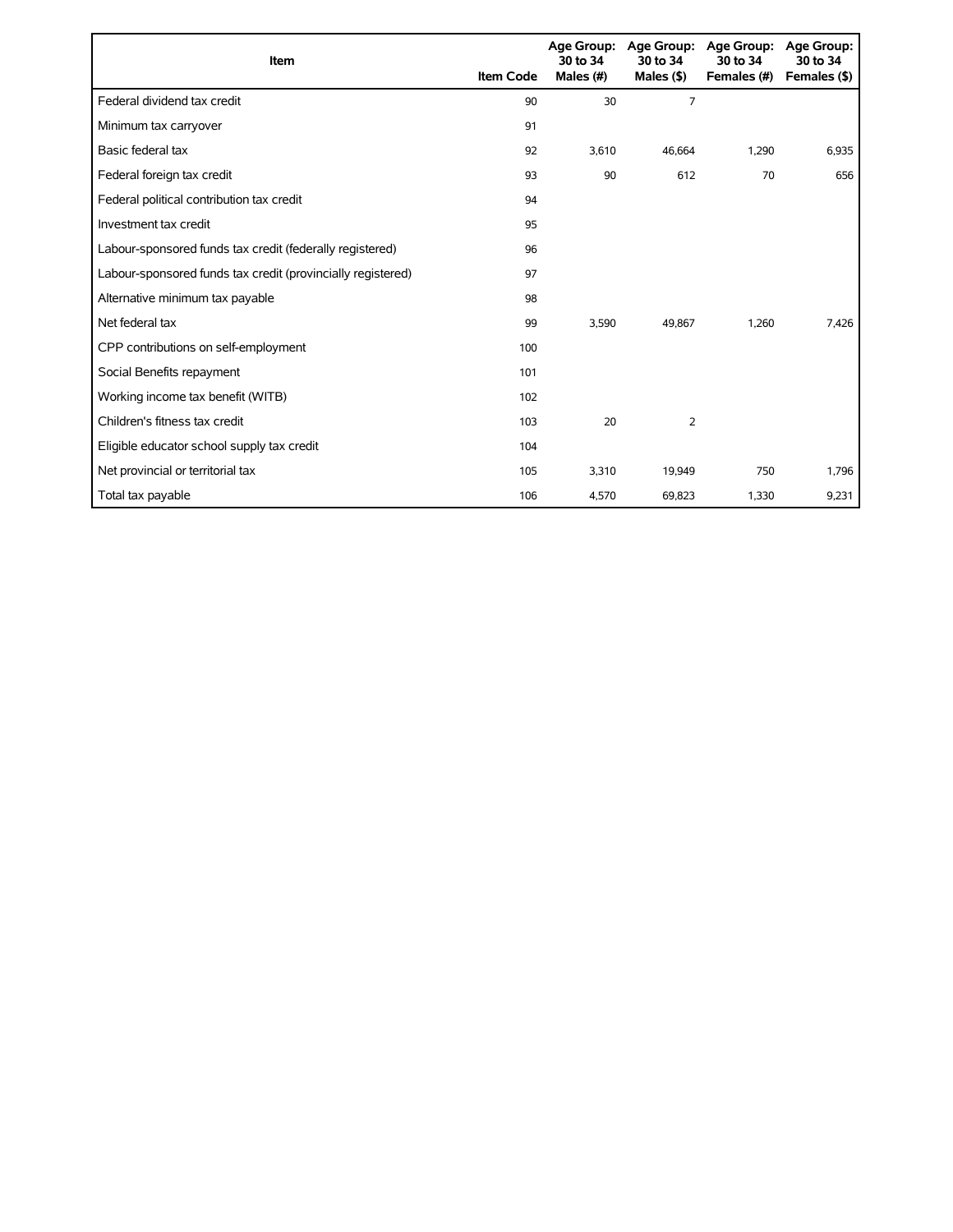| Item                                                                                          | Item<br>Code   | Age<br>Group:<br>35 to 39<br>Males (#) | Age<br>Group:<br>35 to 39<br>Males (\$) | Age<br>Group:<br>35 to 39<br>Females (#) | Age<br>Group:<br>35 to 39<br>Females (\$) |
|-----------------------------------------------------------------------------------------------|----------------|----------------------------------------|-----------------------------------------|------------------------------------------|-------------------------------------------|
| Number of taxable returns                                                                     | $\mathbf{1}$   | 4,660                                  |                                         | 1,090                                    |                                           |
| Number of non-taxable returns                                                                 | $\overline{2}$ | 6,700                                  |                                         | 1,820                                    |                                           |
| Total number of returns                                                                       | 3              | 11,360                                 |                                         | 2,910                                    |                                           |
| Employment income                                                                             | 4              | 9,850                                  | 295,281                                 | 1,320                                    | 42,718                                    |
| Commissions (from employment)                                                                 | 5              | 20                                     | 1,254                                   | 10                                       | 175                                       |
| Other employment income                                                                       | 6              | 210                                    | 8,252                                   | 140                                      | 5,079                                     |
| Old age security (OAS) pension                                                                | 7              |                                        |                                         |                                          |                                           |
| CPP or QPP benefits                                                                           | 8              |                                        |                                         |                                          |                                           |
| Other pensions and superannuation                                                             | 9              |                                        |                                         |                                          |                                           |
| Elected split-pension amount                                                                  | 10             |                                        |                                         |                                          |                                           |
| Universal child care benefit (UCCB)                                                           | 11             | 20                                     | 36                                      | 120                                      | 168                                       |
| Employment insurance and other benefits                                                       | 12             | 250                                    | 774                                     | 80                                       | 856                                       |
| Taxable amount of dividends from taxable Canadian corporations                                | 13             | 40                                     | 168                                     | 40                                       | 101                                       |
| Interest and other investment income                                                          | 14             | 100                                    | 93                                      | 70                                       | 73                                        |
| Net partnership income (limited or non-active partners only)                                  | 15             | 80                                     | 579                                     |                                          |                                           |
| Net rental income                                                                             | 16             | 80                                     | 101                                     | 60                                       | 186                                       |
| Taxable capital gains                                                                         | 17             | 190                                    | 3,780                                   | 170                                      | 4,499                                     |
| <b>RRSP</b> income                                                                            | 18             | 60                                     | 504                                     | 70                                       | 432                                       |
| Other income                                                                                  | 19             | 140                                    | 3,210                                   | 140                                      | 1,895                                     |
| Net business income                                                                           | 20             | 170                                    | 3,034                                   | 100                                      | 1,144                                     |
| Net professional income                                                                       | 21             | 90                                     | 3,922                                   | 60                                       | 953                                       |
| Net commission income                                                                         | 22             |                                        |                                         |                                          |                                           |
| Net farming income                                                                            | 23             |                                        |                                         |                                          |                                           |
| Net fishing income                                                                            | 24             |                                        |                                         |                                          |                                           |
| Workers' compensation benefits                                                                | 25             | 20                                     | 24                                      |                                          |                                           |
| Social assistance payments                                                                    | 26             |                                        |                                         |                                          |                                           |
| Net federal supplements                                                                       | 27             |                                        |                                         |                                          |                                           |
| Total income assessed                                                                         | 28             | 10,550                                 | 321,117                                 | 1,920                                    | 58,921                                    |
| Registered pension plan (RPP) deduction                                                       | 29             | 470                                    | 3,097                                   | 230                                      | 1,304                                     |
| RRSP/PRPP deduction                                                                           | 30             | 200                                    | 1,257                                   | 160                                      | 647                                       |
| Deduction for elected split-pension amount                                                    | 31             |                                        |                                         |                                          |                                           |
| Annual union, professional, or like dues                                                      | 32             | 380                                    | 234                                     | 260                                      | 166                                       |
| Child care expenses                                                                           | 33             | 30                                     | 151                                     | 70                                       | 345                                       |
| <b>Business investment loss</b>                                                               | 34             |                                        |                                         |                                          |                                           |
| Moving expenses                                                                               | 35             |                                        |                                         |                                          |                                           |
| Support payments made                                                                         | 36             |                                        |                                         |                                          |                                           |
| Carrying charges and interest expenses                                                        | 37             | 40                                     | 54                                      |                                          |                                           |
| Deduction for CPP/QPP contributions on self-employment and other earnings                     | 38             | 10                                     | 14                                      | 10                                       | $\overline{7}$                            |
| Deduction for provincial parental insurance plan (PPIP) premiums on self-employment<br>income | 39             |                                        |                                         |                                          |                                           |
| Exploration and development expenses                                                          | 40             |                                        |                                         |                                          |                                           |
| Other employment expenses                                                                     | 41             | 40                                     | 179                                     | 20                                       | 191                                       |
| Clergy residence deduction                                                                    | 42             |                                        |                                         |                                          |                                           |
| Other deductions                                                                              | 43             | 160                                    | 8,048                                   | 70                                       | 2,508                                     |
| Total deductions before adjustments                                                           | 44             | 1,010                                  | 13,133                                  | 570                                      | 5,232                                     |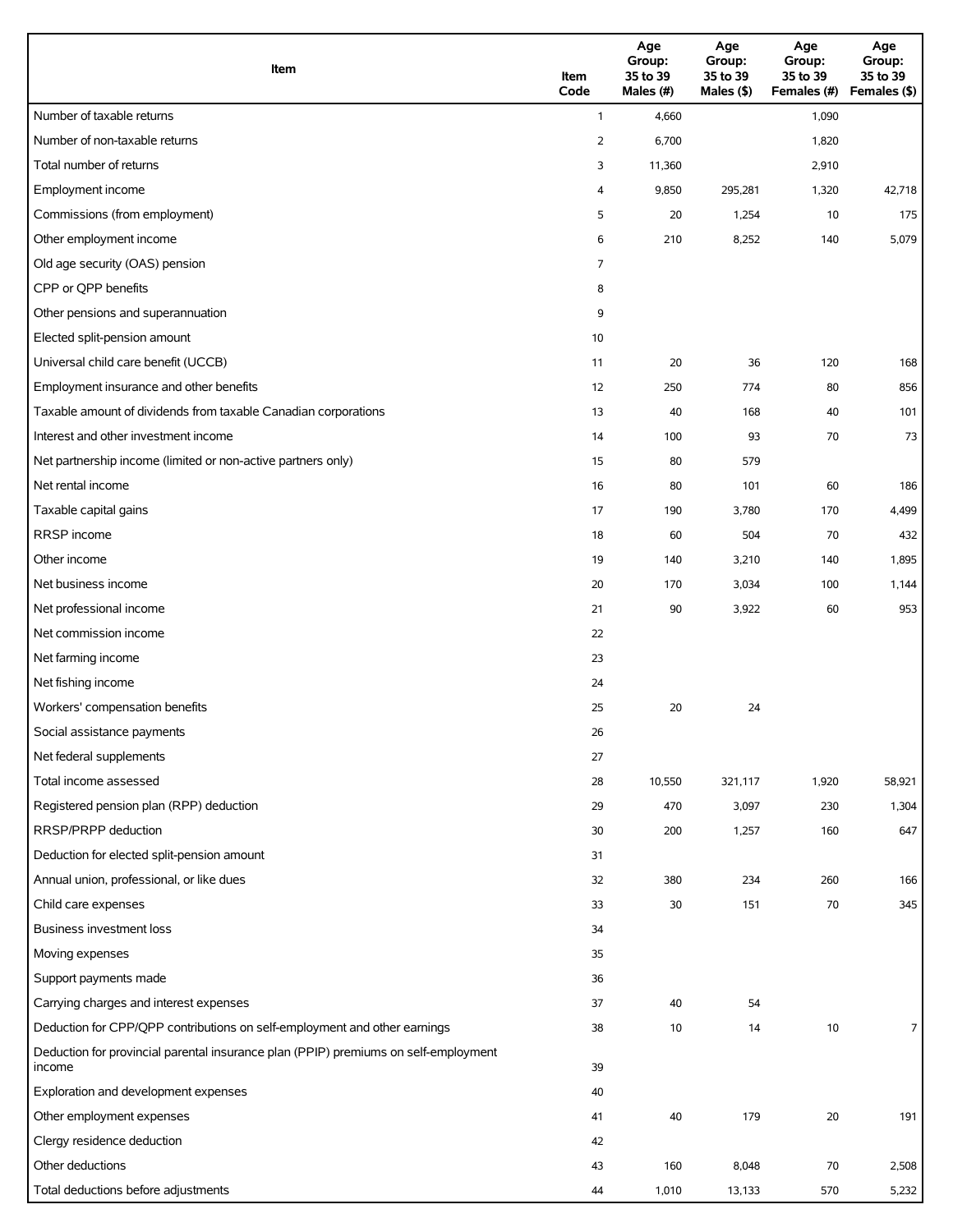| Item                                                                | <b>Item Code</b> | <b>Age Group:</b><br>35 to 39<br>Males (#) | <b>Age Group:</b><br>35 to 39<br>Males (\$) | <b>Age Group:</b><br>35 to 39<br>Females (#) | <b>Age Group:</b><br>35 to 39<br>Females (\$) |
|---------------------------------------------------------------------|------------------|--------------------------------------------|---------------------------------------------|----------------------------------------------|-----------------------------------------------|
| Social benefits repayment                                           | 45               |                                            |                                             |                                              |                                               |
| Net income                                                          | 46               | 10,360                                     | 308,981                                     | 1,830                                        | 54,046                                        |
| Canadian Forces personnel and police deduction                      | 47               |                                            |                                             |                                              |                                               |
| Security options deductions                                         | 48               | 20                                         | 193                                         |                                              |                                               |
| Other payments deduction                                            | 49               | 20                                         | 54                                          |                                              |                                               |
| Non-capital losses of other years                                   | 50               | 10                                         | 28                                          |                                              |                                               |
| Net capital losses of other years                                   | 51               | 20                                         | 26                                          |                                              |                                               |
| Capital gains deduction                                             | 52               |                                            |                                             |                                              |                                               |
| Northern residents deductions                                       | 53               |                                            |                                             |                                              |                                               |
| <b>Additional deductions</b>                                        | 54               | 1,870                                      | 27,016                                      | 230                                          | 3,483                                         |
| Farming/fishing losses of prior years                               | 55               |                                            |                                             |                                              |                                               |
| Total deductions from net income                                    | 56               | 1,950                                      | 27,495                                      | 260                                          | 3,656                                         |
| Taxable income assessed                                             | 57               | 8,550                                      | 283,433                                     | 1,620                                        | 50,828                                        |
| Basic personal amount                                               | 58               | 8,460                                      | 96,953                                      | 1,180                                        | 13,416                                        |
| Age amount                                                          | 59               |                                            |                                             |                                              |                                               |
| Spouse or common-law partner amount                                 | 60               | 6,590                                      | 75,010                                      | 220                                          | 2,396                                         |
| Amount for an eligible dependant                                    | 61               | 840                                        | 9,604                                       | 190                                          | 2,179                                         |
| Family caregiver amount for children under 18 years of age          | 62               |                                            |                                             | 20                                           | 64                                            |
| Amount for infirm dependants age 18 or older                        | 63               |                                            |                                             |                                              |                                               |
| CPP or QPP contributions through employment                         | 64               | 8,920                                      | 8,351                                       | 1,130                                        | 1,189                                         |
| CPP or QPP contributions on self-employment and other earnings      | 65               | 10                                         | 14                                          | 10                                           | 7                                             |
| Employment insurance premiums                                       | 66               | 8,890                                      | 3,391                                       | 1,080                                        | 447                                           |
| PPIP premiums paid                                                  | 67               |                                            |                                             |                                              |                                               |
| PPIP premiums payable on employment income                          | 68               |                                            |                                             |                                              |                                               |
| PPIP premiums payable on self-employment income                     | 69               |                                            |                                             |                                              |                                               |
| Volunteer firefighters' amount/search and rescue volunteers' amount | 70               |                                            |                                             |                                              |                                               |
| Canada employment amount                                            | 71               | 8,340                                      | 9,667                                       | 970                                          | 1,110                                         |
| Public transit amount                                               | 72               | 80                                         | 48                                          | 30                                           | 18                                            |
| Children's arts amount                                              | 73               |                                            |                                             |                                              |                                               |
| Home accessibility expenses                                         | 74               |                                            |                                             |                                              |                                               |
| Home buyers' amount                                                 | 75               |                                            |                                             |                                              |                                               |
| Pension income amount                                               | 76               |                                            |                                             |                                              |                                               |
| Caregiver amount                                                    | 77               |                                            |                                             |                                              |                                               |
| Disability amount                                                   | 78               |                                            |                                             |                                              |                                               |
| Disability amount transferred from a dependant                      | 79               |                                            |                                             |                                              |                                               |
| Interest paid on student loans                                      | 80               | 40                                         | 30                                          | 50                                           | 26                                            |
| Tuition, education, and textbook amounts                            | 81               | 120                                        | 1,064                                       | 100                                          | 898                                           |
| Tuition, education, and textbook amounts transferred from a child   | 82               |                                            |                                             |                                              |                                               |
| Amounts transferred from spouse or common-law partner               | 83               | 10                                         | 48                                          |                                              |                                               |
| Medical expenses                                                    | 84               | 40                                         | 104                                         | 60                                           | 140                                           |
| Total tax credits on personal amounts                               | 85               | 9,370                                      | 30,663                                      | 1,520                                        | 3,293                                         |
| Allowable charitable donations and government gifts                 | 86               | 220                                        | 252                                         | 130                                          | 94                                            |
| Eligible cultural and ecological gifts                              | 87               |                                            |                                             |                                              |                                               |
| Total tax credit on donations and gifts                             | 88               | 210                                        | 70                                          | 120                                          | 25                                            |
| Total federal non-refundable tax credits                            | 89               | 9,420                                      | 30,734                                      | 1,550                                        | 3,318                                         |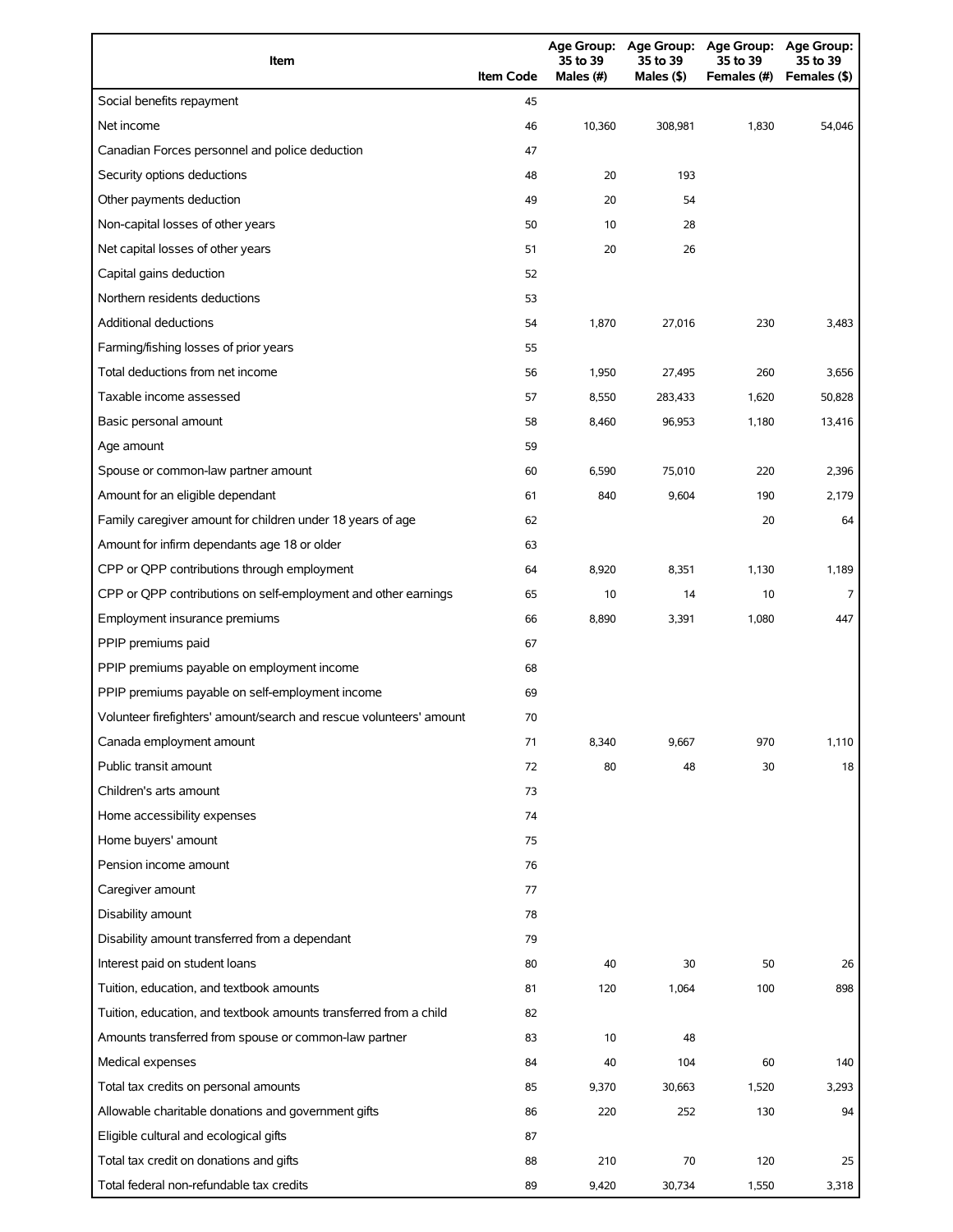| Item                                                        | <b>Item Code</b> | 35 to 39<br>Males (#) | Age Group: Age Group:<br>35 to 39<br>Males $($ \$ $)$ | <b>Age Group:</b><br>35 to 39<br>Females (#) | Age Group:<br>35 to 39<br>Females (\$) |
|-------------------------------------------------------------|------------------|-----------------------|-------------------------------------------------------|----------------------------------------------|----------------------------------------|
| Federal dividend tax credit                                 | 90               | 40                    | 17                                                    | 50                                           | 11                                     |
| Minimum tax carryover                                       | 91               |                       |                                                       |                                              |                                        |
| Basic federal tax                                           | 92               | 3,420                 | 32,973                                                | 1,060                                        | 7,226                                  |
| Federal foreign tax credit                                  | 93               | 80                    | 510                                                   | 70                                           | 274                                    |
| Federal political contribution tax credit                   | 94               |                       |                                                       |                                              |                                        |
| Investment tax credit                                       | 95               |                       |                                                       |                                              |                                        |
| Labour-sponsored funds tax credit (federally registered)    | 96               |                       |                                                       |                                              |                                        |
| Labour-sponsored funds tax credit (provincially registered) | 97               |                       |                                                       |                                              |                                        |
| Alternative minimum tax payable                             | 98               |                       |                                                       |                                              |                                        |
| Net federal tax                                             | 99               | 3,390                 | 35,750                                                | 1,040                                        | 8,179                                  |
| CPP contributions on self-employment                        | 100              | 10                    | 27                                                    | 10                                           | 13                                     |
| Social Benefits repayment                                   | 101              |                       |                                                       |                                              |                                        |
| Working income tax benefit (WITB)                           | 102              |                       |                                                       |                                              |                                        |
| Children's fitness tax credit                               | 103              | 70                    | 6                                                     | 40                                           | 4                                      |
| Eligible educator school supply tax credit                  | 104              |                       |                                                       |                                              |                                        |
| Net provincial or territorial tax                           | 105              | 3,450                 | 12,999                                                | 580                                          | 1,861                                  |
| Total tax payable                                           | 106              | 4,660                 | 48,776                                                | 1,090                                        | 10,054                                 |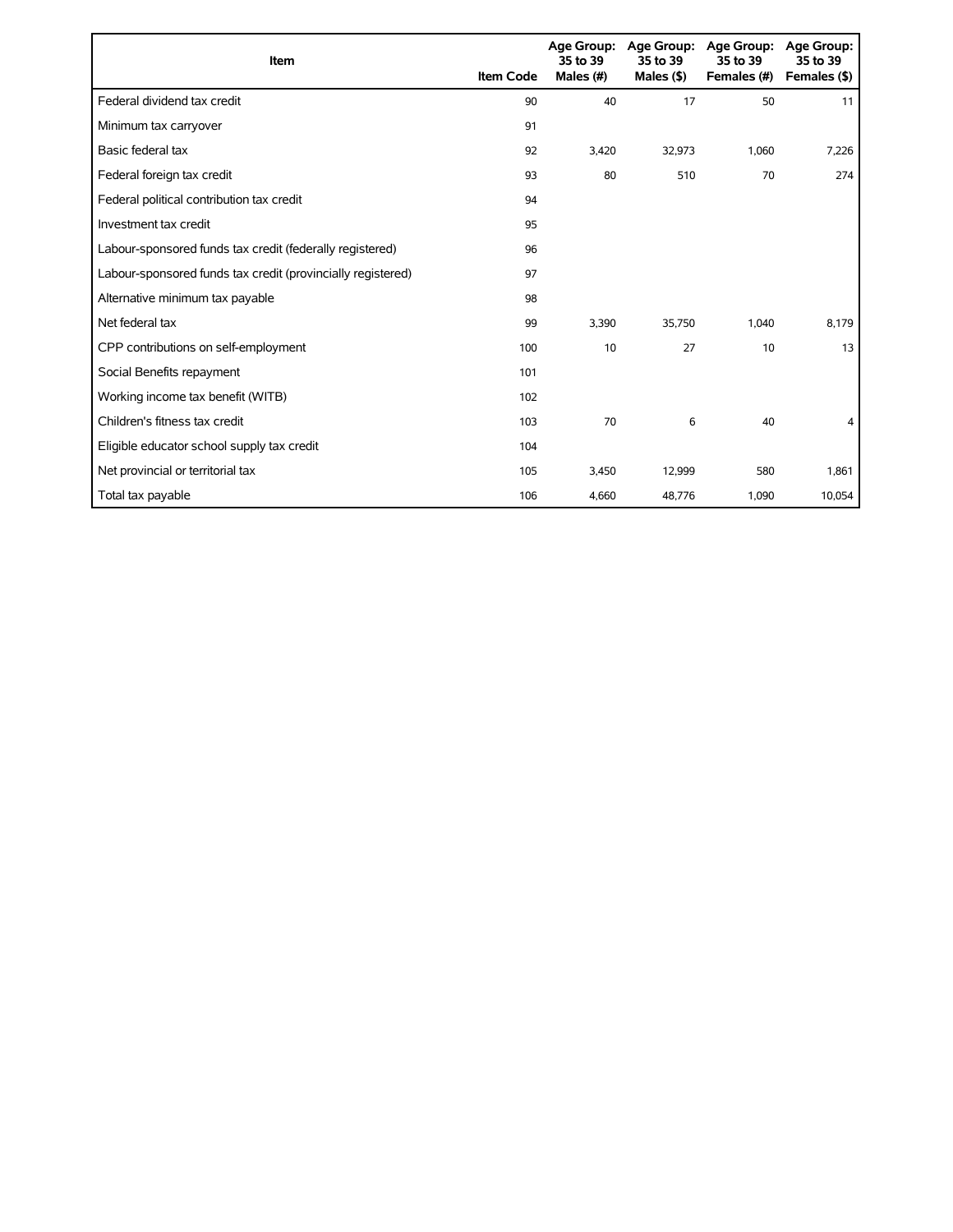| Item                                                                                          | Item<br>Code | Age<br>Group:<br>40 to 44<br>Males (#) | Age<br>Group:<br>40 to 44<br>Males (\$) | Age<br>Group:<br>40 to 44<br>Females (#) | Age<br>Group:<br>40 to 44<br>Females (\$) |
|-----------------------------------------------------------------------------------------------|--------------|----------------------------------------|-----------------------------------------|------------------------------------------|-------------------------------------------|
| Number of taxable returns                                                                     | $\mathbf{1}$ | 4,450                                  |                                         | 1,030                                    |                                           |
| Number of non-taxable returns                                                                 | 2            | 6,150                                  |                                         | 1,440                                    |                                           |
| Total number of returns                                                                       | 3            | 10,600                                 |                                         | 2,470                                    |                                           |
| Employment income                                                                             | 4            | 8,980                                  | 294,222                                 | 1,070                                    | 45,801                                    |
| Commissions (from employment)                                                                 | 5            | 20                                     | 480                                     |                                          |                                           |
| Other employment income                                                                       | 6            | 230                                    | 10,678                                  | 110                                      | 3,631                                     |
| Old age security (OAS) pension                                                                | 7            |                                        |                                         |                                          |                                           |
| CPP or QPP benefits                                                                           | 8            | 10                                     | 58                                      | 30                                       | 171                                       |
| Other pensions and superannuation                                                             | 9            |                                        |                                         |                                          |                                           |
| Elected split-pension amount                                                                  | 10           |                                        |                                         |                                          |                                           |
| Universal child care benefit (UCCB)                                                           | 11           | 30                                     | 36                                      | 120                                      | 141                                       |
| Employment insurance and other benefits                                                       | 12           | 140                                    | 493                                     | 30                                       | 245                                       |
| Taxable amount of dividends from taxable Canadian corporations                                | 13           | 50                                     | 202                                     | 40                                       | 181                                       |
| Interest and other investment income                                                          | 14           | 90                                     | 106                                     | 90                                       | 175                                       |
| Net partnership income (limited or non-active partners only)                                  | 15           | 100                                    | 2,788                                   | 60                                       | 417                                       |
| Net rental income                                                                             | 16           | 60                                     | 124                                     | 70                                       | 116                                       |
| Taxable capital gains                                                                         | 17           | 220                                    | 10,170                                  | 220                                      | 8,501                                     |
| RRSP income                                                                                   | 18           | 70                                     | 607                                     | 70                                       | 719                                       |
| Other income                                                                                  | 19           | 130                                    | 2,337                                   | 110                                      | 1,351                                     |
| Net business income                                                                           | 20           | 180                                    | 3,476                                   | 80                                       | 1,222                                     |
| Net professional income                                                                       | 21           | 170                                    | 6,725                                   | 70                                       | 1,853                                     |
| Net commission income                                                                         | 22           |                                        |                                         |                                          |                                           |
| Net farming income                                                                            | 23           | 10                                     | 82                                      |                                          |                                           |
| Net fishing income                                                                            | 24           |                                        |                                         |                                          |                                           |
| Workers' compensation benefits                                                                | 25           |                                        |                                         |                                          |                                           |
| Social assistance payments                                                                    | 26           |                                        |                                         |                                          |                                           |
| Net federal supplements                                                                       | 27           |                                        |                                         |                                          |                                           |
| Total income assessed                                                                         | 28           | 9,820                                  | 332,867                                 | 1,710                                    | 64,852                                    |
| Registered pension plan (RPP) deduction                                                       | 29           | 450                                    | 3,037                                   | 250                                      | 1,538                                     |
| RRSP/PRPP deduction                                                                           | 30           | 210                                    | 1,404                                   | 150                                      | 883                                       |
| Deduction for elected split-pension amount                                                    | 31           |                                        |                                         |                                          |                                           |
| Annual union, professional, or like dues                                                      | 32           | 270                                    | 178                                     | 200                                      | 151                                       |
| Child care expenses                                                                           | 33           | 30                                     | 147                                     | 50                                       | 242                                       |
| <b>Business investment loss</b>                                                               | 34           |                                        |                                         |                                          |                                           |
| Moving expenses                                                                               | 35           |                                        |                                         |                                          |                                           |
| Support payments made                                                                         | 36           |                                        |                                         |                                          |                                           |
| Carrying charges and interest expenses                                                        | 37           | 40                                     | 50                                      | 30                                       | 35                                        |
| Deduction for CPP/QPP contributions on self-employment and other earnings                     | 38           |                                        |                                         |                                          |                                           |
| Deduction for provincial parental insurance plan (PPIP) premiums on self-employment<br>income | 39           |                                        |                                         |                                          |                                           |
| Exploration and development expenses                                                          | 40           |                                        |                                         |                                          |                                           |
| Other employment expenses                                                                     | 41           | 30                                     | 222                                     | 20                                       | 119                                       |
| Clergy residence deduction                                                                    | 42           |                                        |                                         |                                          |                                           |
| Other deductions                                                                              | 43           | 160                                    | 9,984                                   | 60                                       | 3,130                                     |
| Total deductions before adjustments                                                           | 44           | 900                                    | 15,229                                  | 480                                      | 6,171                                     |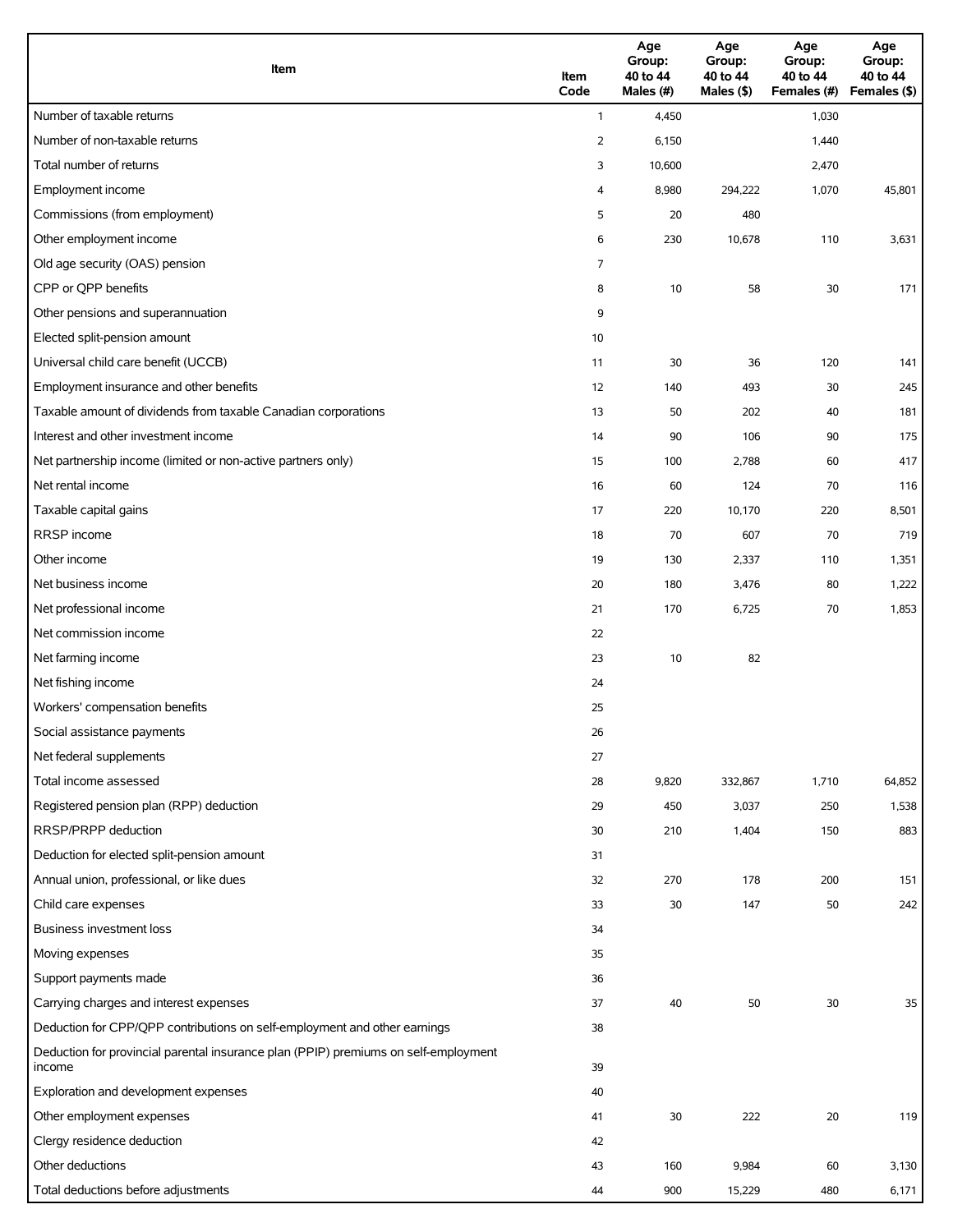| Item                                                                | <b>Item Code</b> | 40 to 44<br>Males (#) | 40 to 44<br>Males (\$) | Age Group: Age Group: Age Group: Age Group:<br>40 to 44<br>Females (#) | 40 to 44<br>Females (\$) |
|---------------------------------------------------------------------|------------------|-----------------------|------------------------|------------------------------------------------------------------------|--------------------------|
| Social benefits repayment                                           | 45               |                       |                        |                                                                        |                          |
| Net income                                                          | 46               | 9,590                 | 319,086                | 1,590                                                                  | 59,377                   |
| Canadian Forces personnel and police deduction                      | 47               |                       |                        |                                                                        |                          |
| Security options deductions                                         | 48               | 40                    | 6,161                  | 20                                                                     | 546                      |
| Other payments deduction                                            | 49               |                       |                        |                                                                        |                          |
| Non-capital losses of other years                                   | 50               | 20                    | 284                    |                                                                        |                          |
| Net capital losses of other years                                   | 51               | 20                    | 96                     | 10                                                                     | 40                       |
| Capital gains deduction                                             | 52               |                       |                        |                                                                        |                          |
| Northern residents deductions                                       | 53               |                       |                        |                                                                        |                          |
| Additional deductions                                               | 54               | 1,610                 | 24,311                 | 200                                                                    | 4,136                    |
| Farming/fishing losses of prior years                               | 55               |                       |                        |                                                                        |                          |
| Total deductions from net income                                    | 56               | 1,700                 | 31,036                 | 240                                                                    | 4,804                    |
| Taxable income assessed                                             | 57               | 8,040                 | 289,772                | 1,400                                                                  | 54,720                   |
| Basic personal amount                                               | 58               | 7,750                 | 88,854                 | 980                                                                    | 11,095                   |
| Age amount                                                          | 59               |                       |                        |                                                                        |                          |
| Spouse or common-law partner amount                                 | 60               | 6,190                 | 70,517                 | 190                                                                    | 1,975                    |
| Amount for an eligible dependant                                    | 61               | 760                   | 8,732                  | 130                                                                    | 1,413                    |
| Family caregiver amount for children under 18 years of age          | 62               |                       |                        | 20                                                                     | 70                       |
| Amount for infirm dependants age 18 or older                        | 63               |                       |                        |                                                                        |                          |
| CPP or QPP contributions through employment                         | 64               | 8,090                 | 7,715                  | 880                                                                    | 1,073                    |
| CPP or QPP contributions on self-employment and other earnings      | 65               |                       |                        |                                                                        |                          |
| Employment insurance premiums                                       | 66               | 8,000                 | 3,080                  | 820                                                                    | 379                      |
| PPIP premiums paid                                                  | 67               |                       |                        |                                                                        |                          |
| PPIP premiums payable on employment income                          | 68               |                       |                        |                                                                        |                          |
| PPIP premiums payable on self-employment income                     | 69               |                       |                        |                                                                        |                          |
| Volunteer firefighters' amount/search and rescue volunteers' amount | 70               |                       |                        |                                                                        |                          |
| Canada employment amount                                            | 71               | 7,620                 | 8,836                  | 750                                                                    | 860                      |
| Public transit amount                                               | 72               | 30                    | 21                     | 20                                                                     | 15                       |
| Children's arts amount                                              | 73               |                       |                        |                                                                        |                          |
| Home accessibility expenses                                         | 74               |                       |                        |                                                                        |                          |
| Home buyers' amount                                                 | 75               |                       |                        |                                                                        |                          |
| Pension income amount                                               | 76               |                       |                        |                                                                        |                          |
| Caregiver amount                                                    | 77               |                       |                        |                                                                        |                          |
| Disability amount                                                   | 78               |                       |                        |                                                                        |                          |
| Disability amount transferred from a dependant                      | 79               |                       |                        |                                                                        |                          |
| Interest paid on student loans                                      | 80               | 20                    | 8                      | 20                                                                     | 15                       |
| Tuition, education, and textbook amounts                            | 81               | 50                    | 336                    | 50                                                                     | 280                      |
| Tuition, education, and textbook amounts transferred from a child   | 82               |                       |                        |                                                                        |                          |
| Amounts transferred from spouse or common-law partner               | 83               | 10                    | 24                     |                                                                        |                          |
| Medical expenses                                                    | 84               | 30                    | 63                     | 40                                                                     | 79                       |
| Total tax credits on personal amounts                               | 85               | 8,460                 | 28,254                 | 1,220                                                                  | 2,610                    |
| Allowable charitable donations and government gifts                 | 86               | 280                   | 473                    | 140                                                                    | 404                      |
| Eligible cultural and ecological gifts                              | 87               |                       |                        |                                                                        |                          |
| Total tax credit on donations and gifts                             | 88               | 260                   | 142                    | 130                                                                    | 121                      |
| Total federal non-refundable tax credits                            | 89               | 8,570                 | 28,396                 | 1,250                                                                  | 2,731                    |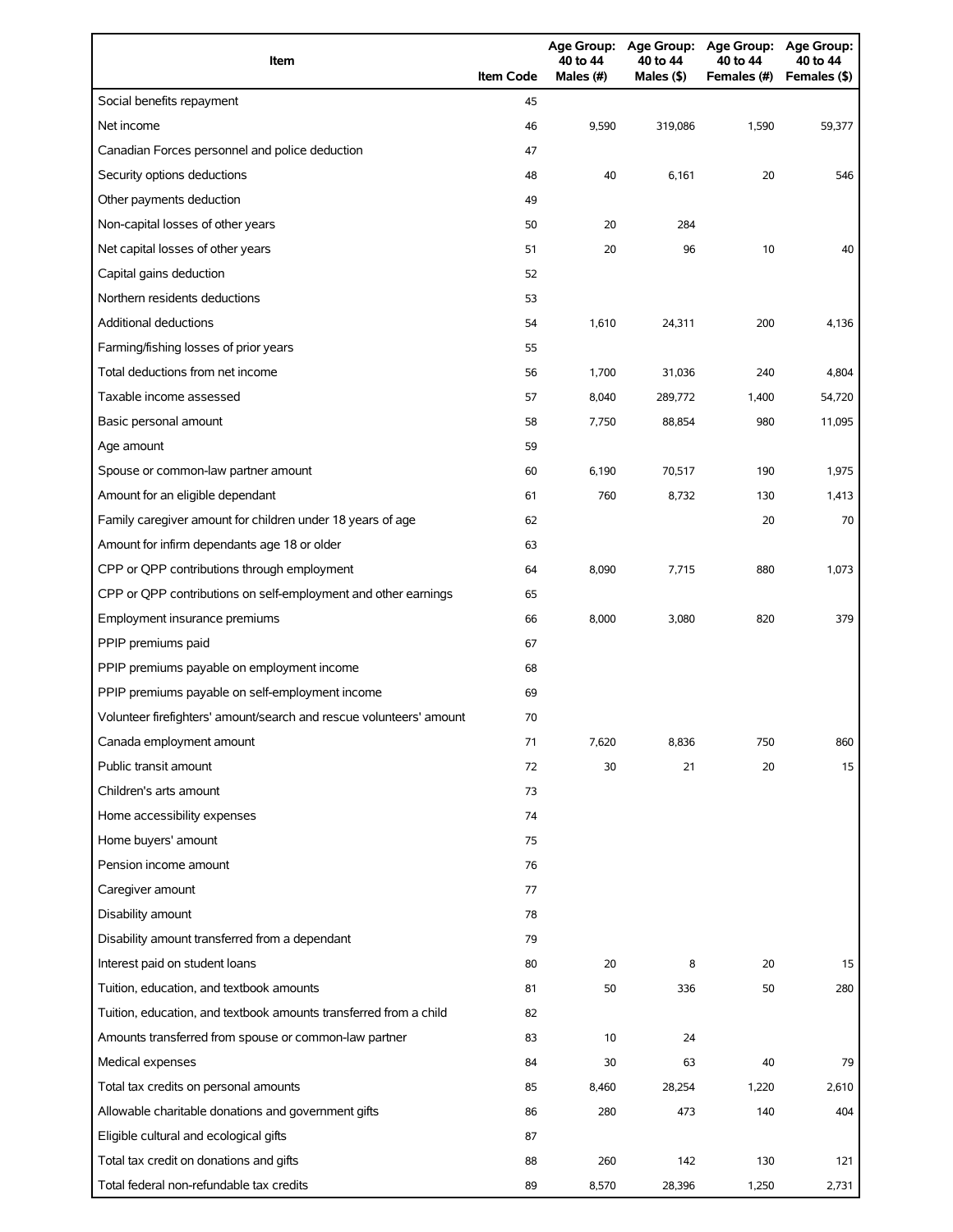| Item                                                        | <b>Item Code</b> | 40 to 44<br>Males (#) | Age Group: Age Group:<br>40 to 44<br>Males $($ \$ $)$ | <b>Age Group:</b><br>40 to 44<br>Females (#) | <b>Age Group:</b><br>40 to 44<br>Females (\$) |
|-------------------------------------------------------------|------------------|-----------------------|-------------------------------------------------------|----------------------------------------------|-----------------------------------------------|
| Federal dividend tax credit                                 | 90               | 50                    | 30                                                    | 40                                           | 20                                            |
| Minimum tax carryover                                       | 91               |                       |                                                       |                                              |                                               |
| Basic federal tax                                           | 92               | 3,080                 | 38,430                                                | 980                                          | 8,777                                         |
| Federal foreign tax credit                                  | 93               | 70                    | 314                                                   |                                              |                                               |
| Federal political contribution tax credit                   | 94               |                       |                                                       |                                              |                                               |
| Investment tax credit                                       | 95               |                       |                                                       |                                              |                                               |
| Labour-sponsored funds tax credit (federally registered)    | 96               |                       |                                                       |                                              |                                               |
| Labour-sponsored funds tax credit (provincially registered) | 97               |                       |                                                       |                                              |                                               |
| Alternative minimum tax payable                             | 98               |                       |                                                       |                                              |                                               |
| Net federal tax                                             | 99               | 3,070                 | 42,330                                                | 980                                          | 10,364                                        |
| CPP contributions on self-employment                        | 100              |                       |                                                       |                                              |                                               |
| Social Benefits repayment                                   | 101              |                       |                                                       |                                              |                                               |
| Working income tax benefit (WITB)                           | 102              |                       |                                                       |                                              |                                               |
| Children's fitness tax credit                               | 103              | 70                    | 7                                                     | 40                                           | 4                                             |
| Eligible educator school supply tax credit                  | 104              |                       |                                                       |                                              |                                               |
| Net provincial or territorial tax                           | 105              | 3,440                 | 14,546                                                | 500                                          | 2,255                                         |
| Total tax payable                                           | 106              | 4,450                 | 56,886                                                | 1,030                                        | 12,632                                        |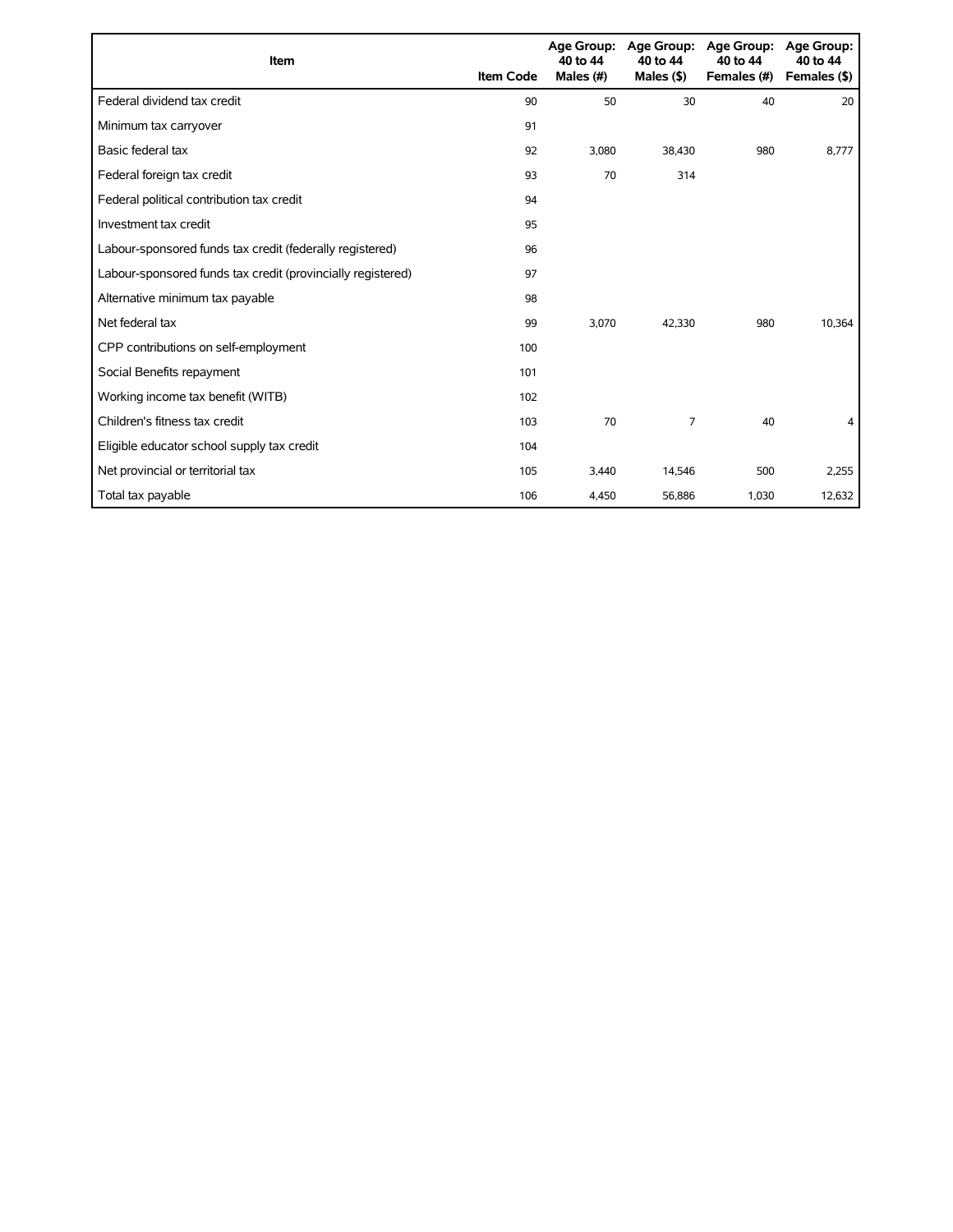| Item                                                                                          | Item<br>Code   | Age<br>Group:<br>45 to 49<br>Males (#) | Age<br>Group:<br>45 to 49<br>Males (\$) | Age<br>Group:<br>45 to 49<br>Females (#) | Age<br>Group:<br>45 to 49<br>Females (\$) |
|-----------------------------------------------------------------------------------------------|----------------|----------------------------------------|-----------------------------------------|------------------------------------------|-------------------------------------------|
| Number of taxable returns                                                                     | $\mathbf{1}$   | 4,070                                  |                                         | 1,030                                    |                                           |
| Number of non-taxable returns                                                                 | $\overline{2}$ | 4,630                                  |                                         | 1,370                                    |                                           |
| Total number of returns                                                                       | 3              | 8,700                                  |                                         | 2,390                                    |                                           |
| Employment income                                                                             | 4              | 6,710                                  | 316,344                                 | 860                                      | 51,793                                    |
| Commissions (from employment)                                                                 | 5              |                                        |                                         |                                          |                                           |
| Other employment income                                                                       | 6              | 220                                    | 13,279                                  | 80                                       | 3,642                                     |
| Old age security (OAS) pension                                                                | 7              |                                        |                                         |                                          |                                           |
| CPP or QPP benefits                                                                           | 8              | 20                                     | 201                                     | 50                                       | 296                                       |
| Other pensions and superannuation                                                             | 9              |                                        |                                         | 10                                       | 201                                       |
| Elected split-pension amount                                                                  | 10             |                                        |                                         |                                          |                                           |
| Universal child care benefit (UCCB)                                                           | 11             | 20                                     | 21                                      | 80                                       | 69                                        |
| Employment insurance and other benefits                                                       | 12             | 60                                     | 261                                     | 20                                       | 206                                       |
| Taxable amount of dividends from taxable Canadian corporations                                | 13             | 60                                     | 267                                     | 50                                       | 187                                       |
| Interest and other investment income                                                          | 14             | 110                                    | 183                                     | 90                                       | 171                                       |
| Net partnership income (limited or non-active partners only)                                  | 15             | 140                                    | 2,246                                   |                                          |                                           |
| Net rental income                                                                             | 16             | 70                                     | 164                                     | 80                                       | 271                                       |
| Taxable capital gains                                                                         | 17             | 300                                    | 12,631                                  | 290                                      | 13,549                                    |
| <b>RRSP</b> income                                                                            | 18             | 60                                     | 443                                     | 70                                       | 624                                       |
| Other income                                                                                  | 19             | 140                                    | 3,921                                   | 90                                       | 1,051                                     |
| Net business income                                                                           | 20             | 290                                    | 8,979                                   | 150                                      | 1,559                                     |
| Net professional income                                                                       | 21             | 230                                    | 11,071                                  | 80                                       | 3,600                                     |
| Net commission income                                                                         | 22             |                                        |                                         |                                          |                                           |
| Net farming income                                                                            | 23             | 20                                     | 268                                     |                                          |                                           |
| Net fishing income                                                                            | 24             |                                        |                                         |                                          |                                           |
| Workers' compensation benefits                                                                | 25             |                                        |                                         |                                          |                                           |
| Social assistance payments                                                                    | 26             |                                        |                                         |                                          |                                           |
| Net federal supplements                                                                       | 27             |                                        |                                         |                                          |                                           |
| Total income assessed                                                                         | 28             | 7,870                                  | 371,136                                 | 1,660                                    | 77,444                                    |
| Registered pension plan (RPP) deduction                                                       | 29             | 480                                    | 3,743                                   | 190                                      | 1,404                                     |
| RRSP/PRPP deduction                                                                           | 30             | 220                                    | 1,565                                   | 120                                      | 711                                       |
| Deduction for elected split-pension amount                                                    | 31             |                                        |                                         |                                          |                                           |
| Annual union, professional, or like dues                                                      | 32             | 190                                    | 154                                     | 130                                      | 116                                       |
| Child care expenses                                                                           | 33             | 20                                     | 67                                      | 20                                       | 86                                        |
| <b>Business investment loss</b>                                                               | 34             |                                        |                                         |                                          |                                           |
| Moving expenses                                                                               | 35             |                                        |                                         |                                          |                                           |
| Support payments made                                                                         | 36             |                                        |                                         |                                          |                                           |
| Carrying charges and interest expenses                                                        | 37             | 50                                     | 160                                     | 30                                       | 113                                       |
| Deduction for CPP/QPP contributions on self-employment and other earnings                     | 38             |                                        |                                         |                                          |                                           |
| Deduction for provincial parental insurance plan (PPIP) premiums on self-employment<br>income | 39             |                                        |                                         |                                          |                                           |
| Exploration and development expenses                                                          | 40             |                                        |                                         |                                          |                                           |
| Other employment expenses                                                                     | 41             |                                        |                                         |                                          |                                           |
| Clergy residence deduction                                                                    | 42             |                                        |                                         |                                          |                                           |
| Other deductions                                                                              | 43             | 160                                    | 18,959                                  | 60                                       | 3,322                                     |
| Total deductions before adjustments                                                           | 44             | 850                                    | 25,137                                  | 380                                      | 5,843                                     |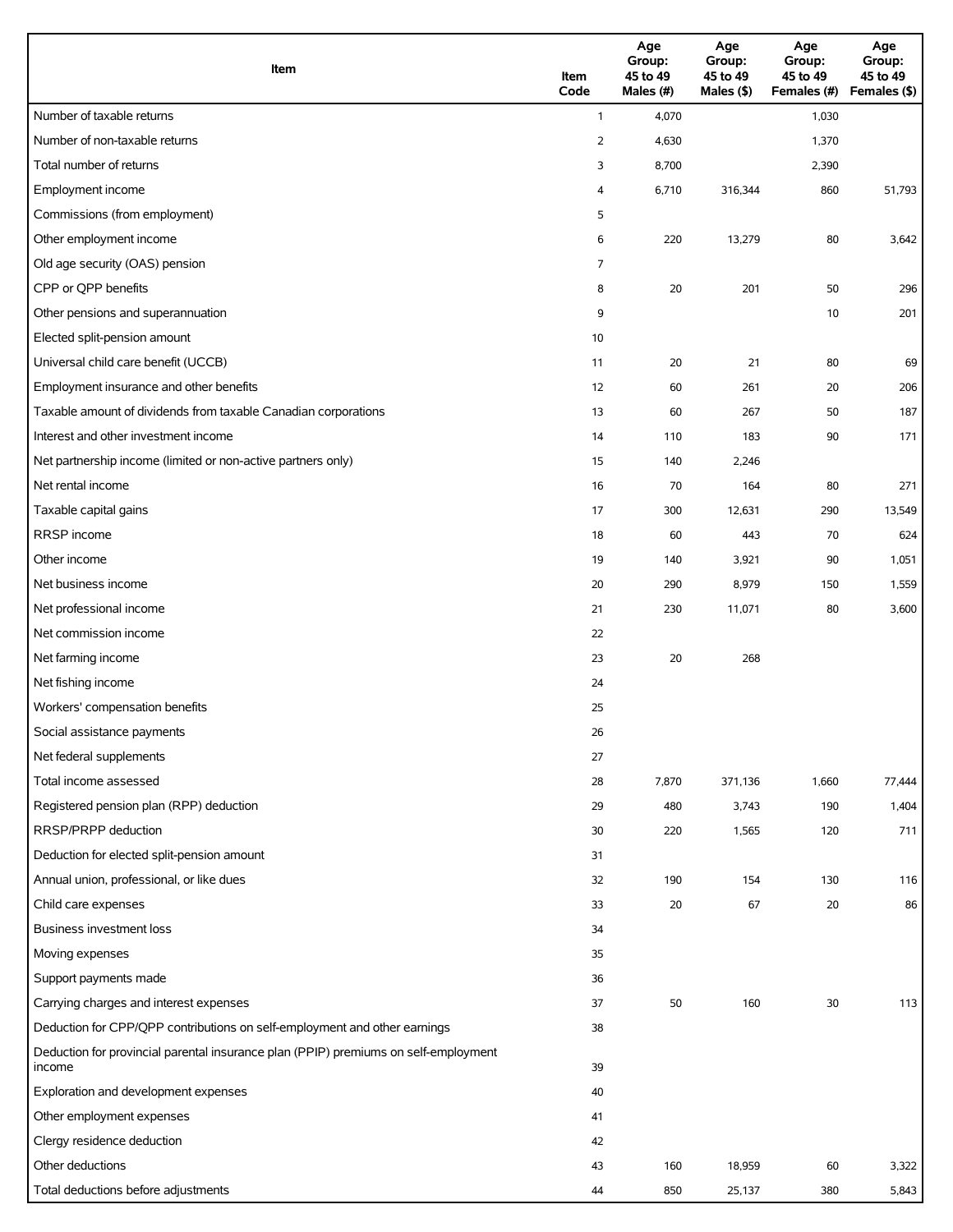| Item                                                                | <b>Item Code</b> | 45 to 49<br>Males (#) | 45 to 49<br>Males (\$) | Age Group: Age Group: Age Group: Age Group:<br>45 to 49<br>Females (#) | 45 to 49<br>Females (\$) |
|---------------------------------------------------------------------|------------------|-----------------------|------------------------|------------------------------------------------------------------------|--------------------------|
| Social benefits repayment                                           | 45               |                       |                        |                                                                        |                          |
| Net income                                                          | 46               | 7,540                 | 349,646                | 1,480                                                                  | 73,076                   |
| Canadian Forces personnel and police deduction                      | 47               |                       |                        |                                                                        |                          |
| Security options deductions                                         | 48               | 60                    | 8,327                  |                                                                        |                          |
| Other payments deduction                                            | 49               |                       |                        |                                                                        |                          |
| Non-capital losses of other years                                   | 50               | 40                    | 1,129                  | 20                                                                     | 120                      |
| Net capital losses of other years                                   | 51               | 20                    | 198                    |                                                                        |                          |
| Capital gains deduction                                             | 52               |                       |                        |                                                                        |                          |
| Northern residents deductions                                       | 53               |                       |                        |                                                                        |                          |
| <b>Additional deductions</b>                                        | 54               | 1,110                 | 23,411                 | 190                                                                    | 4,544                    |
| Farming/fishing losses of prior years                               | 55               |                       |                        |                                                                        |                          |
| Total deductions from net income                                    | 56               | 1,240                 | 33,143                 | 250                                                                    | 5,804                    |
| Taxable income assessed                                             | 57               | 6,480                 | 317,105                | 1,300                                                                  | 67,330                   |
| Basic personal amount                                               | 58               | 5,440                 | 62,292                 | 780                                                                    | 8,910                    |
| Age amount                                                          | 59               |                       |                        |                                                                        |                          |
| Spouse or common-law partner amount                                 | 60               | 4,290                 | 48,680                 | 120                                                                    | 1,247                    |
| Amount for an eligible dependant                                    | 61               | 450                   | 5,128                  | 60                                                                     | 703                      |
| Family caregiver amount for children under 18 years of age          | 62               | 20                    | 53                     |                                                                        |                          |
| Amount for infirm dependants age 18 or older                        | 63               |                       |                        |                                                                        |                          |
| CPP or QPP contributions through employment                         | 64               | 5,640                 | 5,659                  | 650                                                                    | 881                      |
| CPP or QPP contributions on self-employment and other earnings      | 65               |                       |                        |                                                                        |                          |
| Employment insurance premiums                                       | 66               | 5,610                 | 2,272                  | 610                                                                    | 317                      |
| PPIP premiums paid                                                  | 67               |                       |                        |                                                                        |                          |
| PPIP premiums payable on employment income                          | 68               |                       |                        |                                                                        |                          |
| PPIP premiums payable on self-employment income                     | 69               |                       |                        |                                                                        |                          |
| Volunteer firefighters' amount/search and rescue volunteers' amount | 70               |                       |                        |                                                                        |                          |
| Canada employment amount                                            | 71               | 5,280                 | 6,126                  | 560                                                                    | 636                      |
| Public transit amount                                               | 72               | 30                    | 21                     | 10                                                                     | 9                        |
| Children's arts amount                                              | 73               |                       |                        | 30                                                                     | 14                       |
| Home accessibility expenses                                         | 74               |                       |                        |                                                                        |                          |
| Home buyers' amount                                                 | 75               |                       |                        |                                                                        |                          |
| Pension income amount                                               | 76               |                       |                        | 20                                                                     | 42                       |
| Caregiver amount                                                    | 77               |                       |                        |                                                                        |                          |
| Disability amount                                                   | 78               |                       |                        |                                                                        |                          |
| Disability amount transferred from a dependant                      | 79               |                       |                        |                                                                        |                          |
| Interest paid on student loans                                      | 80               |                       |                        |                                                                        |                          |
| Tuition, education, and textbook amounts                            | 81               | 30                    | 98                     | 30                                                                     | 113                      |
| Tuition, education, and textbook amounts transferred from a child   | 82               | 30                    | 130                    | 20                                                                     | 90                       |
| Amounts transferred from spouse or common-law partner               | 83               |                       |                        |                                                                        |                          |
| Medical expenses                                                    | 84               | 40                    | 181                    | 40                                                                     | 133                      |
| Total tax credits on personal amounts                               | 85               | 6,070                 | 19,627                 | 970                                                                    | 1,981                    |
| Allowable charitable donations and government gifts                 | 86               | 320                   | 498                    | 140                                                                    | 143                      |
| Eligible cultural and ecological gifts                              | 87               |                       |                        |                                                                        |                          |
| Total tax credit on donations and gifts                             | 88               | 310                   | 150                    | 130                                                                    | 40                       |
| Total federal non-refundable tax credits                            | 89               | 6,220                 | 19,777                 | 1,030                                                                  | 2,021                    |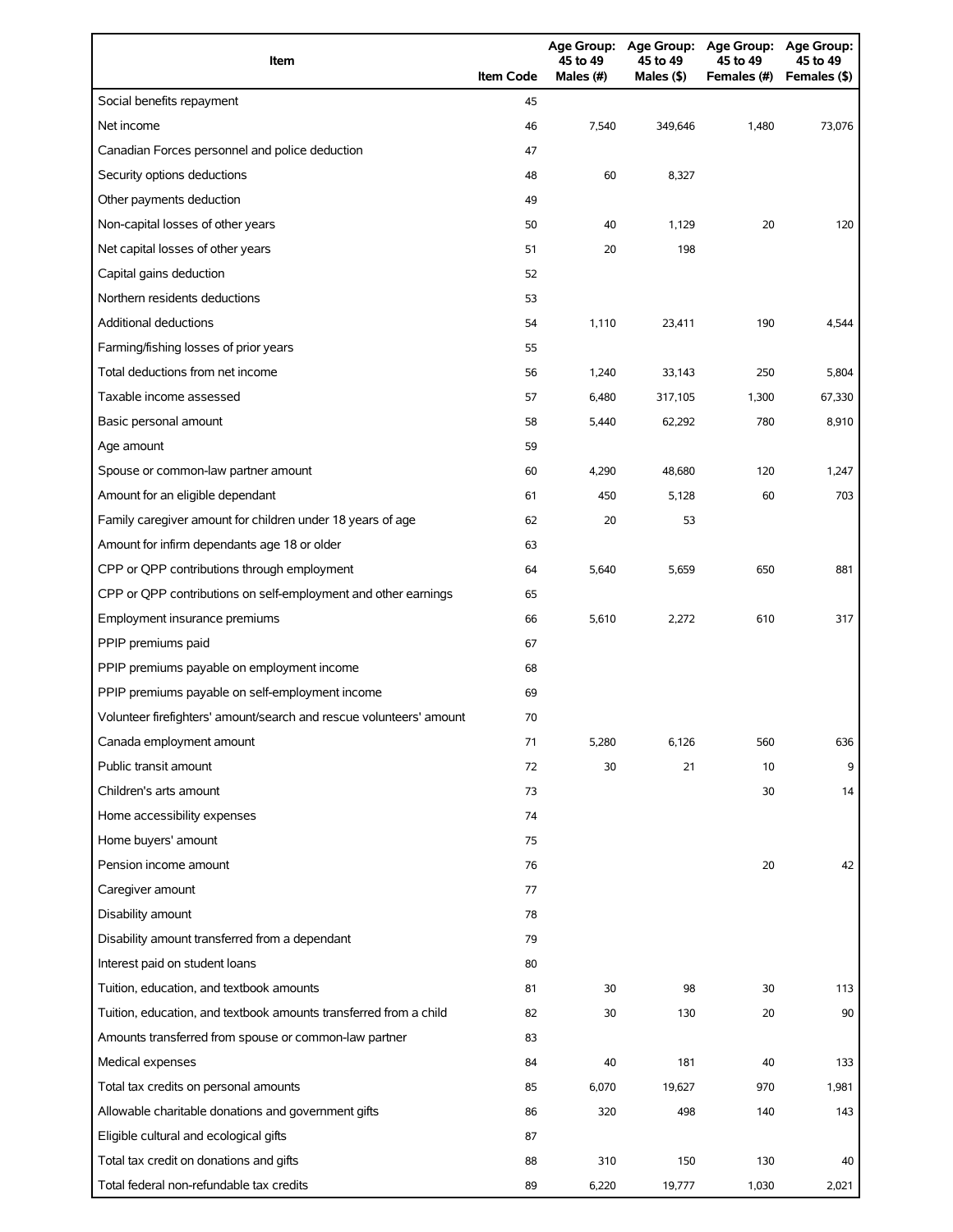| Item                                                        | <b>Item Code</b> | 45 to 49<br>Males (#) | Age Group: Age Group:<br>45 to 49<br>Males $($ \$ $)$ | <b>Age Group:</b><br>45 to 49<br>Females (#) | Age Group:<br>45 to 49<br>Females (\$) |
|-------------------------------------------------------------|------------------|-----------------------|-------------------------------------------------------|----------------------------------------------|----------------------------------------|
| Federal dividend tax credit                                 | 90               | 60                    | 34                                                    | 40                                           | 26                                     |
| Minimum tax carryover                                       | 91               |                       |                                                       |                                              |                                        |
| Basic federal tax                                           | 92               | 3,060                 | 55,712                                                | 1,010                                        | 13,223                                 |
| Federal foreign tax credit                                  | 93               | 70                    | 988                                                   | 50                                           | 247                                    |
| Federal political contribution tax credit                   | 94               |                       |                                                       |                                              |                                        |
| Investment tax credit                                       | 95               |                       |                                                       |                                              |                                        |
| Labour-sponsored funds tax credit (federally registered)    | 96               |                       |                                                       |                                              |                                        |
| Labour-sponsored funds tax credit (provincially registered) | 97               |                       |                                                       |                                              |                                        |
| Alternative minimum tax payable                             | 98               |                       |                                                       |                                              |                                        |
| Net federal tax                                             | 99               | 3,050                 | 60,167                                                | 1,000                                        | 15,289                                 |
| CPP contributions on self-employment                        | 100              |                       |                                                       |                                              |                                        |
| Social Benefits repayment                                   | 101              |                       |                                                       |                                              |                                        |
| Working income tax benefit (WITB)                           | 102              |                       |                                                       |                                              |                                        |
| Children's fitness tax credit                               | 103              | 70                    | 7                                                     | 30                                           | 3                                      |
| Eligible educator school supply tax credit                  | 104              |                       |                                                       |                                              |                                        |
| Net provincial or territorial tax                           | 105              | 3,050                 | 20,625                                                | 500                                          | 3,958                                  |
| Total tax payable                                           | 106              | 4,070                 | 80,807                                                | 1,030                                        | 19,258                                 |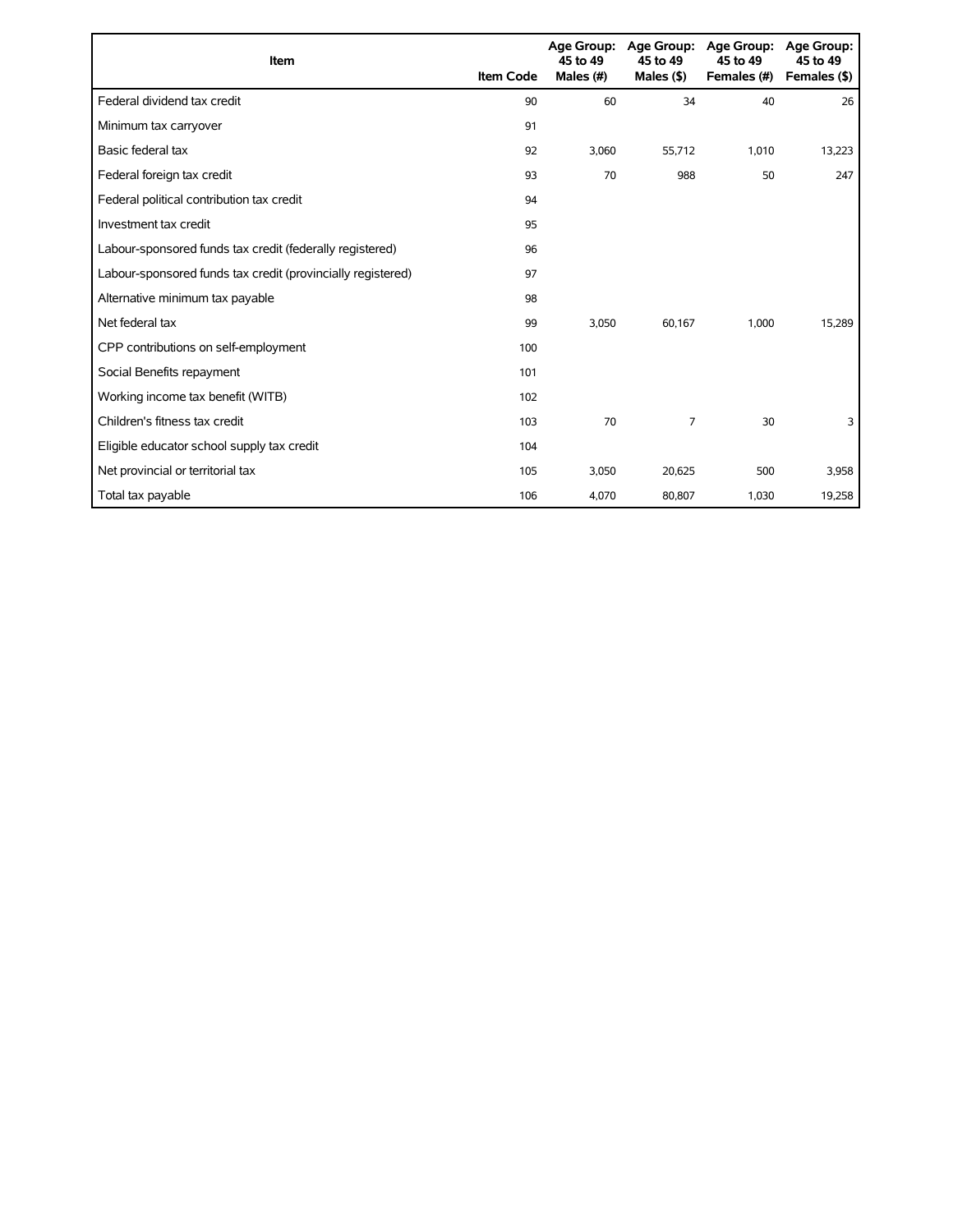| Item                                                                                          | Item<br>Code   | Age<br>Group:<br>50 to 54<br>Males (#) | Age<br>Group:<br>50 to 54<br>Males (\$) | Age<br>Group:<br>50 to 54<br>Females (#) | Age<br>Group:<br>50 to 54<br>Females (\$) |
|-----------------------------------------------------------------------------------------------|----------------|----------------------------------------|-----------------------------------------|------------------------------------------|-------------------------------------------|
| Number of taxable returns                                                                     | $\mathbf{1}$   | 3,520                                  |                                         | 940                                      |                                           |
| Number of non-taxable returns                                                                 | $\overline{2}$ | 3,590                                  |                                         | 1,280                                    |                                           |
| Total number of returns                                                                       | 3              | 7,110                                  |                                         | 2,210                                    |                                           |
| Employment income                                                                             | 4              | 5,050                                  | 353,881                                 | 660                                      | 37,992                                    |
| Commissions (from employment)                                                                 | 5              |                                        |                                         |                                          |                                           |
| Other employment income                                                                       | 6              | 220                                    | 12,620                                  | 80                                       | 4,231                                     |
| Old age security (OAS) pension                                                                | 7              |                                        |                                         |                                          |                                           |
| CPP or QPP benefits                                                                           | 8              | 50                                     | 384                                     | 100                                      | 655                                       |
| Other pensions and superannuation                                                             | 9              | 40                                     | 1,101                                   | 30                                       | 531                                       |
| Elected split-pension amount                                                                  | 10             |                                        |                                         |                                          |                                           |
| Universal child care benefit (UCCB)                                                           | 11             | 10                                     | 9                                       |                                          |                                           |
| Employment insurance and other benefits                                                       | 12             | 30                                     | 137                                     | 10                                       | 64                                        |
| Taxable amount of dividends from taxable Canadian corporations                                | 13             | 70                                     | 238                                     | 40                                       | 241                                       |
| Interest and other investment income                                                          | 14             | 110                                    | 162                                     | 70                                       | 113                                       |
| Net partnership income (limited or non-active partners only)                                  | 15             | 160                                    | 4,128                                   | 160                                      | $-42$                                     |
| Net rental income                                                                             | 16             | 60                                     | 132                                     | 40                                       | 111                                       |
| Taxable capital gains                                                                         | 17             | 330                                    | 12,008                                  | 280                                      | 13,500                                    |
| <b>RRSP</b> income                                                                            | 18             | 60                                     | 912                                     | 60                                       | 751                                       |
| Other income                                                                                  | 19             | 140                                    | 4,241                                   | 80                                       | 1,330                                     |
| Net business income                                                                           | 20             | 310                                    | 4,039                                   | 160                                      | 575                                       |
| Net professional income                                                                       | 21             | 200                                    | 16,956                                  | 70                                       | 3,139                                     |
| Net commission income                                                                         | 22             |                                        |                                         |                                          |                                           |
| Net farming income                                                                            | 23             | 20                                     | 238                                     | 20                                       | 105                                       |
| Net fishing income                                                                            | 24             |                                        |                                         |                                          |                                           |
| Workers' compensation benefits                                                                | 25             |                                        |                                         |                                          |                                           |
| Social assistance payments                                                                    | 26             |                                        |                                         |                                          |                                           |
| Net federal supplements                                                                       | 27             |                                        |                                         |                                          |                                           |
| Total income assessed                                                                         | 28             | 6,300                                  | 411,422                                 | 1,560                                    | 63,442                                    |
| Registered pension plan (RPP) deduction                                                       | 29             | 540                                    | 4,898                                   | 180                                      | 1,254                                     |
| RRSP/PRPP deduction                                                                           | 30             | 190                                    | 1,870                                   | 110                                      | 769                                       |
| Deduction for elected split-pension amount                                                    | 31             |                                        |                                         |                                          |                                           |
| Annual union, professional, or like dues                                                      | 32             | 180                                    | 191                                     | 110                                      | 79                                        |
| Child care expenses                                                                           | 33             |                                        |                                         |                                          |                                           |
| Business investment loss                                                                      | 34             |                                        |                                         |                                          |                                           |
| Moving expenses                                                                               | 35             |                                        |                                         |                                          |                                           |
| Support payments made                                                                         | 36             | 20                                     | 1,026                                   |                                          |                                           |
| Carrying charges and interest expenses                                                        | 37             | 60                                     | 139                                     |                                          |                                           |
| Deduction for CPP/QPP contributions on self-employment and other earnings                     | 38             |                                        |                                         |                                          |                                           |
| Deduction for provincial parental insurance plan (PPIP) premiums on self-employment<br>income | 39             |                                        |                                         |                                          |                                           |
| Exploration and development expenses                                                          | 40             |                                        |                                         |                                          |                                           |
| Other employment expenses                                                                     | 41             |                                        |                                         |                                          |                                           |
| Clergy residence deduction                                                                    | 42             |                                        |                                         |                                          |                                           |
| Other deductions                                                                              | 43             |                                        |                                         | 50                                       | 2,956                                     |
| Total deductions before adjustments                                                           | 44             | 880                                    | 30,463                                  | 340                                      | 5,203                                     |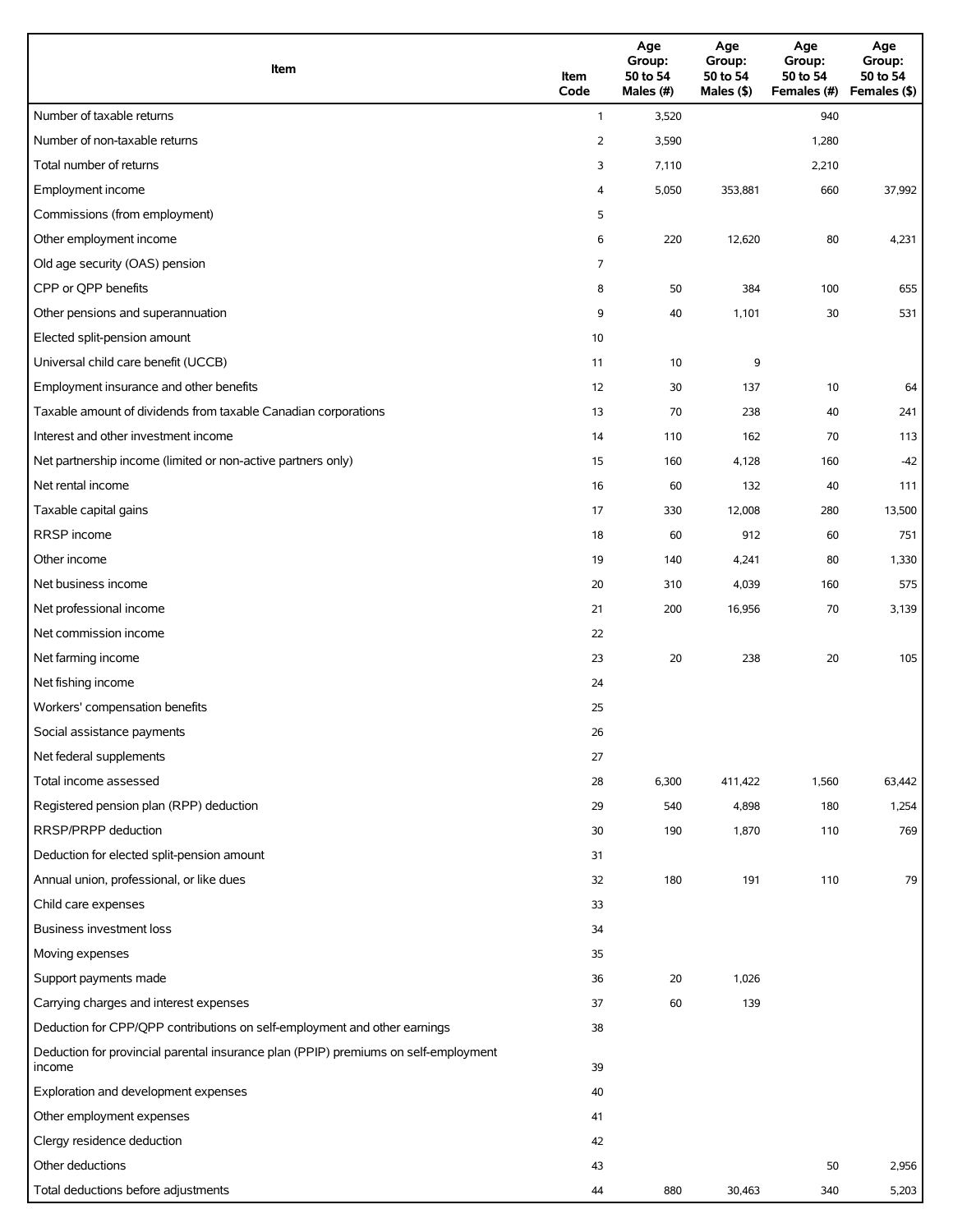| Item                                                                | <b>Item Code</b> | <b>Age Group:</b><br>50 to 54<br>Males (#) | Age Group:<br>50 to 54<br>Males $(§)$ | <b>Age Group:</b><br>50 to 54<br>Females (#) | Age Group:<br>50 to 54<br>Females (\$) |
|---------------------------------------------------------------------|------------------|--------------------------------------------|---------------------------------------|----------------------------------------------|----------------------------------------|
| Social benefits repayment                                           | 45               |                                            |                                       |                                              |                                        |
| Net income                                                          | 46               | 5,970                                      | 385,056                               | 1,330                                        | 60,255                                 |
| Canadian Forces personnel and police deduction                      | 47               |                                            |                                       |                                              |                                        |
| Security options deductions                                         | 48               | 50                                         | 4,382                                 | 10                                           | 935                                    |
| Other payments deduction                                            | 49               |                                            |                                       |                                              |                                        |
| Non-capital losses of other years                                   | 50               | 40                                         | 329                                   | 30                                           | 90                                     |
| Net capital losses of other years                                   | 51               | 20                                         | 155                                   |                                              |                                        |
| Capital gains deduction                                             | 52               |                                            |                                       |                                              |                                        |
| Northern residents deductions                                       | 53               |                                            |                                       |                                              |                                        |
| <b>Additional deductions</b>                                        | 54               | 1,000                                      | 23,101                                | 190                                          | 3,424                                  |
| Farming/fishing losses of prior years                               | 55               |                                            |                                       |                                              |                                        |
| Total deductions from net income                                    | 56               | 1,100                                      | 28,002                                | 250                                          | 4,880                                  |
| Taxable income assessed                                             | 57               | 5,000                                      | 357,446                               | 1,150                                        | 56,003                                 |
| Basic personal amount                                               | 58               | 3,810                                      | 43,659                                | 680                                          | 7,718                                  |
| Age amount                                                          | 59               |                                            |                                       |                                              |                                        |
| Spouse or common-law partner amount                                 | 60               | 2,930                                      | 33,164                                | 70                                           | 758                                    |
| Amount for an eligible dependant                                    | 61               | 200                                        | 2,283                                 | 30                                           | 344                                    |
| Family caregiver amount for children under 18 years of age          | 62               |                                            |                                       |                                              |                                        |
| Amount for infirm dependants age 18 or older                        | 63               |                                            |                                       |                                              |                                        |
| CPP or QPP contributions through employment                         | 64               | 3,940                                      | 4,236                                 | 480                                          | 673                                    |
| CPP or QPP contributions on self-employment and other earnings      | 65               |                                            |                                       |                                              |                                        |
| Employment insurance premiums                                       | 66               | 3,910                                      | 1,687                                 | 430                                          | 237                                    |
| PPIP premiums paid                                                  | 67               |                                            |                                       |                                              |                                        |
| PPIP premiums payable on employment income                          | 68               |                                            |                                       |                                              |                                        |
| PPIP premiums payable on self-employment income                     | 69               |                                            |                                       |                                              |                                        |
| Volunteer firefighters' amount/search and rescue volunteers' amount | 70               |                                            |                                       |                                              |                                        |
| Canada employment amount                                            | 71               | 3,590                                      | 4,159                                 | 390                                          | 449                                    |
| Public transit amount                                               | 72               | 20                                         | 12                                    |                                              |                                        |
| Children's arts amount                                              | 73               | 20                                         | 9                                     |                                              |                                        |
| Home accessibility expenses                                         | 74               |                                            |                                       |                                              |                                        |
| Home buyers' amount                                                 | 75               |                                            |                                       |                                              |                                        |
| Pension income amount                                               | 76               | 40                                         | 78                                    | 30                                           | 66                                     |
| Caregiver amount                                                    | 77               |                                            |                                       |                                              |                                        |
| Disability amount                                                   | 78               |                                            |                                       |                                              |                                        |
| Disability amount transferred from a dependant                      | 79               |                                            |                                       |                                              |                                        |
| Interest paid on student loans                                      | 80               |                                            |                                       |                                              |                                        |
| Tuition, education, and textbook amounts                            | 81               | 10                                         | 69                                    | 20                                           | 95                                     |
| Tuition, education, and textbook amounts transferred from a child   | 82               | 50                                         | 307                                   |                                              |                                        |
| Amounts transferred from spouse or common-law partner               | 83               |                                            |                                       |                                              |                                        |
| Medical expenses                                                    | 84               | 40                                         | 230                                   | 40                                           | 214                                    |
| Total tax credits on personal amounts                               | 85               | 4,420                                      | 13,516                                | 840                                          | 1,617                                  |
| Allowable charitable donations and government gifts                 | 86               | 350                                        | 1,768                                 | 110                                          | 324                                    |
| Eligible cultural and ecological gifts                              | 87               |                                            |                                       |                                              |                                        |
| Total tax credit on donations and gifts                             | 88               | 340                                        | 534                                   | 100                                          | 48                                     |
| Total federal non-refundable tax credits                            | 89               | 4,560                                      | 14,050                                | 870                                          | 1,664                                  |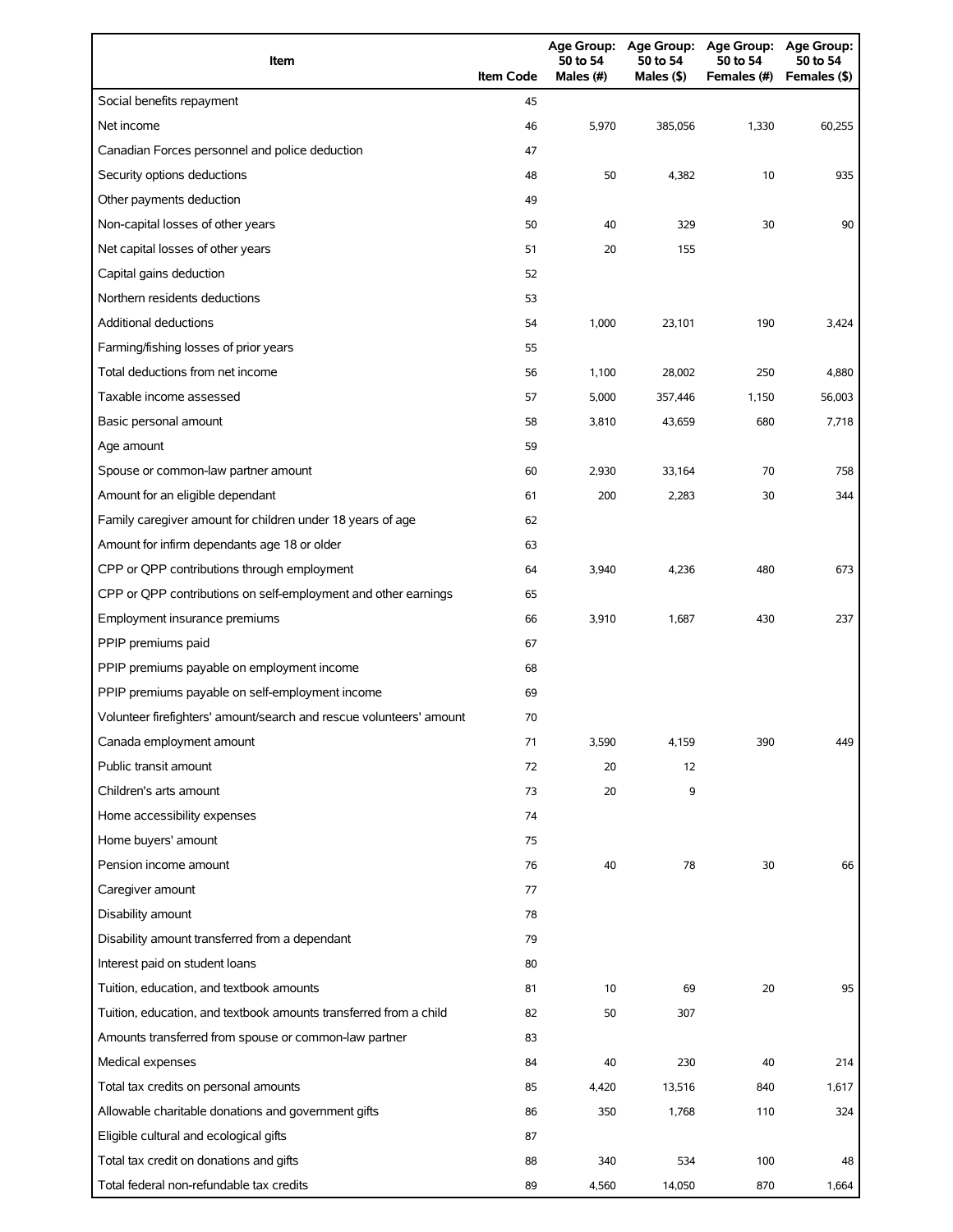| Item                                                        | <b>Item Code</b> | 50 to 54<br>Males (#) | Age Group: Age Group:<br>50 to 54<br>Males (\$) | Age Group:<br>50 to 54<br>Females (#) | Age Group:<br>50 to 54<br>Females (\$) |
|-------------------------------------------------------------|------------------|-----------------------|-------------------------------------------------|---------------------------------------|----------------------------------------|
| Federal dividend tax credit                                 | 90               | 70                    | 31                                              | 30                                    | 33                                     |
| Minimum tax carryover                                       | 91               |                       |                                                 |                                       |                                        |
| Basic federal tax                                           | 92               | 2,760                 | 76,303                                          | 920                                   | 10,403                                 |
| Federal foreign tax credit                                  | 93               | 60                    | 330                                             | 20                                    | 408                                    |
| Federal political contribution tax credit                   | 94               |                       |                                                 |                                       |                                        |
| Investment tax credit                                       | 95               |                       |                                                 |                                       |                                        |
| Labour-sponsored funds tax credit (federally registered)    | 96               |                       |                                                 |                                       |                                        |
| Labour-sponsored funds tax credit (provincially registered) | 97               |                       |                                                 |                                       |                                        |
| Alternative minimum tax payable                             | 98               |                       |                                                 |                                       |                                        |
| Net federal tax                                             | 99               | 2,740                 | 80,415                                          | 920                                   | 12,182                                 |
| CPP contributions on self-employment                        | 100              |                       |                                                 |                                       |                                        |
| Social Benefits repayment                                   | 101              |                       |                                                 |                                       |                                        |
| Working income tax benefit (WITB)                           | 102              |                       |                                                 |                                       |                                        |
| Children's fitness tax credit                               | 103              |                       |                                                 |                                       |                                        |
| Eligible educator school supply tax credit                  | 104              |                       |                                                 |                                       |                                        |
| Net provincial or territorial tax                           | 105              | 2,560                 | 34,293                                          | 430                                   | 2,411                                  |
| Total tax payable                                           | 106              | 3,520                 | 114,718                                         | 940                                   | 14,597                                 |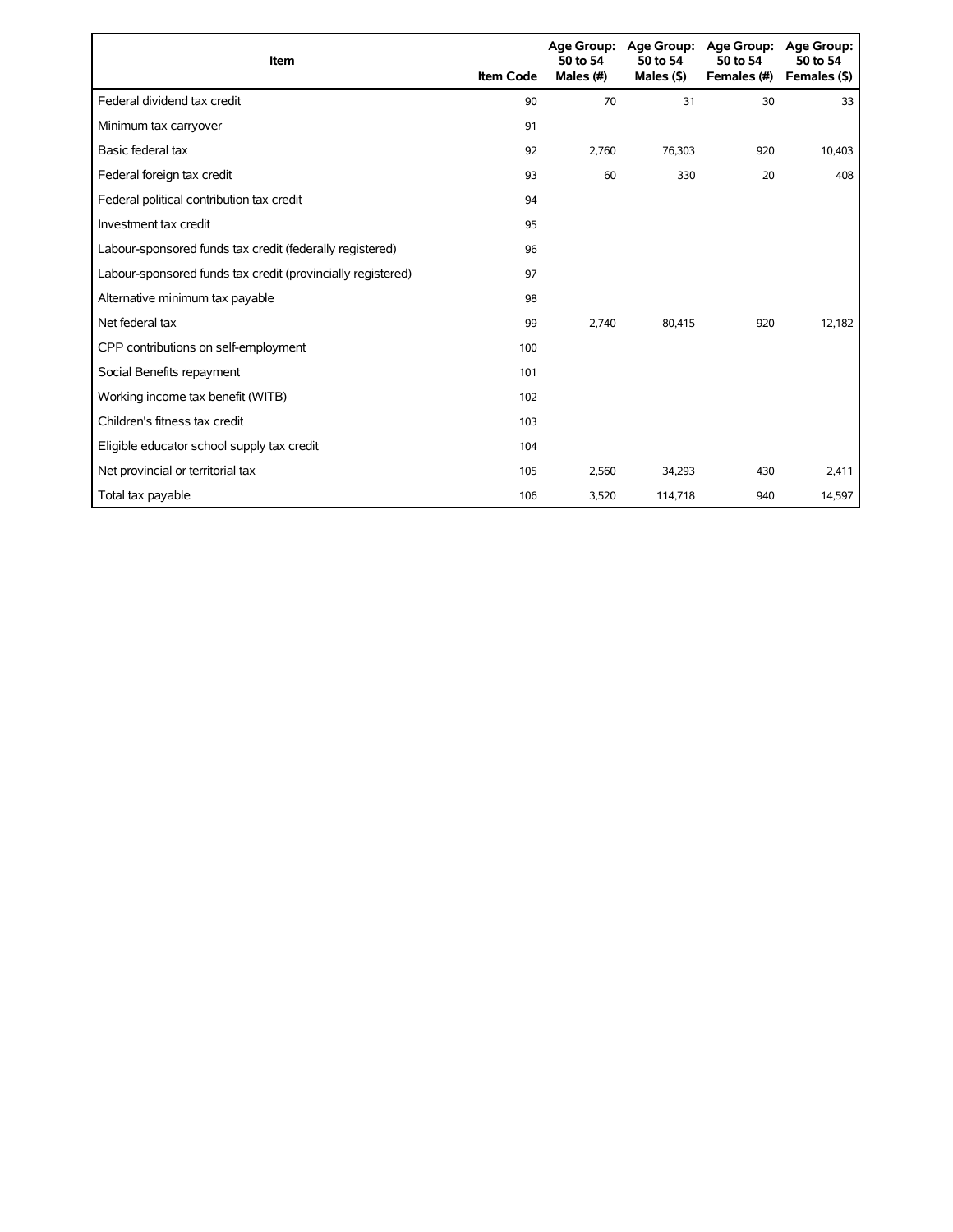| Item                                                                                          | Item<br>Code   | Age<br>Group:<br>55 to 59<br>Males (#) | Age<br>Group:<br>55 to 59<br>Males (\$) | Age<br>Group:<br>55 to 59<br>Females (#) | Age<br>Group:<br>55 to 59<br>Females (\$) |
|-----------------------------------------------------------------------------------------------|----------------|----------------------------------------|-----------------------------------------|------------------------------------------|-------------------------------------------|
| Number of taxable returns                                                                     | $\mathbf{1}$   | 2,800                                  |                                         | 870                                      |                                           |
| Number of non-taxable returns                                                                 | $\overline{2}$ | 2,460                                  |                                         | 1,310                                    |                                           |
| Total number of returns                                                                       | 3              | 5,260                                  |                                         | 2,180                                    |                                           |
| Employment income                                                                             | 4              | 3,240                                  | 319,278                                 | 460                                      | 44,104                                    |
| Commissions (from employment)                                                                 | 5              | 10                                     | 750                                     |                                          |                                           |
| Other employment income                                                                       | 6              | 210                                    | 13,770                                  | 70                                       | 2,034                                     |
| Old age security (OAS) pension                                                                | 7              |                                        |                                         |                                          |                                           |
| CPP or QPP benefits                                                                           | 8              | 70                                     | 675                                     | 150                                      | 967                                       |
| Other pensions and superannuation                                                             | 9              | 100                                    | 2,634                                   | 90                                       | 1,578                                     |
| Elected split-pension amount                                                                  | 10             |                                        |                                         |                                          |                                           |
| Universal child care benefit (UCCB)                                                           | 11             |                                        |                                         |                                          |                                           |
| Employment insurance and other benefits                                                       | 12             | 10                                     | 29                                      | 10                                       | 122                                       |
| Taxable amount of dividends from taxable Canadian corporations                                | 13             | 40                                     | 510                                     | 30                                       | 69                                        |
| Interest and other investment income                                                          | 14             | 60                                     | 140                                     | 60                                       | 145                                       |
| Net partnership income (limited or non-active partners only)                                  | 15             | 170                                    | 1,578                                   | 190                                      | 41                                        |
| Net rental income                                                                             | 16             | 60                                     | 102                                     | 30                                       | 136                                       |
| Taxable capital gains                                                                         | 17             | 320                                    | 17,308                                  | 310                                      | 13,721                                    |
| <b>RRSP</b> income                                                                            | 18             | 70                                     | 1,243                                   | 90                                       | 1,330                                     |
| Other income                                                                                  | 19             | 140                                    | 3,438                                   | 80                                       | 769                                       |
| Net business income                                                                           | 20             | 300                                    | 2,240                                   | 160                                      | 679                                       |
| Net professional income                                                                       | 21             | 190                                    | 14,632                                  | 60                                       | 3,295                                     |
| Net commission income                                                                         | 22             |                                        |                                         |                                          |                                           |
| Net farming income                                                                            | 23             | 30                                     | 356                                     |                                          |                                           |
| Net fishing income                                                                            | 24             |                                        |                                         |                                          |                                           |
| Workers' compensation benefits                                                                | 25             |                                        |                                         |                                          |                                           |
| Social assistance payments                                                                    | 26             |                                        |                                         |                                          |                                           |
| Net federal supplements                                                                       | 27             |                                        |                                         |                                          |                                           |
| Total income assessed                                                                         | 28             | 4,540                                  | 379,911                                 | 1,470                                    | 69,192                                    |
| Registered pension plan (RPP) deduction                                                       | 29             | 420                                    | 4,075                                   | 120                                      | 846                                       |
| RRSP/PRPP deduction                                                                           | 30             | 150                                    | 1,371                                   | 100                                      | 867                                       |
| Deduction for elected split-pension amount                                                    | 31             |                                        |                                         |                                          |                                           |
| Annual union, professional, or like dues                                                      | 32             | 140                                    | 179                                     | 100                                      | 68                                        |
| Child care expenses                                                                           | 33             |                                        |                                         |                                          |                                           |
| Business investment loss                                                                      | 34             |                                        |                                         |                                          |                                           |
| Moving expenses                                                                               | 35             |                                        |                                         |                                          |                                           |
| Support payments made                                                                         | 36             | 20                                     | 565                                     |                                          |                                           |
| Carrying charges and interest expenses                                                        | 37             | 40                                     | 143                                     |                                          |                                           |
| Deduction for CPP/QPP contributions on self-employment and other earnings                     | 38             |                                        |                                         |                                          |                                           |
| Deduction for provincial parental insurance plan (PPIP) premiums on self-employment<br>income | 39             |                                        |                                         |                                          |                                           |
| Exploration and development expenses                                                          | 40             | 10                                     | 85                                      |                                          |                                           |
| Other employment expenses                                                                     | 41             |                                        |                                         | 10                                       | 34                                        |
| Clergy residence deduction                                                                    | 42             |                                        |                                         |                                          |                                           |
| Other deductions                                                                              | 43             | 150                                    | 35,223                                  | 50                                       | 3,780                                     |
| Total deductions before adjustments                                                           | 44             | 730                                    | 41,876                                  | 270                                      | 5,707                                     |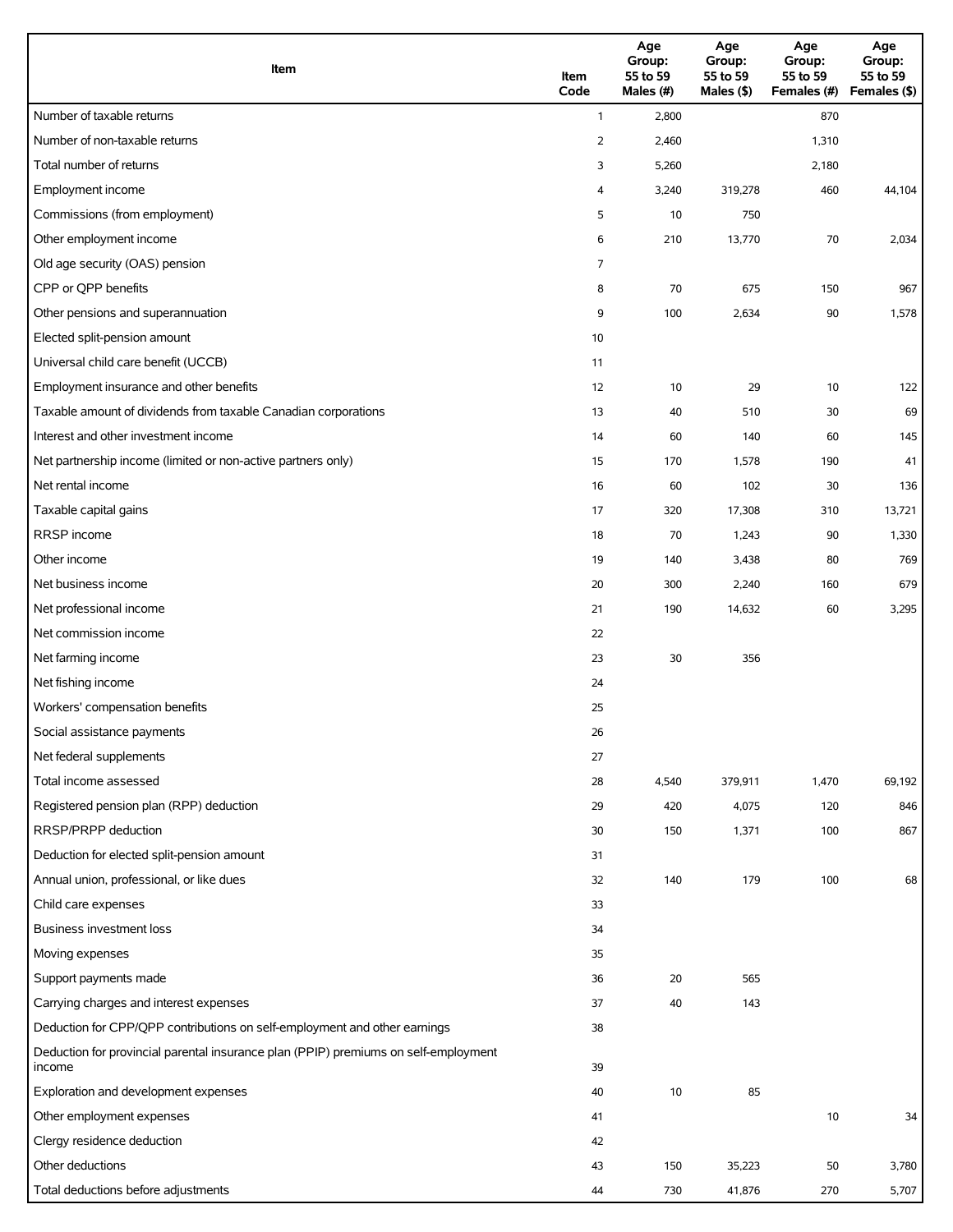| Item                                                                | <b>Item Code</b> | <b>Age Group:</b><br>55 to 59<br>Males (#) | <b>Age Group:</b><br>55 to 59<br>Males (\$) | <b>Age Group:</b><br>55 to 59<br>Females (#) | Age Group:<br>55 to 59<br>Females (\$) |
|---------------------------------------------------------------------|------------------|--------------------------------------------|---------------------------------------------|----------------------------------------------|----------------------------------------|
| Social benefits repayment                                           | 45               |                                            |                                             |                                              |                                        |
| Net income                                                          | 46               | 4,210                                      | 342,155                                     | 1,230                                        | 64,362                                 |
| Canadian Forces personnel and police deduction                      | 47               |                                            |                                             |                                              |                                        |
| Security options deductions                                         | 48               | 60                                         | 9,634                                       | 10                                           | 904                                    |
| Other payments deduction                                            | 49               |                                            |                                             |                                              |                                        |
| Non-capital losses of other years                                   | 50               | 60                                         | 945                                         | 40                                           | 173                                    |
| Net capital losses of other years                                   | 51               | 20                                         | 151                                         |                                              |                                        |
| Capital gains deduction                                             | 52               |                                            |                                             |                                              |                                        |
| Northern residents deductions                                       | 53               |                                            |                                             |                                              |                                        |
| <b>Additional deductions</b>                                        | 54               | 690                                        | 17,238                                      | 170                                          | 2,932                                  |
| Farming/fishing losses of prior years                               | 55               |                                            |                                             |                                              |                                        |
| Total deductions from net income                                    | 56               | 840                                        | 28,058                                      | 240                                          | 4,077                                  |
| Taxable income assessed                                             | 57               | 3,540                                      | 314,554                                     | 1,070                                        | 60,660                                 |
| Basic personal amount                                               | 58               | 2,190                                      | 25,096                                      | 590                                          | 6,672                                  |
| Age amount                                                          | 59               |                                            |                                             |                                              |                                        |
| Spouse or common-law partner amount                                 | 60               | 1,550                                      | 17,482                                      | 40                                           | 374                                    |
| Amount for an eligible dependant                                    | 61               | 50                                         | 574                                         |                                              |                                        |
| Family caregiver amount for children under 18 years of age          | 62               |                                            |                                             |                                              |                                        |
| Amount for infirm dependants age 18 or older                        | 63               |                                            |                                             |                                              |                                        |
| CPP or QPP contributions through employment                         | 64               | 2,230                                      | 2,646                                       | 290                                          | 452                                    |
| CPP or QPP contributions on self-employment and other earnings      | 65               |                                            |                                             |                                              |                                        |
| Employment insurance premiums                                       | 66               | 2,180                                      | 1,008                                       | 260                                          | 158                                    |
| PPIP premiums paid                                                  | 67               |                                            |                                             |                                              |                                        |
| PPIP premiums payable on employment income                          | 68               |                                            |                                             |                                              |                                        |
| PPIP premiums payable on self-employment income                     | 69               |                                            |                                             |                                              |                                        |
| Volunteer firefighters' amount/search and rescue volunteers' amount | 70               |                                            |                                             |                                              |                                        |
| Canada employment amount                                            | 71               | 1,890                                      | 2,177                                       | 230                                          | 255                                    |
| Public transit amount                                               | 72               |                                            |                                             |                                              |                                        |
| Children's arts amount                                              | 73               |                                            |                                             |                                              |                                        |
| Home accessibility expenses                                         | 74               |                                            |                                             |                                              |                                        |
| Home buyers' amount                                                 | 75               |                                            |                                             |                                              |                                        |
| Pension income amount                                               | 76               | 100                                        | 199                                         | 90                                           | 177                                    |
| Caregiver amount                                                    | 77               |                                            |                                             |                                              |                                        |
| Disability amount                                                   | 78               | 10                                         | 112                                         |                                              |                                        |
| Disability amount transferred from a dependant                      | 79               |                                            |                                             |                                              |                                        |
| Interest paid on student loans                                      | 80               |                                            |                                             |                                              |                                        |
| Tuition, education, and textbook amounts                            | 81               |                                            |                                             |                                              |                                        |
| Tuition, education, and textbook amounts transferred from a child   | 82               | 20                                         | 114                                         |                                              |                                        |
| Amounts transferred from spouse or common-law partner               | 83               |                                            |                                             |                                              |                                        |
| Medical expenses                                                    | 84               | 40                                         | 198                                         | 50                                           | 266                                    |
| Total tax credits on personal amounts                               | 85               | 2,760                                      | 7,465                                       | 710                                          | 1,296                                  |
| Allowable charitable donations and government gifts                 | 86               | 270                                        | 451                                         | 90                                           | 83                                     |
| Eligible cultural and ecological gifts                              | 87               |                                            |                                             |                                              |                                        |
| Total tax credit on donations and gifts                             | 88               | 270                                        | 134                                         | 90                                           | 24                                     |
| Total federal non-refundable tax credits                            | 89               | 2,880                                      | 7,599                                       | 740                                          | 1,320                                  |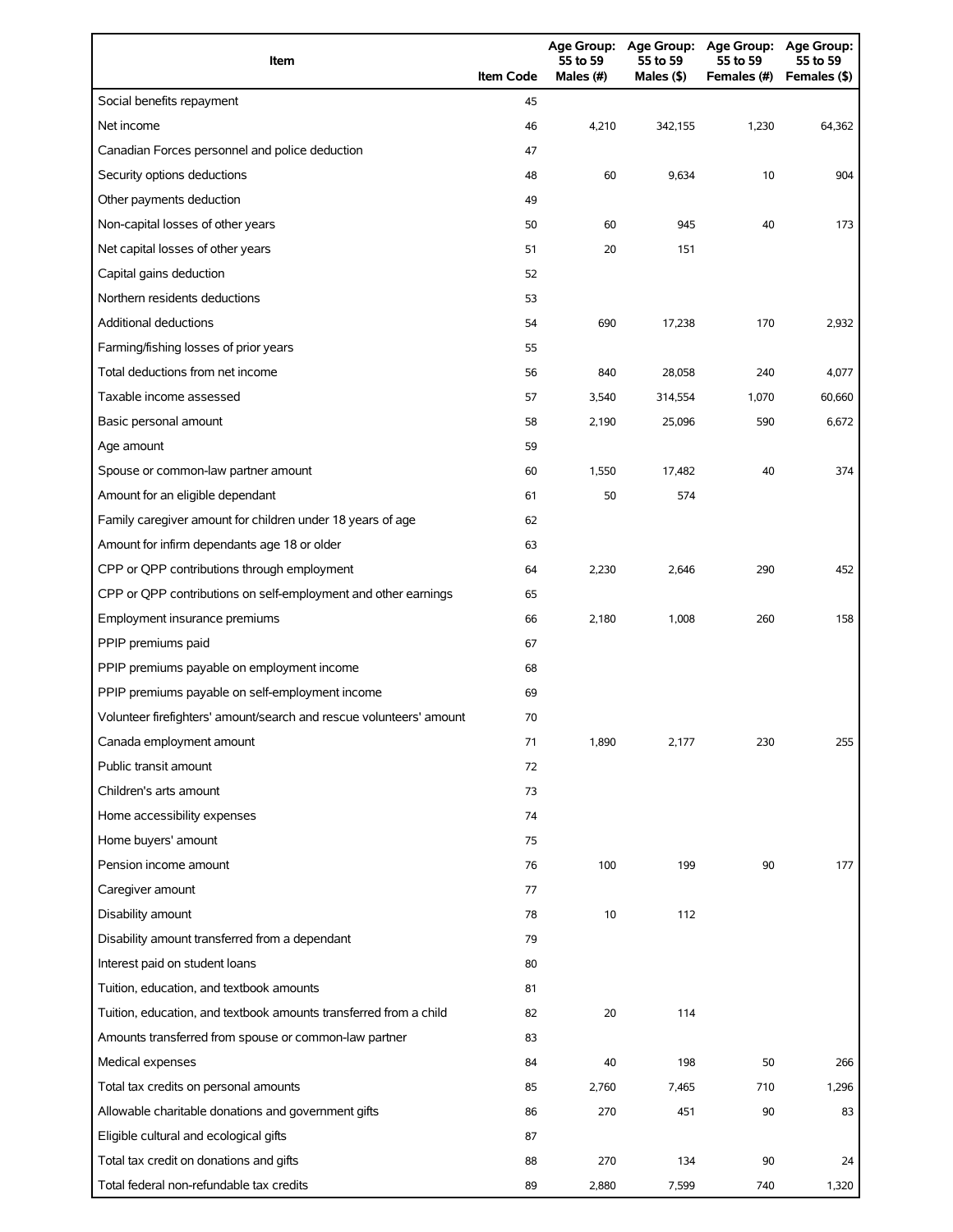| Item                                                        | <b>Item Code</b> | 55 to 59<br>Males (#) | Age Group: Age Group:<br>55 to 59<br>Males $($ \$ $)$ | <b>Age Group:</b><br>55 to 59<br>Females (#) | Age Group:<br>55 to 59<br>Females (\$) |
|-------------------------------------------------------------|------------------|-----------------------|-------------------------------------------------------|----------------------------------------------|----------------------------------------|
| Federal dividend tax credit                                 | 90               | 40                    | 64                                                    | 30                                           | 8                                      |
| Minimum tax carryover                                       | 91               |                       |                                                       |                                              |                                        |
| Basic federal tax                                           | 92               | 2,400                 | 73,276                                                | 870                                          | 13,242                                 |
| Federal foreign tax credit                                  | 93               | 40                    | 454                                                   | 20                                           | 14                                     |
| Federal political contribution tax credit                   | 94               |                       |                                                       |                                              |                                        |
| Investment tax credit                                       | 95               |                       |                                                       |                                              |                                        |
| Labour-sponsored funds tax credit (federally registered)    | 96               |                       |                                                       |                                              |                                        |
| Labour-sponsored funds tax credit (provincially registered) | 97               |                       |                                                       |                                              |                                        |
| Alternative minimum tax payable                             | 98               |                       |                                                       |                                              |                                        |
| Net federal tax                                             | 99               | 2,400                 | 77.075                                                | 860                                          | 15,121                                 |
| CPP contributions on self-employment                        | 100              |                       |                                                       |                                              |                                        |
| Social Benefits repayment                                   | 101              |                       |                                                       |                                              |                                        |
| Working income tax benefit (WITB)                           | 102              |                       |                                                       |                                              |                                        |
| Children's fitness tax credit                               | 103              |                       |                                                       |                                              |                                        |
| Eligible educator school supply tax credit                  | 104              |                       |                                                       |                                              |                                        |
| Net provincial or territorial tax                           | 105              | 1,970                 | 31,285                                                | 350                                          | 4,756                                  |
| Total tax payable                                           | 106              | 2,800                 | 108,364                                               | 870                                          | 19,881                                 |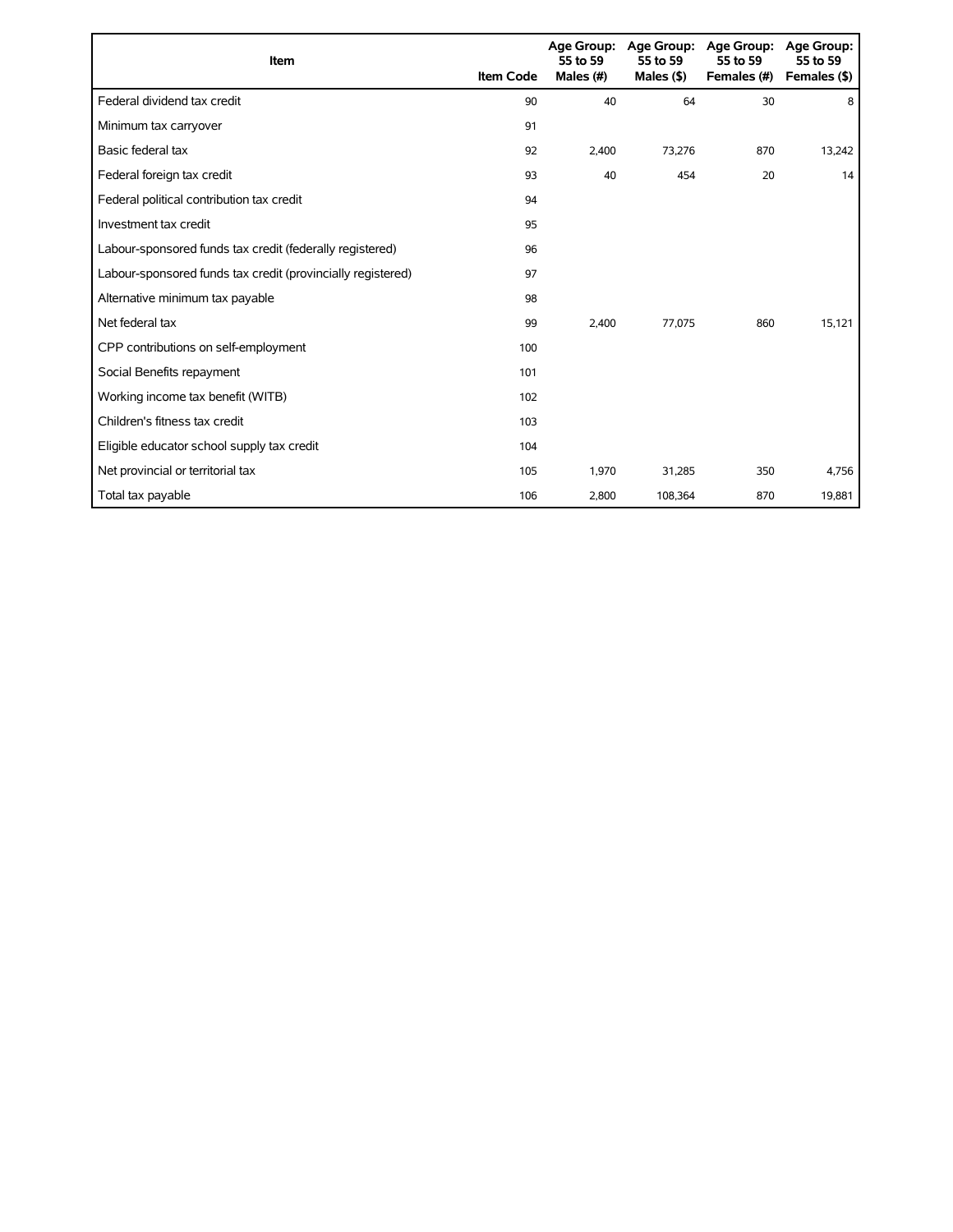| Item                                                                                          | Item<br>Code   | Age<br>Group:<br>60 to 64<br>Males (#) | Age<br>Group:<br>60 to 64<br>Males (\$) | Age<br>Group:<br>60 to 64<br>Females (#) | Age<br>Group:<br>60 to 64<br>Females (\$) |
|-----------------------------------------------------------------------------------------------|----------------|----------------------------------------|-----------------------------------------|------------------------------------------|-------------------------------------------|
| Number of taxable returns                                                                     | $\mathbf{1}$   | 2,080                                  |                                         | 960                                      |                                           |
| Number of non-taxable returns                                                                 | $\overline{2}$ | 1,990                                  |                                         | 1,650                                    |                                           |
| Total number of returns                                                                       | 3              | 4,080                                  |                                         | 2,610                                    |                                           |
| Employment income                                                                             | 4              | 1,550                                  | 171,578                                 | 260                                      | 22,421                                    |
| Commissions (from employment)                                                                 | 5              |                                        |                                         |                                          |                                           |
| Other employment income                                                                       | 6              | 190                                    | 7,650                                   | 60                                       | 1,261                                     |
| Old age security (OAS) pension                                                                | 7              |                                        |                                         |                                          |                                           |
| CPP or QPP benefits                                                                           | 8              | 760                                    | 3,843                                   | 920                                      | 4,088                                     |
| Other pensions and superannuation                                                             | 9              | 260                                    | 6,231                                   | 280                                      | 4,416                                     |
| Elected split-pension amount                                                                  | 10             |                                        |                                         |                                          |                                           |
| Universal child care benefit (UCCB)                                                           | 11             |                                        |                                         |                                          |                                           |
| Employment insurance and other benefits                                                       | 12             |                                        |                                         |                                          |                                           |
| Taxable amount of dividends from taxable Canadian corporations                                | 13             | 30                                     | 106                                     | 20                                       | 114                                       |
| Interest and other investment income                                                          | 14             | 40                                     | 115                                     | 40                                       | 103                                       |
| Net partnership income (limited or non-active partners only)                                  | 15             | 160                                    | 1,910                                   |                                          |                                           |
| Net rental income                                                                             | 16             | 20                                     | 35                                      | 20                                       | 90                                        |
| Taxable capital gains                                                                         | 17             | 350                                    | 20,176                                  | 310                                      | 15,359                                    |
| <b>RRSP</b> income                                                                            | 18             | 120                                    | 1,863                                   | 110                                      | 2,125                                     |
| Other income                                                                                  | 19             | 170                                    | 5,091                                   | 130                                      | 1,439                                     |
| Net business income                                                                           | 20             | 250                                    | 8,365                                   | 140                                      | 1,523                                     |
| Net professional income                                                                       | 21             | 150                                    | 12,146                                  | 40                                       | 2,677                                     |
| Net commission income                                                                         | 22             |                                        |                                         |                                          |                                           |
| Net farming income                                                                            | 23             | 30                                     | 258                                     | 20                                       | 8                                         |
| Net fishing income                                                                            | 24             |                                        |                                         |                                          |                                           |
| Workers' compensation benefits                                                                | 25             |                                        |                                         |                                          |                                           |
| Social assistance payments                                                                    | 26             |                                        |                                         |                                          |                                           |
| Net federal supplements                                                                       | 27             |                                        |                                         |                                          |                                           |
| Total income assessed                                                                         | 28             | 3,400                                  | 239,709                                 | 1,950                                    | 56,575                                    |
| Registered pension plan (RPP) deduction                                                       | 29             | 220                                    | 1,822                                   | 80                                       | 557                                       |
| RRSP/PRPP deduction                                                                           | 30             | 120                                    | 1,687                                   | 80                                       | 1,283                                     |
| Deduction for elected split-pension amount                                                    | 31             |                                        |                                         |                                          |                                           |
| Annual union, professional, or like dues                                                      | 32             | 100                                    | 111                                     | 70                                       | 45                                        |
| Child care expenses                                                                           | 33             |                                        |                                         |                                          |                                           |
| Business investment loss                                                                      | 34             |                                        |                                         |                                          |                                           |
| Moving expenses                                                                               | 35             |                                        |                                         |                                          |                                           |
| Support payments made                                                                         | 36             | 20                                     | 668                                     |                                          |                                           |
| Carrying charges and interest expenses                                                        | 37             |                                        |                                         | 40                                       | 58                                        |
| Deduction for CPP/QPP contributions on self-employment and other earnings                     | 38             |                                        |                                         |                                          |                                           |
| Deduction for provincial parental insurance plan (PPIP) premiums on self-employment<br>income | 39             |                                        |                                         |                                          |                                           |
| Exploration and development expenses                                                          | 40             |                                        |                                         |                                          |                                           |
| Other employment expenses                                                                     | 41             |                                        |                                         |                                          |                                           |
| Clergy residence deduction                                                                    | 42             |                                        |                                         |                                          |                                           |
| Other deductions                                                                              | 43             | 120                                    | 12,277                                  | 40                                       | 3,256                                     |
| Total deductions before adjustments                                                           | 44             | 510                                    | 16,947                                  | 230                                      | 5,393                                     |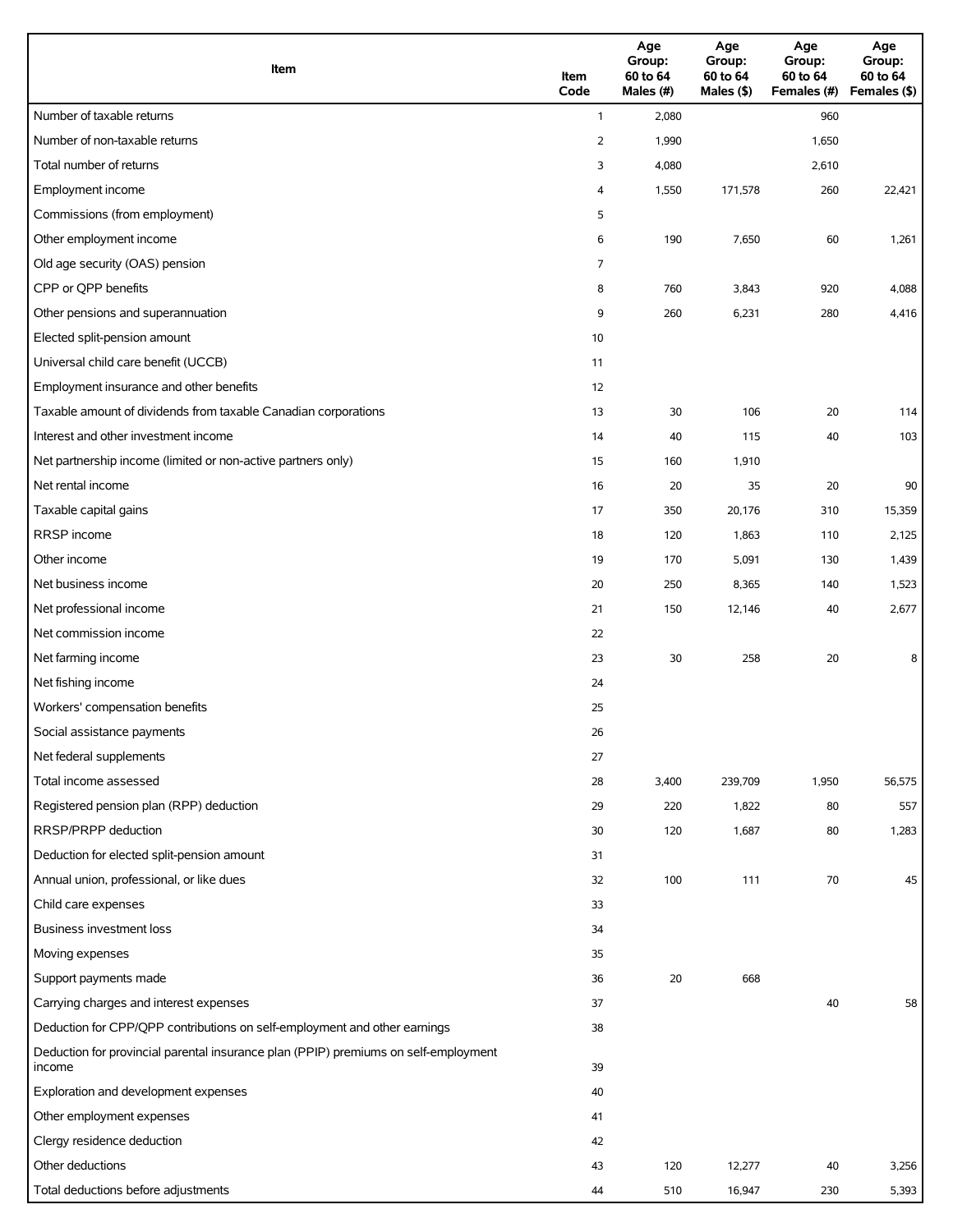| Item                                                                | <b>Item Code</b> | 60 to 64<br>Males (#) | 60 to 64<br>Males (\$) | Age Group: Age Group: Age Group: Age Group:<br>60 to 64<br>Females (#) | 60 to 64<br>Females (\$) |
|---------------------------------------------------------------------|------------------|-----------------------|------------------------|------------------------------------------------------------------------|--------------------------|
| Social benefits repayment                                           | 45               |                       |                        |                                                                        |                          |
| Net income                                                          | 46               | 3,130                 | 226,088                | 1,740                                                                  | 53,187                   |
| Canadian Forces personnel and police deduction                      | 47               |                       |                        |                                                                        |                          |
| Security options deductions                                         | 48               | 40                    | 3,127                  |                                                                        |                          |
| Other payments deduction                                            | 49               |                       |                        |                                                                        |                          |
| Non-capital losses of other years                                   | 50               | 50                    | 1,151                  | 40                                                                     | 900                      |
| Net capital losses of other years                                   | 51               | 30                    | 654                    | 20                                                                     | 71                       |
| Capital gains deduction                                             | 52               |                       |                        |                                                                        |                          |
| Northern residents deductions                                       | 53               |                       |                        |                                                                        |                          |
| <b>Additional deductions</b>                                        | 54               | 650                   | 11,387                 | 570                                                                    | 4,385                    |
| Farming/fishing losses of prior years                               | 55               |                       |                        |                                                                        |                          |
| Total deductions from net income                                    | 56               | 770                   | 16,417                 | 630                                                                    | 5,628                    |
| Taxable income assessed                                             | 57               | 2,580                 | 210,311                | 1,320                                                                  | 47,696                   |
| Basic personal amount                                               | 58               | 1,580                 | 18,053                 | 1,210                                                                  | 13,826                   |
| Age amount                                                          | 59               |                       |                        |                                                                        |                          |
| Spouse or common-law partner amount                                 | 60               | 670                   | 7,335                  | 80                                                                     | 741                      |
| Amount for an eligible dependant                                    | 61               | 10                    | 115                    |                                                                        |                          |
| Family caregiver amount for children under 18 years of age          | 62               |                       |                        |                                                                        |                          |
| Amount for infirm dependants age 18 or older                        | 63               |                       |                        |                                                                        |                          |
| CPP or QPP contributions through employment                         | 64               | 880                   | 1,207                  | 150                                                                    | 268                      |
| CPP or QPP contributions on self-employment and other earnings      | 65               |                       |                        |                                                                        |                          |
| Employment insurance premiums                                       | 66               | 850                   | 446                    | 130                                                                    | 79                       |
| PPIP premiums paid                                                  | 67               |                       |                        |                                                                        |                          |
| PPIP premiums payable on employment income                          | 68               |                       |                        |                                                                        |                          |
| PPIP premiums payable on self-employment income                     | 69               |                       |                        |                                                                        |                          |
| Volunteer firefighters' amount/search and rescue volunteers' amount | 70               |                       |                        |                                                                        |                          |
| Canada employment amount                                            | 71               | 710                   | 793                    | 140                                                                    | 143                      |
| Public transit amount                                               | 72               |                       |                        |                                                                        |                          |
| Children's arts amount                                              | 73               |                       |                        |                                                                        |                          |
| Home accessibility expenses                                         | 74               |                       |                        |                                                                        |                          |
| Home buyers' amount                                                 | 75               |                       |                        |                                                                        |                          |
| Pension income amount                                               | 76               | 270                   | 520                    | 280                                                                    | 547                      |
| Caregiver amount                                                    | 77               |                       |                        |                                                                        |                          |
| Disability amount                                                   | 78               | 30                    | 200                    |                                                                        |                          |
| Disability amount transferred from a dependant                      | 79               |                       |                        |                                                                        |                          |
| Interest paid on student loans                                      | 80               |                       |                        |                                                                        |                          |
| Tuition, education, and textbook amounts                            | 81               |                       |                        |                                                                        |                          |
| Tuition, education, and textbook amounts transferred from a child   | 82               |                       |                        | 10                                                                     | 43                       |
| Amounts transferred from spouse or common-law partner               | 83               | 20                    | 137                    | 70                                                                     | 416                      |
| Medical expenses                                                    | 84               | 50                    | 283                    | 60                                                                     | 387                      |
| Total tax credits on personal amounts                               | 85               | 1,930                 | 4,386                  | 1,290                                                                  | 2,505                    |
| Allowable charitable donations and government gifts                 | 86               | 180                   | 378                    | 80                                                                     | 124                      |
| Eligible cultural and ecological gifts                              | 87               |                       |                        |                                                                        |                          |
| Total tax credit on donations and gifts                             | 88               | 180                   | 116                    | 80                                                                     | 36                       |
| Total federal non-refundable tax credits                            | 89               | 2,030                 | 4,502                  | 1,310                                                                  | 2,541                    |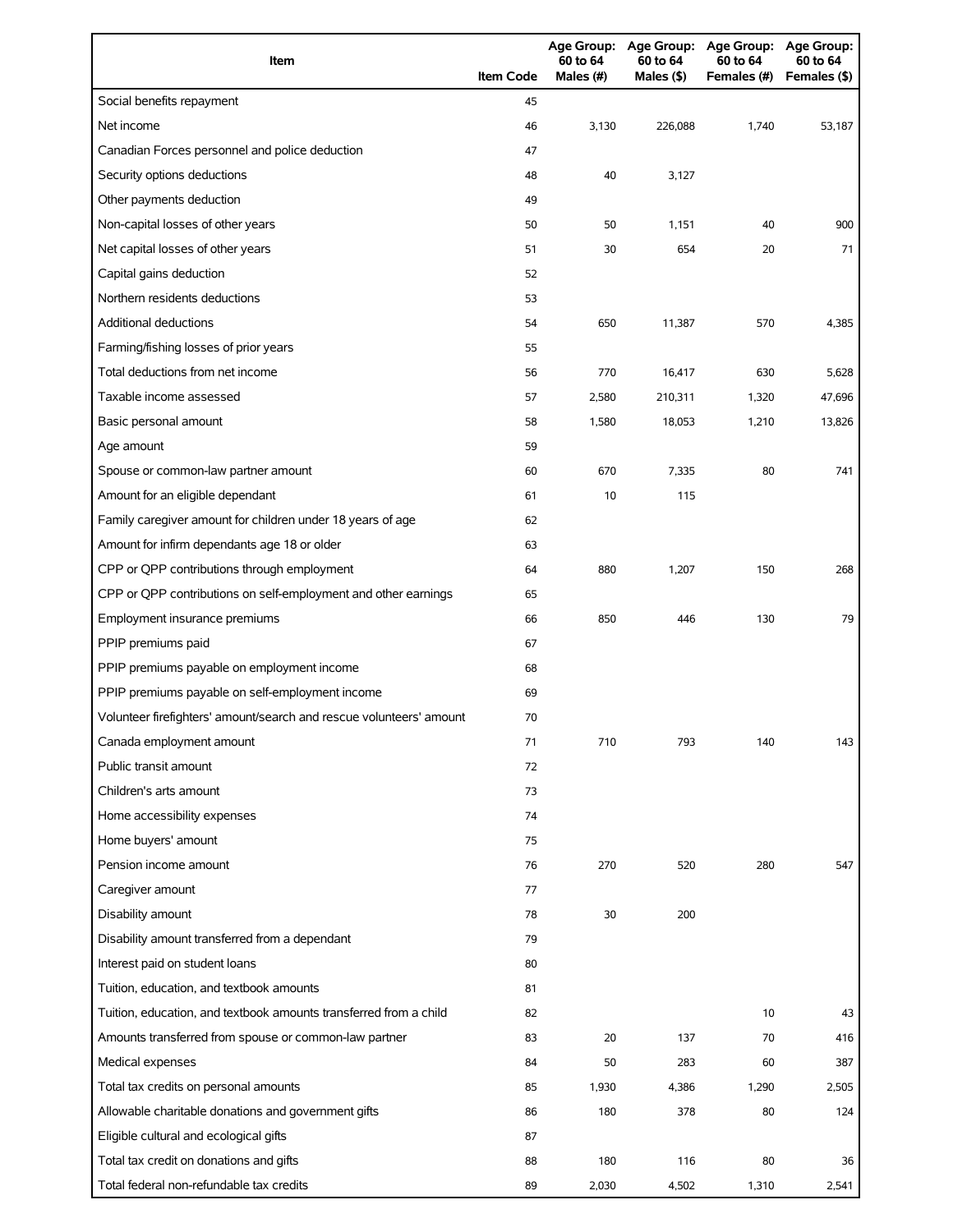| Item                                                        | <b>Item Code</b> | 60 to 64<br>Males (#) | Age Group: Age Group:<br>60 to 64<br>Males $($ \$) | <b>Age Group:</b><br>60 to 64<br>Females (#) | Age Group:<br>60 to 64<br>Females (\$) |
|-------------------------------------------------------------|------------------|-----------------------|----------------------------------------------------|----------------------------------------------|----------------------------------------|
| Federal dividend tax credit                                 | 90               | 20                    | 10                                                 | 20                                           | 13                                     |
| Minimum tax carryover                                       | 91               |                       |                                                    |                                              |                                        |
| Basic federal tax                                           | 92               | 1,980                 | 49,816                                             | 950                                          | 9,320                                  |
| Federal foreign tax credit                                  | 93               | 20                    | 98                                                 |                                              |                                        |
| Federal political contribution tax credit                   | 94               |                       |                                                    |                                              |                                        |
| Investment tax credit                                       | 95               |                       |                                                    |                                              |                                        |
| Labour-sponsored funds tax credit (federally registered)    | 96               |                       |                                                    |                                              |                                        |
| Labour-sponsored funds tax credit (provincially registered) | 97               |                       |                                                    |                                              |                                        |
| Alternative minimum tax payable                             | 98               |                       |                                                    |                                              |                                        |
| Net federal tax                                             | 99               | 1,980                 | 53,145                                             | 950                                          | 11,115                                 |
| CPP contributions on self-employment                        | 100              |                       |                                                    |                                              |                                        |
| Social Benefits repayment                                   | 101              |                       |                                                    |                                              |                                        |
| Working income tax benefit (WITB)                           | 102              |                       |                                                    |                                              |                                        |
| Children's fitness tax credit                               | 103              |                       |                                                    |                                              |                                        |
| Eligible educator school supply tax credit                  | 104              |                       |                                                    |                                              |                                        |
| Net provincial or territorial tax                           | 105              | 1,140                 | 20,212                                             | 230                                          | 2,270                                  |
| Total tax payable                                           | 106              | 2,080                 | 73,363                                             | 960                                          | 13,385                                 |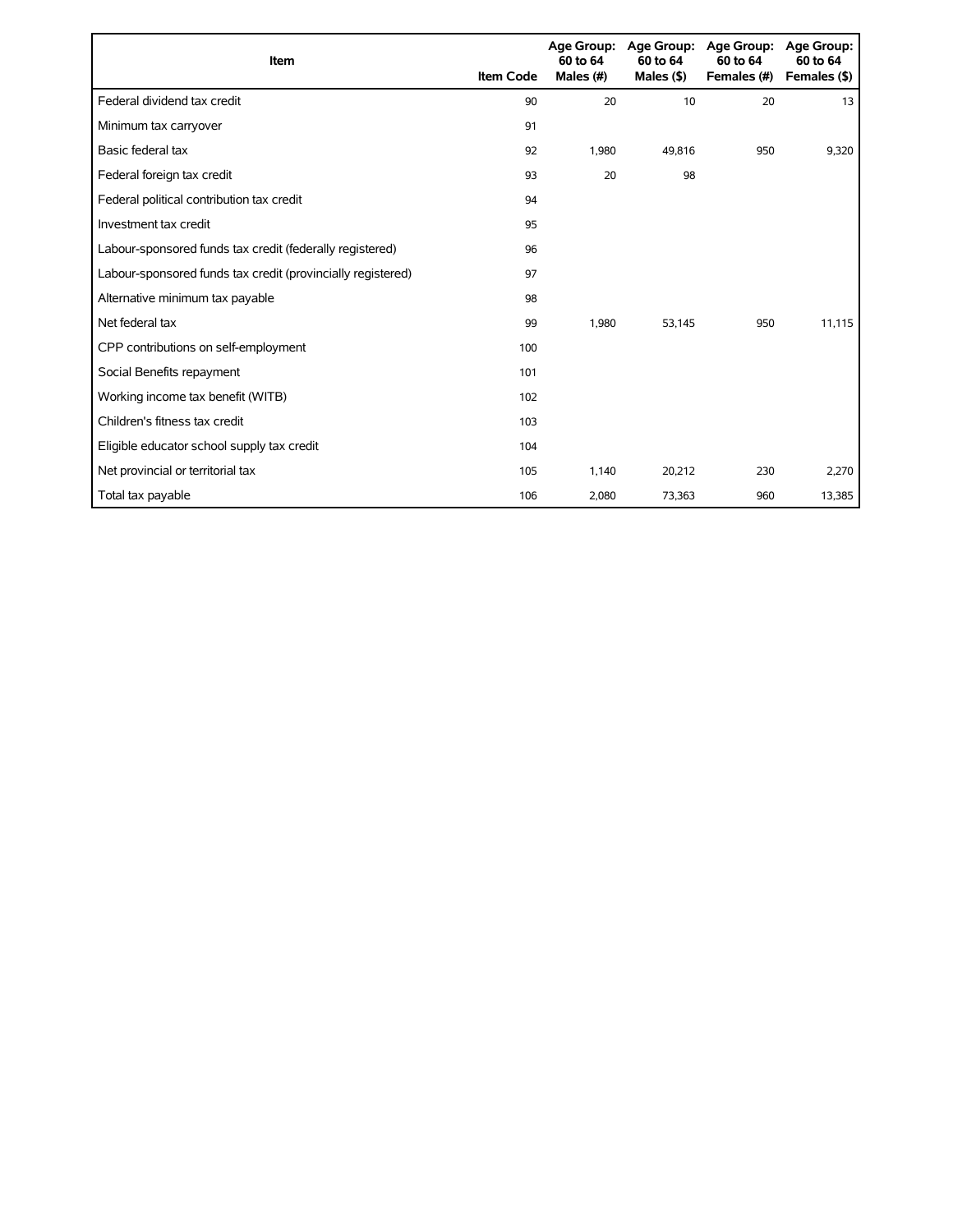| Item                                                                                          | Item<br>Code   | Age<br>Group:<br>65 to 69<br>Males (#) | Age<br>Group:<br>65 to 69<br>Males (\$) | Age<br>Group:<br>65 to 69<br>Females (#) | Age<br>Group:<br>65 to 69<br>Females (\$) |
|-----------------------------------------------------------------------------------------------|----------------|----------------------------------------|-----------------------------------------|------------------------------------------|-------------------------------------------|
| Number of taxable returns                                                                     | $\mathbf{1}$   | 1,820                                  |                                         | 1,120                                    |                                           |
| Number of non-taxable returns                                                                 | $\overline{2}$ | 2,910                                  |                                         | 2,820                                    |                                           |
| Total number of returns                                                                       | 3              | 4,740                                  |                                         | 3,940                                    |                                           |
| Employment income                                                                             | 4              | 670                                    | 73,374                                  | 110                                      | 6,997                                     |
| Commissions (from employment)                                                                 | 5              |                                        |                                         |                                          |                                           |
| Other employment income                                                                       | 6              | 130                                    | 3,038                                   | 50                                       | 416                                       |
| Old age security (OAS) pension                                                                | 7              | 1,650                                  | 7,746                                   | 1,650                                    | 6,796                                     |
| CPP or QPP benefits                                                                           | 8              | 2,440                                  | 11,445                                  | 2,360                                    | 8,718                                     |
| Other pensions and superannuation                                                             | 9              | 730                                    | 11,724                                  | 570                                      | 6,872                                     |
| Elected split-pension amount                                                                  | 10             |                                        |                                         |                                          |                                           |
| Universal child care benefit (UCCB)                                                           | 11             |                                        |                                         |                                          |                                           |
| Employment insurance and other benefits                                                       | 12             |                                        |                                         |                                          |                                           |
| Taxable amount of dividends from taxable Canadian corporations                                | 13             |                                        |                                         |                                          |                                           |
| Interest and other investment income                                                          | 14             | 10                                     | 28                                      | 20                                       | 42                                        |
| Net partnership income (limited or non-active partners only)                                  | 15             | 140                                    | 1,667                                   | 140                                      | $-63$                                     |
| Net rental income                                                                             | 16             |                                        |                                         |                                          |                                           |
| Taxable capital gains                                                                         | 17             | 320                                    | 17,042                                  | 280                                      | 12,931                                    |
| <b>RRSP</b> income                                                                            | 18             | 160                                    | 2,420                                   | 130                                      | 2,068                                     |
| Other income                                                                                  | 19             | 110                                    | 1,878                                   | 50                                       | 544                                       |
| Net business income                                                                           | 20             | 190                                    | 8,550                                   | 90                                       | 731                                       |
| Net professional income                                                                       | 21             | 110                                    | 6,594                                   | 20                                       | 588                                       |
| Net commission income                                                                         | 22             |                                        |                                         |                                          |                                           |
| Net farming income                                                                            | 23             | 20                                     | 224                                     |                                          |                                           |
| Net fishing income                                                                            | 24             |                                        |                                         |                                          |                                           |
| Workers' compensation benefits                                                                | 25             |                                        |                                         |                                          |                                           |
| Social assistance payments                                                                    | 26             |                                        |                                         |                                          |                                           |
| Net federal supplements                                                                       | 27             |                                        |                                         |                                          |                                           |
| Total income assessed                                                                         | 28             | 3,880                                  | 146,012                                 | 3,110                                    | 47,103                                    |
| Registered pension plan (RPP) deduction                                                       | 29             | 80                                     | 777                                     | 20                                       | 119                                       |
| RRSP/PRPP deduction                                                                           | 30             | 70                                     | 837                                     |                                          |                                           |
| Deduction for elected split-pension amount                                                    | 31             |                                        |                                         |                                          |                                           |
| Annual union, professional, or like dues                                                      | 32             | 60                                     | 33                                      | 30                                       | 13                                        |
| Child care expenses                                                                           | 33             |                                        |                                         |                                          |                                           |
| Business investment loss                                                                      | 34             |                                        |                                         |                                          |                                           |
| Moving expenses                                                                               | 35             |                                        |                                         |                                          |                                           |
| Support payments made                                                                         | 36             |                                        |                                         |                                          |                                           |
| Carrying charges and interest expenses                                                        | 37             | 30                                     | 93                                      |                                          |                                           |
| Deduction for CPP/QPP contributions on self-employment and other earnings                     | 38             |                                        |                                         |                                          |                                           |
| Deduction for provincial parental insurance plan (PPIP) premiums on self-employment<br>income | 39             |                                        |                                         |                                          |                                           |
| Exploration and development expenses                                                          | 40             |                                        |                                         |                                          |                                           |
| Other employment expenses                                                                     | 41             |                                        |                                         |                                          |                                           |
| Clergy residence deduction                                                                    | 42             |                                        |                                         |                                          |                                           |
| Other deductions                                                                              | 43             | 80                                     | 11,625                                  |                                          |                                           |
| Total deductions before adjustments                                                           | 44             | 310                                    | 13,558                                  | 120                                      | 1,065                                     |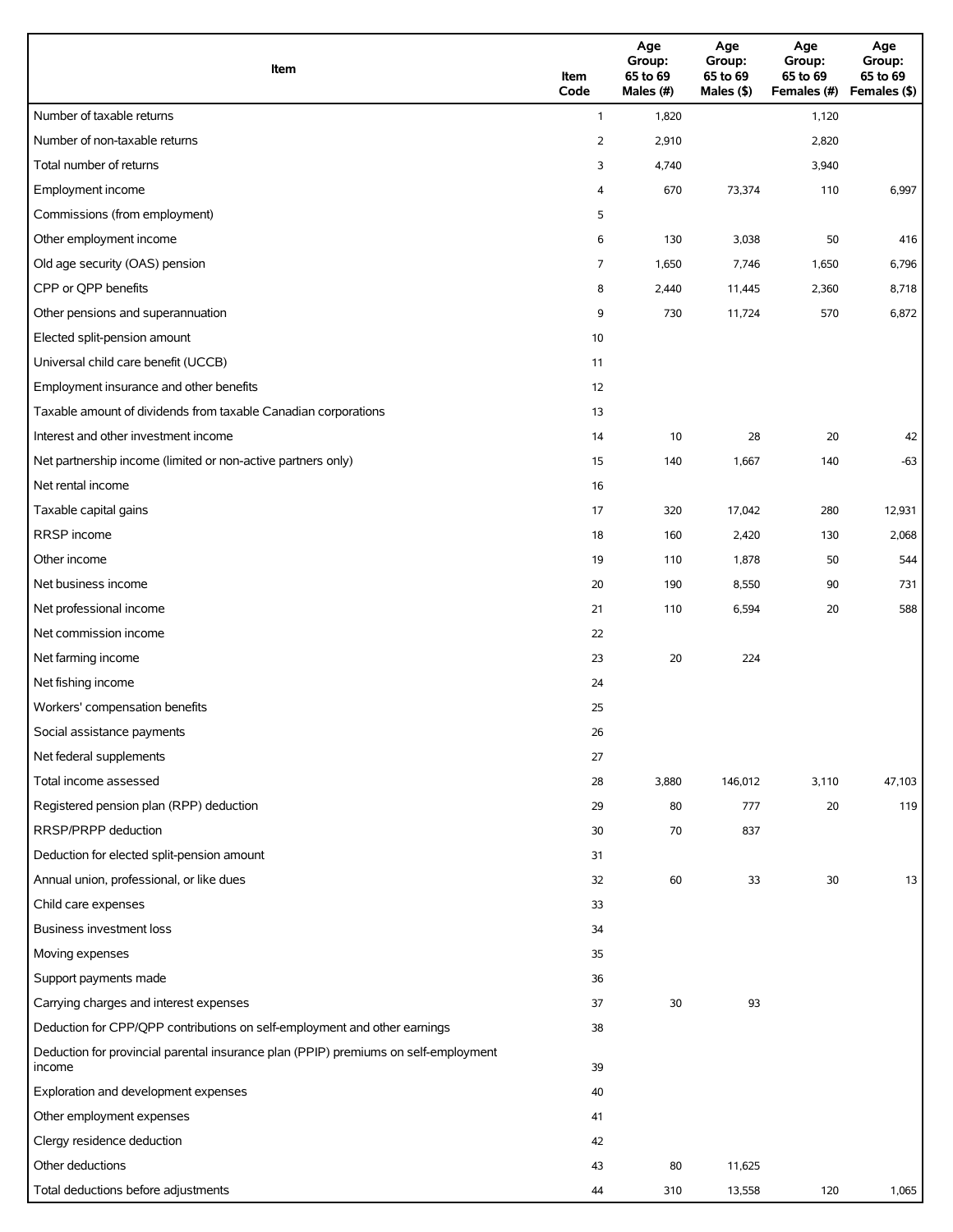| Item                                                                | <b>Item Code</b> | 65 to 69<br>Males (#) | 65 to 69<br>Males (\$) | Age Group: Age Group: Age Group: Age Group:<br>65 to 69<br>Females (#) | 65 to 69<br>Females (\$) |
|---------------------------------------------------------------------|------------------|-----------------------|------------------------|------------------------------------------------------------------------|--------------------------|
| Social benefits repayment                                           | 45               |                       |                        |                                                                        |                          |
| Net income                                                          | 46               | 3,690                 | 133,682                | 2,950                                                                  | 46,326                   |
| Canadian Forces personnel and police deduction                      | 47               |                       |                        |                                                                        |                          |
| Security options deductions                                         | 48               | 20                    | 2,787                  |                                                                        |                          |
| Other payments deduction                                            | 49               |                       |                        |                                                                        |                          |
| Non-capital losses of other years                                   | 50               | 40                    | 566                    | 20                                                                     | 152                      |
| Net capital losses of other years                                   | 51               | 20                    | 147                    |                                                                        |                          |
| Capital gains deduction                                             | 52               |                       |                        |                                                                        |                          |
| Northern residents deductions                                       | 53               |                       |                        |                                                                        |                          |
| Additional deductions                                               | 54               | 1,330                 | 13,849                 | 1,330                                                                  | 7,951                    |
| Farming/fishing losses of prior years                               | 55               |                       |                        |                                                                        |                          |
| Total deductions from net income                                    | 56               | 1,410                 | 17,425                 | 1,360                                                                  | 8,375                    |
| Taxable income assessed                                             | 57               | 2,770                 | 116,425                | 2,000                                                                  | 38,092                   |
| Basic personal amount                                               | 58               | 2,730                 | 31,248                 | 2,560                                                                  | 29,305                   |
| Age amount                                                          | 59               | 2,650                 | 18,038                 | 2,530                                                                  | 17,642                   |
| Spouse or common-law partner amount                                 | 60               | 680                   | 6,734                  | 140                                                                    | 1,034                    |
| Amount for an eligible dependant                                    | 61               |                       |                        |                                                                        |                          |
| Family caregiver amount for children under 18 years of age          | 62               |                       |                        |                                                                        |                          |
| Amount for infirm dependants age 18 or older                        | 63               |                       |                        |                                                                        |                          |
| CPP or QPP contributions through employment                         | 64               | 330                   | 442                    | 60                                                                     | 84                       |
| CPP or QPP contributions on self-employment and other earnings      | 65               |                       |                        |                                                                        |                          |
| Employment insurance premiums                                       | 66               | 320                   | 158                    | 50                                                                     | 28                       |
| PPIP premiums paid                                                  | 67               |                       |                        |                                                                        |                          |
| PPIP premiums payable on employment income                          | 68               |                       |                        |                                                                        |                          |
| PPIP premiums payable on self-employment income                     | 69               |                       |                        |                                                                        |                          |
| Volunteer firefighters' amount/search and rescue volunteers' amount | 70               |                       |                        |                                                                        |                          |
| Canada employment amount                                            | 71               | 300                   | 302                    | 70                                                                     | 53                       |
| Public transit amount                                               | 72               |                       |                        |                                                                        |                          |
| Children's arts amount                                              | 73               |                       |                        |                                                                        |                          |
| Home accessibility expenses                                         | 74               |                       |                        |                                                                        |                          |
| Home buyers' amount                                                 | 75               |                       |                        |                                                                        |                          |
| Pension income amount                                               | 76               | 770                   | 1,481                  | 610                                                                    | 1,151                    |
| Caregiver amount                                                    | 77               |                       |                        |                                                                        |                          |
| Disability amount                                                   | 78               | 40                    | 312                    |                                                                        |                          |
| Disability amount transferred from a dependant                      | 79               |                       |                        |                                                                        |                          |
| Interest paid on student loans                                      | 80               |                       |                        |                                                                        |                          |
| Tuition, education, and textbook amounts                            | 81               |                       |                        |                                                                        |                          |
| Tuition, education, and textbook amounts transferred from a child   | 82               |                       |                        |                                                                        |                          |
| Amounts transferred from spouse or common-law partner               | 83               | 170                   | 1,146                  | 150                                                                    | 894                      |
| Medical expenses                                                    | 84               | 120                   | 641                    | 80                                                                     | 339                      |
| Total tax credits on personal amounts                               | 85               | 2,900                 | 9,097                  | 2,600                                                                  | 7,597                    |
| Allowable charitable donations and government gifts                 | 86               | 110                   | 514                    | 50                                                                     | 111                      |
| Eligible cultural and ecological gifts                              | 87               |                       |                        |                                                                        |                          |
| Total tax credit on donations and gifts                             | 88               | 110                   | 149                    | 50                                                                     | 93                       |
| Total federal non-refundable tax credits                            | 89               | 2,960                 | 9,246                  | 2,610                                                                  | 7,690                    |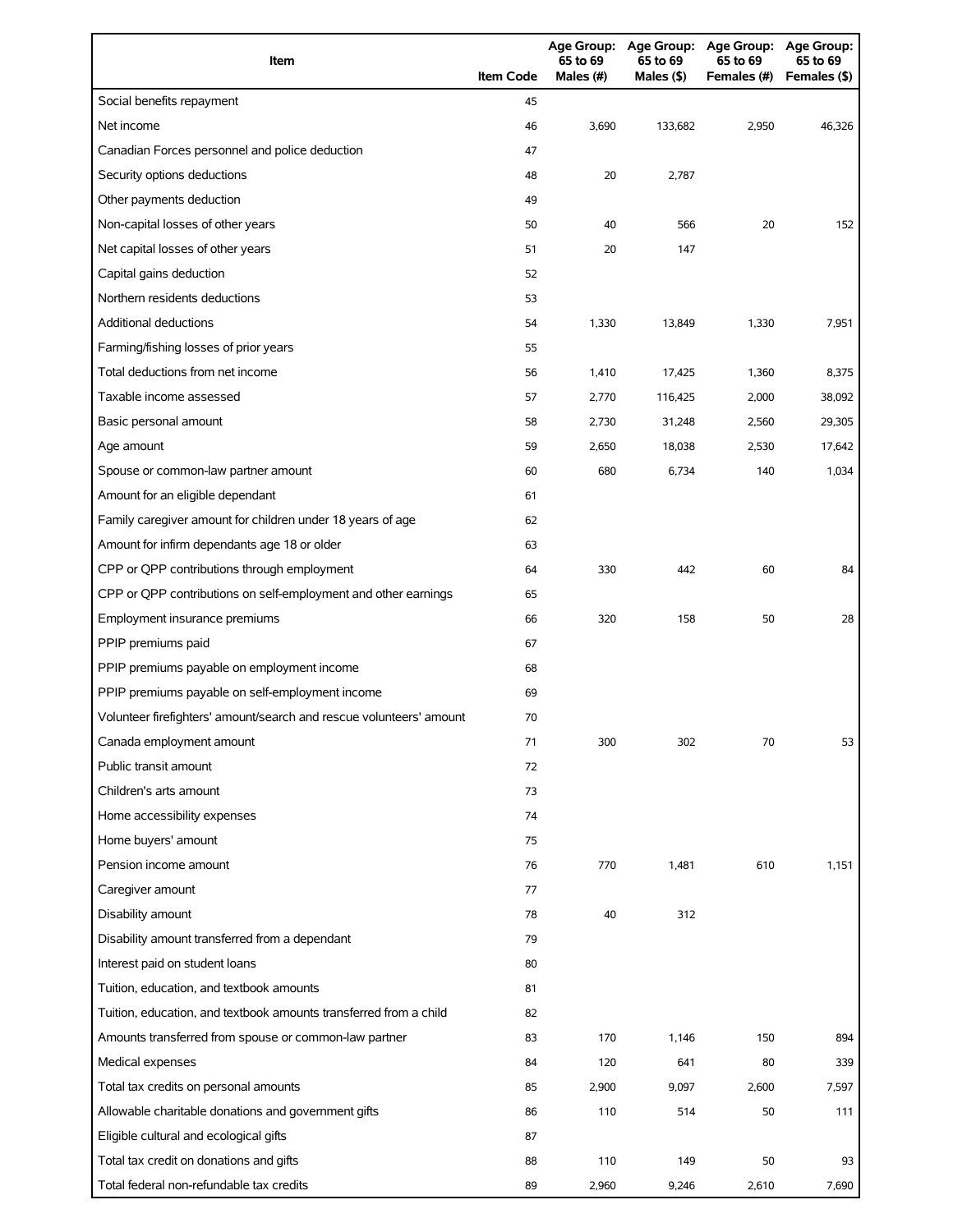| Item                                                        | <b>Item Code</b> | 65 to 69<br>Males (#) | Age Group: Age Group:<br>65 to 69<br>Males $($ \$ $)$ | <b>Age Group:</b><br>65 to 69<br>Females (#) | <b>Age Group:</b><br>65 to 69<br>Females (\$) |
|-------------------------------------------------------------|------------------|-----------------------|-------------------------------------------------------|----------------------------------------------|-----------------------------------------------|
| Federal dividend tax credit                                 | 90               |                       |                                                       |                                              |                                               |
| Minimum tax carryover                                       | 91               |                       |                                                       |                                              |                                               |
| Basic federal tax                                           | 92               | 1,800                 | 23,677                                                | 1,120                                        | 5,781                                         |
| Federal foreign tax credit                                  | 93               |                       |                                                       | 10                                           | 37                                            |
| Federal political contribution tax credit                   | 94               |                       |                                                       |                                              |                                               |
| Investment tax credit                                       | 95               |                       |                                                       |                                              |                                               |
| Labour-sponsored funds tax credit (federally registered)    | 96               |                       |                                                       |                                              |                                               |
| Labour-sponsored funds tax credit (provincially registered) | 97               |                       |                                                       |                                              |                                               |
| Alternative minimum tax payable                             | 98               |                       |                                                       |                                              |                                               |
| Net federal tax                                             | 99               | 1,800                 | 25.801                                                | 1,120                                        | 6,792                                         |
| CPP contributions on self-employment                        | 100              |                       |                                                       |                                              |                                               |
| Social Benefits repayment                                   | 101              |                       |                                                       |                                              |                                               |
| Working income tax benefit (WITB)                           | 102              |                       |                                                       |                                              |                                               |
| Children's fitness tax credit                               | 103              |                       |                                                       |                                              |                                               |
| Eligible educator school supply tax credit                  | 104              |                       |                                                       |                                              |                                               |
| Net provincial or territorial tax                           | 105              | 530                   | 8,043                                                 | 100                                          | 480                                           |
| Total tax payable                                           | 106              | 1,820                 | 33,858                                                | 1,120                                        | 7,277                                         |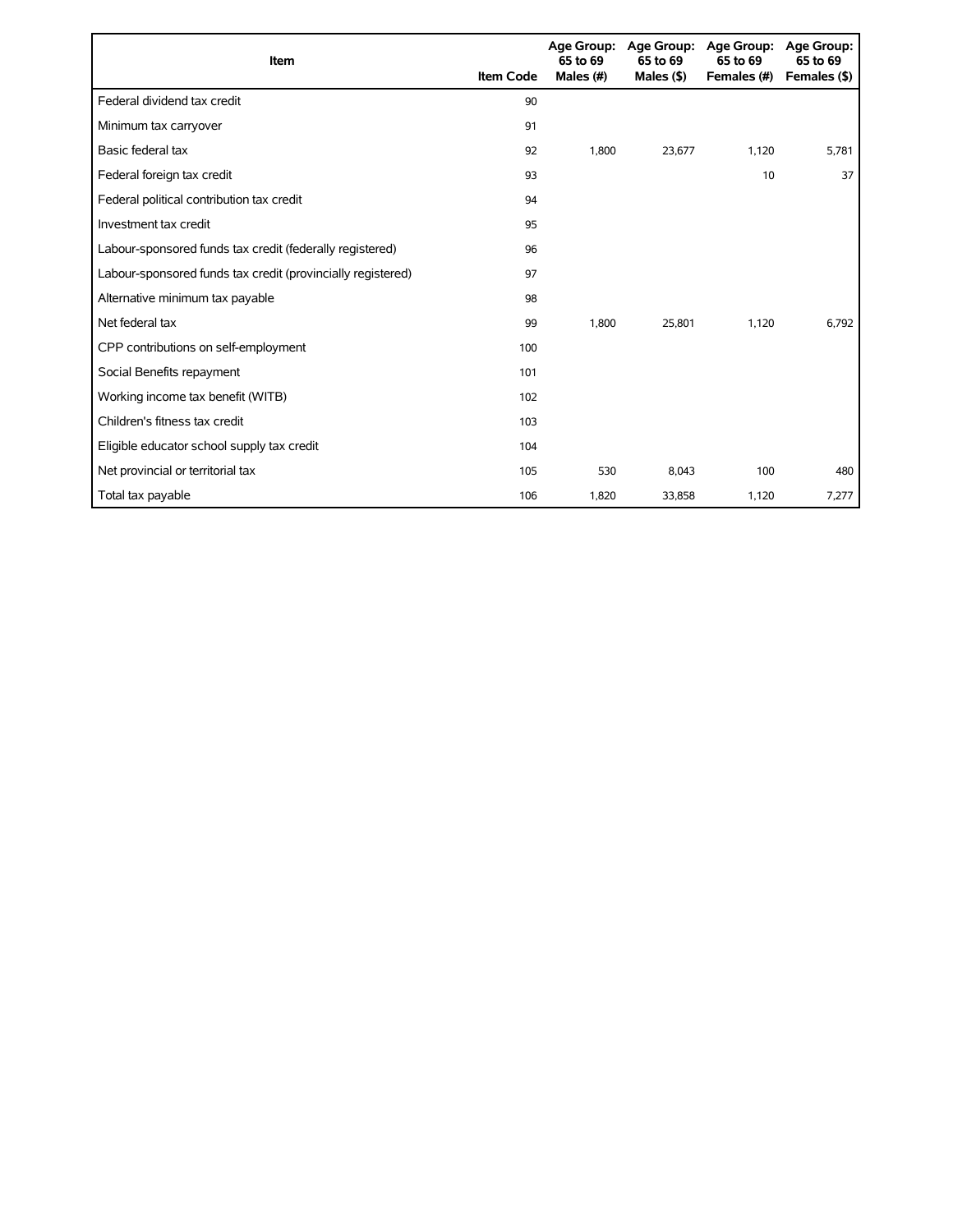| Item                                                                                          | Item<br>Code   | Age<br>Group:<br>70 to 74<br>Males (#) | Age<br>Group:<br>70 to 74<br>Males (\$) | Age<br>Group:<br>70 to 74<br>Females (#) | Age<br>Group:<br>70 to 74<br>Females (\$) |
|-----------------------------------------------------------------------------------------------|----------------|----------------------------------------|-----------------------------------------|------------------------------------------|-------------------------------------------|
| Number of taxable returns                                                                     | $\mathbf{1}$   | 1,640                                  |                                         | 1,140                                    |                                           |
| Number of non-taxable returns                                                                 | $\overline{2}$ | 3,170                                  |                                         | 2,590                                    |                                           |
| Total number of returns                                                                       | 3              | 4,810                                  |                                         | 3,720                                    |                                           |
| Employment income                                                                             | 4              | 190                                    | 24,848                                  |                                          |                                           |
| Commissions (from employment)                                                                 | 5              |                                        |                                         |                                          |                                           |
| Other employment income                                                                       | 6              | 100                                    | 659                                     |                                          |                                           |
| Old age security (OAS) pension                                                                | 7              | 2,570                                  | 10,648                                  | 2,190                                    | 8,776                                     |
| CPP or QPP benefits                                                                           | 8              | 3,050                                  | 14,676                                  | 2,450                                    | 9,693                                     |
| Other pensions and superannuation                                                             | 9              | 960                                    | 14,179                                  | 700                                      | 8,092                                     |
| Elected split-pension amount                                                                  | 10             |                                        |                                         |                                          |                                           |
| Universal child care benefit (UCCB)                                                           | 11             |                                        |                                         |                                          |                                           |
| Employment insurance and other benefits                                                       | 12             |                                        |                                         |                                          |                                           |
| Taxable amount of dividends from taxable Canadian corporations                                | 13             |                                        |                                         |                                          |                                           |
| Interest and other investment income                                                          | 14             | 10                                     | 16                                      |                                          |                                           |
| Net partnership income (limited or non-active partners only)                                  | 15             | 90                                     | 845                                     | 80                                       | $-39$                                     |
| Net rental income                                                                             | 16             |                                        |                                         |                                          |                                           |
| Taxable capital gains                                                                         | 17             | 270                                    | 20,819                                  | 240                                      | 20,264                                    |
| RRSP income                                                                                   | 18             | 110                                    | 1,622                                   | 80                                       | 657                                       |
| Other income                                                                                  | 19             | 70                                     | 804                                     | 50                                       | 644                                       |
| Net business income                                                                           | 20             |                                        |                                         | 50                                       | 230                                       |
| Net professional income                                                                       | 21             | 30                                     | 2,506                                   |                                          |                                           |
| Net commission income                                                                         | 22             |                                        |                                         |                                          |                                           |
| Net farming income                                                                            | 23             | 20                                     | 562                                     |                                          |                                           |
| Net fishing income                                                                            | 24             |                                        |                                         |                                          |                                           |
| Workers' compensation benefits                                                                | 25             |                                        |                                         |                                          |                                           |
| Social assistance payments                                                                    | 26             |                                        |                                         |                                          |                                           |
| Net federal supplements                                                                       | 27             |                                        |                                         |                                          |                                           |
| Total income assessed                                                                         | 28             | 3,840                                  | 106,253                                 | 3,030                                    | 55,455                                    |
| Registered pension plan (RPP) deduction                                                       | 29             | 10                                     | 86                                      |                                          |                                           |
| RRSP/PRPP deduction                                                                           | 30             | 10                                     | 182                                     |                                          |                                           |
| Deduction for elected split-pension amount                                                    | 31             |                                        |                                         |                                          |                                           |
| Annual union, professional, or like dues                                                      | 32             | 40                                     | 15                                      | 10                                       | 3                                         |
| Child care expenses                                                                           | 33             |                                        |                                         |                                          |                                           |
| <b>Business investment loss</b>                                                               | 34             |                                        |                                         |                                          |                                           |
| Moving expenses                                                                               | 35             |                                        |                                         |                                          |                                           |
| Support payments made                                                                         | 36             |                                        |                                         |                                          |                                           |
| Carrying charges and interest expenses                                                        | 37             |                                        |                                         |                                          |                                           |
| Deduction for CPP/QPP contributions on self-employment and other earnings                     | 38             |                                        |                                         |                                          |                                           |
| Deduction for provincial parental insurance plan (PPIP) premiums on self-employment<br>income | 39             |                                        |                                         |                                          |                                           |
| Exploration and development expenses                                                          | 40             |                                        |                                         |                                          |                                           |
| Other employment expenses                                                                     | 41             |                                        |                                         |                                          |                                           |
| Clergy residence deduction                                                                    | 42             |                                        |                                         |                                          |                                           |
| Other deductions                                                                              | 43             | 50                                     | 4,703                                   | 30                                       | 268                                       |
| Total deductions before adjustments                                                           | 44             | 160                                    | 5,209                                   | 80                                       | 487                                       |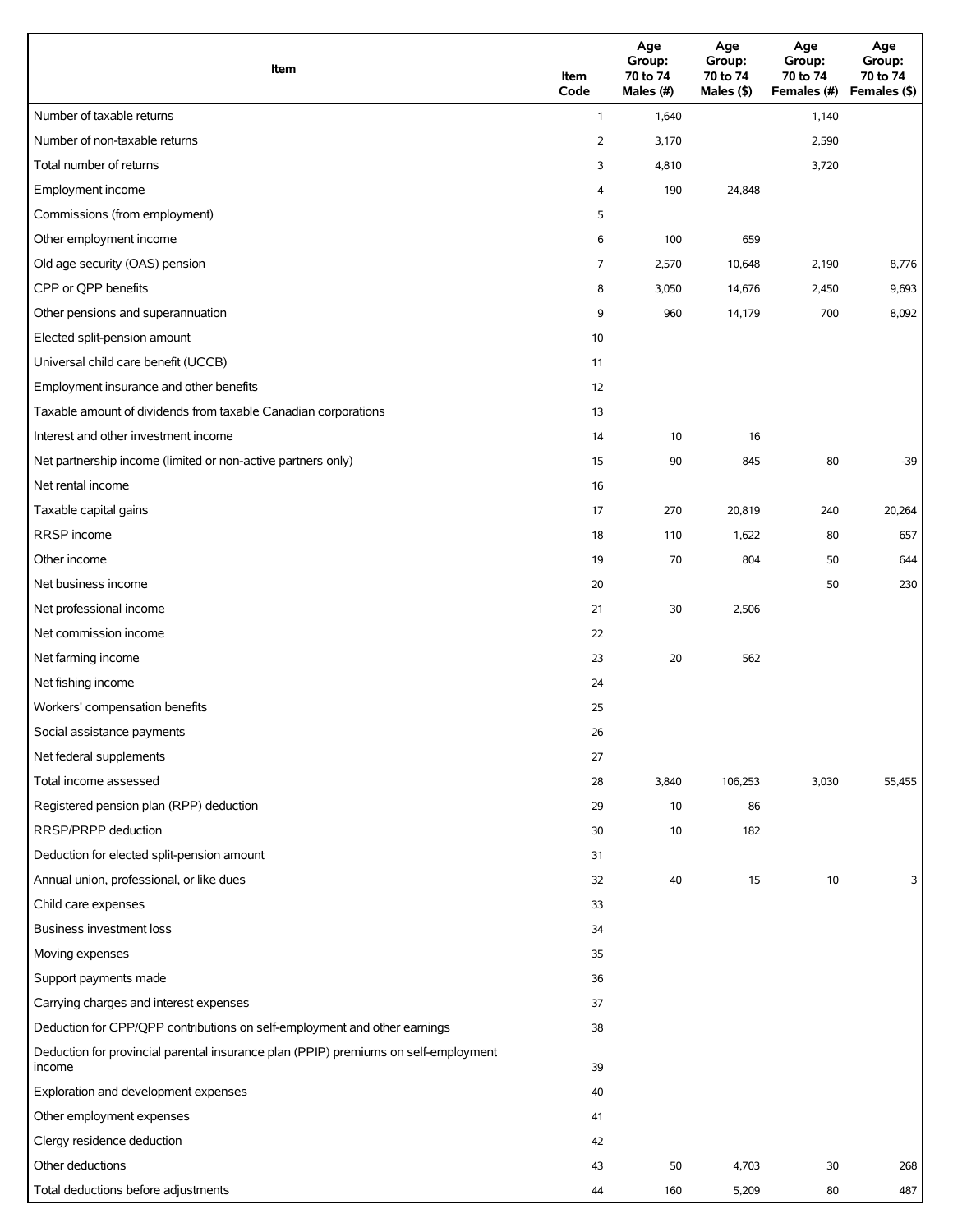| Item                                                                | <b>Item Code</b> | 70 to 74<br>Males (#) | 70 to 74<br>Males (\$) | Age Group: Age Group: Age Group: Age Group:<br>70 to 74<br>Females (#) | 70 to 74<br>Females (\$) |
|---------------------------------------------------------------------|------------------|-----------------------|------------------------|------------------------------------------------------------------------|--------------------------|
| Social benefits repayment                                           | 45               |                       |                        |                                                                        |                          |
| Net income                                                          | 46               | 3,720                 | 103,164                | 2,920                                                                  | 55,347                   |
| Canadian Forces personnel and police deduction                      | 47               |                       |                        |                                                                        |                          |
| Security options deductions                                         | 48               |                       |                        |                                                                        |                          |
| Other payments deduction                                            | 49               |                       |                        |                                                                        |                          |
| Non-capital losses of other years                                   | 50               | 20                    | 69                     | 10                                                                     | 10                       |
| Net capital losses of other years                                   | 51               | 10                    | 84                     | 10                                                                     | 181                      |
| Capital gains deduction                                             | 52               |                       |                        |                                                                        |                          |
| Northern residents deductions                                       | 53               |                       |                        |                                                                        |                          |
| Additional deductions                                               | 54               | 1,530                 | 13,999                 | 1,300                                                                  | 8,364                    |
| Farming/fishing losses of prior years                               | 55               |                       |                        |                                                                        |                          |
| Total deductions from net income                                    | 56               | 1,580                 | 14,347                 | 1,320                                                                  | 8,591                    |
| Taxable income assessed                                             | 57               | 2,730                 | 89,101                 | 2,120                                                                  | 46,886                   |
| Basic personal amount                                               | 58               | 3,180                 | 36,464                 | 2,660                                                                  | 30,426                   |
| Age amount                                                          | 59               | 3,140                 | 21,567                 | 2,650                                                                  | 18,429                   |
| Spouse or common-law partner amount                                 | 60               | 680                   | 5,978                  | 110                                                                    | 820                      |
| Amount for an eligible dependant                                    | 61               |                       |                        |                                                                        |                          |
| Family caregiver amount for children under 18 years of age          | 62               |                       |                        |                                                                        |                          |
| Amount for infirm dependants age 18 or older                        | 63               |                       |                        |                                                                        |                          |
| CPP or QPP contributions through employment                         | 64               |                       |                        |                                                                        |                          |
| CPP or QPP contributions on self-employment and other earnings      | 65               |                       |                        |                                                                        |                          |
| Employment insurance premiums                                       | 66               | 60                    | 36                     |                                                                        |                          |
| PPIP premiums paid                                                  | 67               |                       |                        |                                                                        |                          |
| PPIP premiums payable on employment income                          | 68               |                       |                        |                                                                        |                          |
| PPIP premiums payable on self-employment income                     | 69               |                       |                        |                                                                        |                          |
| Volunteer firefighters' amount/search and rescue volunteers' amount | 70               |                       |                        |                                                                        |                          |
| Canada employment amount                                            | 71               | 110                   | 69                     | 40                                                                     | 21                       |
| Public transit amount                                               | 72               |                       |                        |                                                                        |                          |
| Children's arts amount                                              | 73               |                       |                        |                                                                        |                          |
| Home accessibility expenses                                         | 74               |                       |                        |                                                                        |                          |
| Home buyers' amount                                                 | 75               |                       |                        |                                                                        |                          |
| Pension income amount                                               | 76               | 990                   | 1,859                  | 720                                                                    | 1,353                    |
| Caregiver amount                                                    | 77               |                       |                        |                                                                        |                          |
| Disability amount                                                   | 78               | 30                    | 208                    |                                                                        |                          |
| Disability amount transferred from a dependant                      | 79               |                       |                        |                                                                        |                          |
| Interest paid on student loans                                      | 80               |                       |                        |                                                                        |                          |
| Tuition, education, and textbook amounts                            | 81               |                       |                        |                                                                        |                          |
| Tuition, education, and textbook amounts transferred from a child   | 82               |                       |                        |                                                                        |                          |
| Amounts transferred from spouse or common-law partner               | 83               | 260                   | 1,779                  | 160                                                                    | 1,016                    |
| Medical expenses                                                    | 84               | 150                   | 696                    | 90                                                                     | 409                      |
| Total tax credits on personal amounts                               | 85               | 3,220                 | 10,319                 | 2,670                                                                  | 7,896                    |
| Allowable charitable donations and government gifts                 | 86               | 50                    | 110                    | 30                                                                     | 59                       |
| Eligible cultural and ecological gifts                              | 87               |                       |                        |                                                                        |                          |
| Total tax credit on donations and gifts                             | 88               | 50                    | 31                     | 30                                                                     | 17                       |
| Total federal non-refundable tax credits                            | 89               | 3,240                 | 10,350                 | 2,670                                                                  | 7,913                    |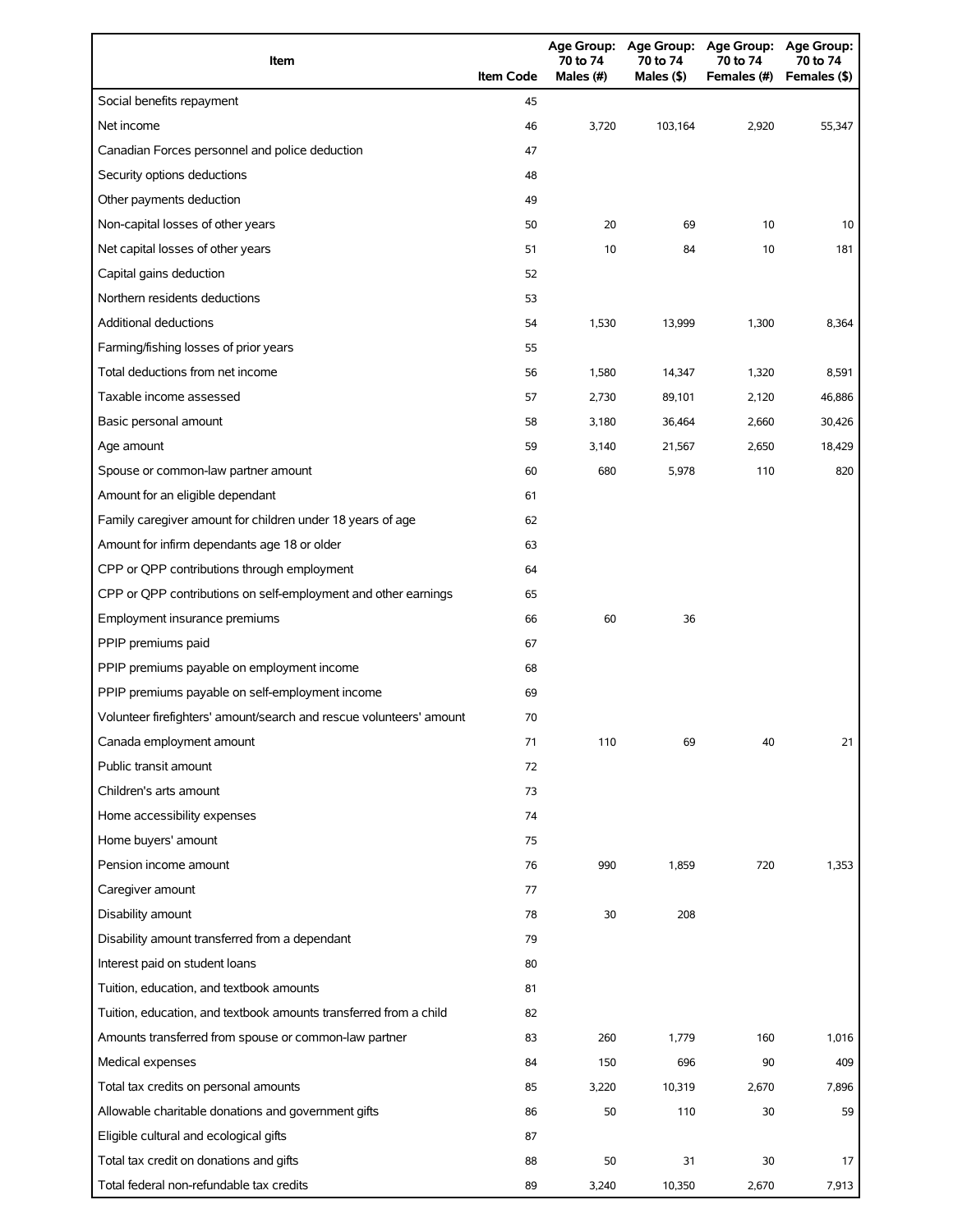| Item                                                        | <b>Item Code</b> | 70 to 74<br>Males (#) | Age Group: Age Group:<br>70 to 74<br>Males $($ \$ $)$ | <b>Age Group:</b><br>70 to 74<br>Females (#) | <b>Age Group:</b><br>70 to 74<br>Females (\$) |
|-------------------------------------------------------------|------------------|-----------------------|-------------------------------------------------------|----------------------------------------------|-----------------------------------------------|
| Federal dividend tax credit                                 | 90               |                       |                                                       |                                              |                                               |
| Minimum tax carryover                                       | 91               |                       |                                                       |                                              |                                               |
| Basic federal tax                                           | 92               | 1,640                 | 18,153                                                | 1,130                                        | 9,142                                         |
| Federal foreign tax credit                                  | 93               |                       |                                                       |                                              |                                               |
| Federal political contribution tax credit                   | 94               |                       |                                                       |                                              |                                               |
| Investment tax credit                                       | 95               |                       |                                                       |                                              |                                               |
| Labour-sponsored funds tax credit (federally registered)    | 96               |                       |                                                       |                                              |                                               |
| Labour-sponsored funds tax credit (provincially registered) | 97               |                       |                                                       |                                              |                                               |
| Alternative minimum tax payable                             | 98               |                       |                                                       |                                              |                                               |
| Net federal tax                                             | 99               | 1,640                 | 20,257                                                | 1,130                                        | 10,936                                        |
| CPP contributions on self-employment                        | 100              |                       |                                                       |                                              |                                               |
| Social Benefits repayment                                   | 101              |                       |                                                       |                                              |                                               |
| Working income tax benefit (WITB)                           | 102              |                       |                                                       |                                              |                                               |
| Children's fitness tax credit                               | 103              |                       |                                                       |                                              |                                               |
| Eligible educator school supply tax credit                  | 104              |                       |                                                       |                                              |                                               |
| Net provincial or territorial tax                           | 105              | 210                   | 4,653                                                 |                                              |                                               |
| Total tax payable                                           | 106              | 1,640                 | 24,910                                                | 1,140                                        | 11,960                                        |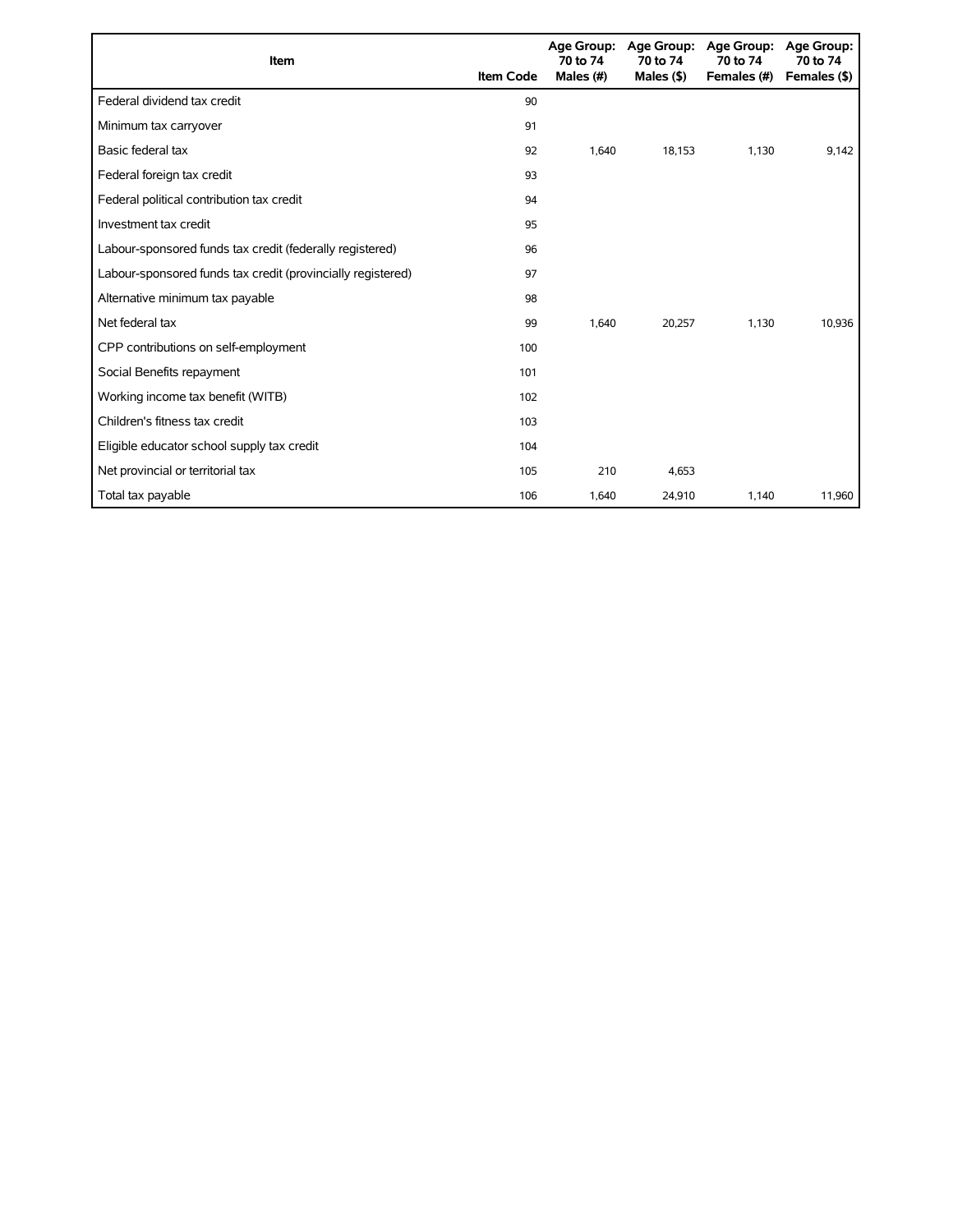| Item                                                                                          | Item<br>Code   | Age<br>Group:<br>75 to 79<br>Males (#) | Age<br>Group:<br>75 to 79<br>Males (\$) | Age<br>Group:<br>75 to 79<br>Females (#) Females (\$) | Age<br>Group:<br>75 to 79 |
|-----------------------------------------------------------------------------------------------|----------------|----------------------------------------|-----------------------------------------|-------------------------------------------------------|---------------------------|
| Number of taxable returns                                                                     | $\mathbf{1}$   | 1,150                                  |                                         | 740                                                   |                           |
| Number of non-taxable returns                                                                 | $\overline{2}$ | 2,480                                  |                                         | 2,120                                                 |                           |
| Total number of returns                                                                       | 3              | 3,630                                  |                                         | 2,860                                                 |                           |
| Employment income                                                                             | 4              | 70                                     | 5,932                                   | 20                                                    | 560                       |
| Commissions (from employment)                                                                 | 5              |                                        |                                         |                                                       |                           |
| Other employment income                                                                       | 6              |                                        |                                         |                                                       |                           |
| Old age security (OAS) pension                                                                | 7              | 2,180                                  | 8,988                                   | 1,850                                                 | 7,085                     |
| CPP or QPP benefits                                                                           | 8              | 2,430                                  | 12,701                                  | 1,900                                                 | 7,872                     |
| Other pensions and superannuation                                                             | 9              | 820                                    | 11,208                                  | 510                                                   | 5,758                     |
| Elected split-pension amount                                                                  | 10             |                                        |                                         |                                                       |                           |
| Universal child care benefit (UCCB)                                                           | 11             |                                        |                                         |                                                       |                           |
| Employment insurance and other benefits                                                       | 12             |                                        |                                         |                                                       |                           |
| Taxable amount of dividends from taxable Canadian corporations                                | 13             |                                        |                                         |                                                       |                           |
| Interest and other investment income                                                          | 14             |                                        |                                         |                                                       |                           |
| Net partnership income (limited or non-active partners only)                                  | 15             | 50                                     | 763                                     | 40                                                    | $-124$                    |
| Net rental income                                                                             | 16             |                                        |                                         |                                                       |                           |
| Taxable capital gains                                                                         | 17             | 190                                    | 9,660                                   | 150                                                   | 10,147                    |
| RRSP income                                                                                   | 18             |                                        |                                         |                                                       |                           |
| Other income                                                                                  | 19             | 50                                     | 589                                     | 40                                                    | 423                       |
| Net business income                                                                           | 20             |                                        |                                         | 30                                                    | 568                       |
| Net professional income                                                                       | 21             |                                        |                                         |                                                       |                           |
| Net commission income                                                                         | 22             |                                        |                                         |                                                       |                           |
| Net farming income                                                                            | 23             |                                        |                                         |                                                       |                           |
| Net fishing income                                                                            | 24             |                                        |                                         |                                                       |                           |
| Workers' compensation benefits                                                                | 25             |                                        |                                         |                                                       |                           |
| Social assistance payments                                                                    | 26             |                                        |                                         |                                                       |                           |
| Net federal supplements                                                                       | 27             |                                        |                                         | 10                                                    | 66                        |
| Total income assessed                                                                         | 28             | 2,910                                  | 52,388                                  | 2,360                                                 | 32,544                    |
| Registered pension plan (RPP) deduction                                                       | 29             |                                        |                                         |                                                       |                           |
| RRSP/PRPP deduction                                                                           | 30             |                                        |                                         |                                                       |                           |
| Deduction for elected split-pension amount                                                    | 31             |                                        |                                         |                                                       |                           |
| Annual union, professional, or like dues                                                      | 32             | 30                                     | 9                                       |                                                       |                           |
| Child care expenses                                                                           | 33             |                                        |                                         |                                                       |                           |
| Business investment loss                                                                      | 34             |                                        |                                         |                                                       |                           |
| Moving expenses                                                                               | 35             |                                        |                                         |                                                       |                           |
| Support payments made                                                                         | 36             | 10                                     | 243                                     |                                                       |                           |
| Carrying charges and interest expenses                                                        | 37             |                                        |                                         |                                                       |                           |
| Deduction for CPP/QPP contributions on self-employment and other earnings                     | 38             |                                        |                                         |                                                       |                           |
| Deduction for provincial parental insurance plan (PPIP) premiums on self-employment<br>income | 39             |                                        |                                         |                                                       |                           |
| Exploration and development expenses                                                          | 40             |                                        |                                         |                                                       |                           |
| Other employment expenses                                                                     | 41             |                                        |                                         |                                                       |                           |
| Clergy residence deduction                                                                    | 42             |                                        |                                         |                                                       |                           |
| Other deductions                                                                              | 43             | 30                                     | 1,495                                   |                                                       |                           |
| Total deductions before adjustments                                                           | 44             | 100                                    | 1,960                                   |                                                       |                           |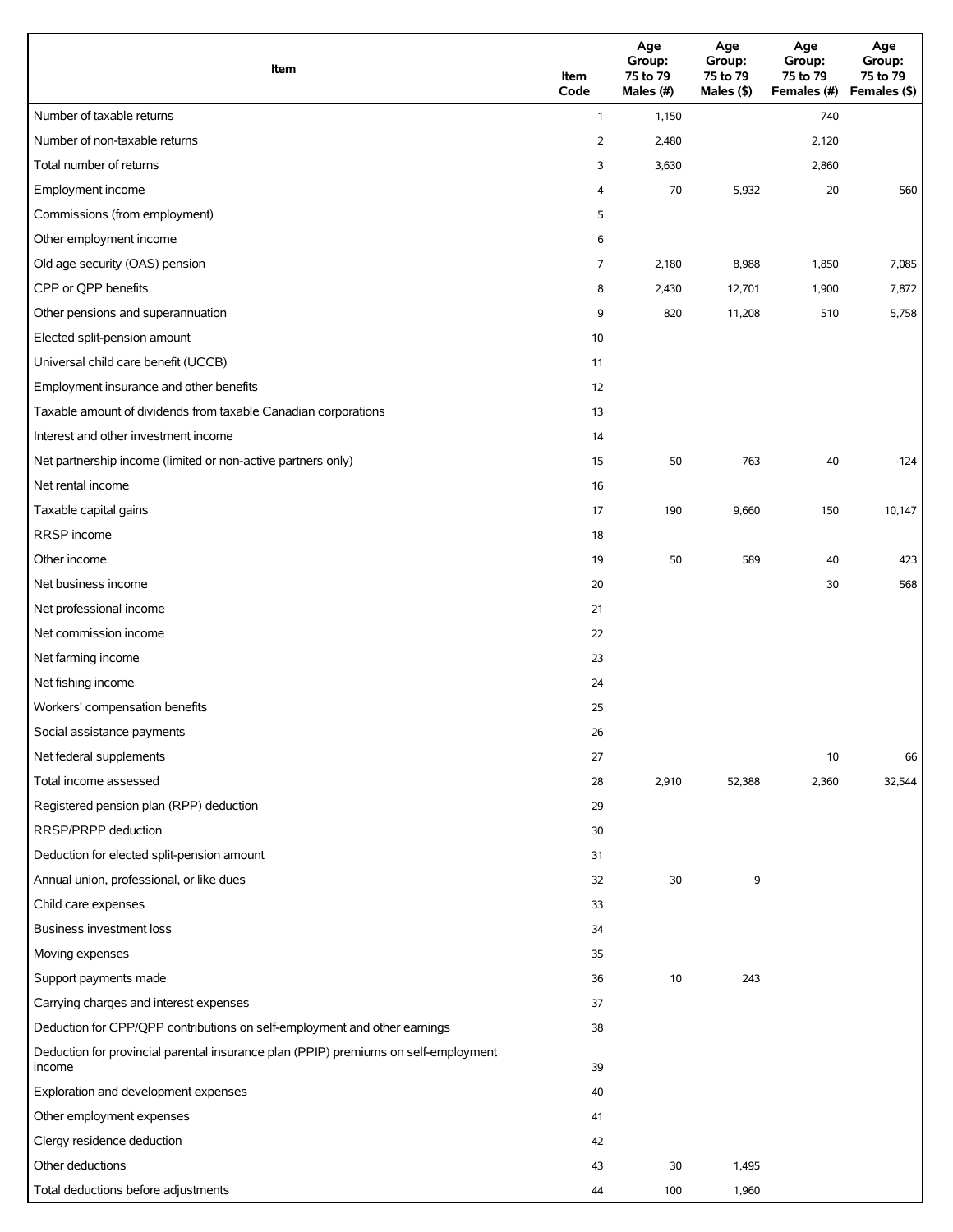| Item                                                                | <b>Item Code</b> | 75 to 79<br>Males (#) | 75 to 79<br>Males (\$) | Age Group: Age Group: Age Group:<br>75 to 79<br>Females (#) | Age Group:<br>75 to 79<br>Females (\$) |
|---------------------------------------------------------------------|------------------|-----------------------|------------------------|-------------------------------------------------------------|----------------------------------------|
| Social benefits repayment                                           | 45               |                       |                        |                                                             |                                        |
| Net income                                                          | 46               | 2,840                 | 51,459                 | 2,320                                                       | 32,541                                 |
| Canadian Forces personnel and police deduction                      | 47               |                       |                        |                                                             |                                        |
| Security options deductions                                         | 48               |                       |                        |                                                             |                                        |
| Other payments deduction                                            | 49               |                       |                        | 10                                                          | 66                                     |
| Non-capital losses of other years                                   | 50               |                       |                        |                                                             |                                        |
| Net capital losses of other years                                   | 51               | 10                    | 37                     |                                                             |                                        |
| Capital gains deduction                                             | 52               |                       |                        |                                                             |                                        |
| Northern residents deductions                                       | 53               |                       |                        |                                                             |                                        |
| Additional deductions                                               | 54               | 1,430                 | 11,790                 | 1,210                                                       | 7,738                                  |
| Farming/fishing losses of prior years                               | 55               |                       |                        |                                                             |                                        |
| Total deductions from net income                                    | 56               | 1,450                 | 12,205                 | 1,230                                                       | 7,842                                  |
| Taxable income assessed                                             | 57               | 2,010                 | 39,422                 | 1,530                                                       | 24,800                                 |
| Basic personal amount                                               | 58               | 2,550                 | 29,235                 | 2,150                                                       | 24,612                                 |
| Age amount                                                          | 59               | 2,540                 | 17,504                 | 2,140                                                       | 14,982                                 |
| Spouse or common-law partner amount                                 | 60               | 510                   | 4,110                  | 80                                                          | 559                                    |
| Amount for an eligible dependant                                    | 61               |                       |                        |                                                             |                                        |
| Family caregiver amount for children under 18 years of age          | 62               |                       |                        |                                                             |                                        |
| Amount for infirm dependants age 18 or older                        | 63               |                       |                        |                                                             |                                        |
| CPP or QPP contributions through employment                         | 64               |                       |                        |                                                             |                                        |
| CPP or QPP contributions on self-employment and other earnings      | 65               |                       |                        |                                                             |                                        |
| Employment insurance premiums                                       | 66               |                       |                        |                                                             |                                        |
| PPIP premiums paid                                                  | 67               |                       |                        |                                                             |                                        |
| PPIP premiums payable on employment income                          | 68               |                       |                        |                                                             |                                        |
| PPIP premiums payable on self-employment income                     | 69               |                       |                        |                                                             |                                        |
| Volunteer firefighters' amount/search and rescue volunteers' amount | 70               |                       |                        |                                                             |                                        |
| Canada employment amount                                            | 71               | 50                    | 20                     | 10                                                          | $\overline{7}$                         |
| Public transit amount                                               | 72               |                       |                        |                                                             |                                        |
| Children's arts amount                                              | 73               |                       |                        |                                                             |                                        |
| Home accessibility expenses                                         | 74               |                       |                        |                                                             |                                        |
| Home buyers' amount                                                 | 75               |                       |                        |                                                             |                                        |
| Pension income amount                                               | 76               | 830                   | 1,519                  | 510                                                         | 941                                    |
| Caregiver amount                                                    | 77               |                       |                        |                                                             |                                        |
| Disability amount                                                   | 78               | 20                    | 150                    | 20                                                          | 128                                    |
| Disability amount transferred from a dependant                      | 79               |                       |                        |                                                             |                                        |
| Interest paid on student loans                                      | 80               |                       |                        |                                                             |                                        |
| Tuition, education, and textbook amounts                            | 81               |                       |                        |                                                             |                                        |
| Tuition, education, and textbook amounts transferred from a child   | 82               |                       |                        |                                                             |                                        |
| Amounts transferred from spouse or common-law partner               | 83               | 270                   | 1,822                  | 110                                                         | 630                                    |
| Medical expenses                                                    | 84               | 100                   | 473                    |                                                             |                                        |
| Total tax credits on personal amounts                               | 85               | 2,570                 | 8,235                  | 2,150                                                       | 6,332                                  |
| Allowable charitable donations and government gifts                 | 86               | 40                    | 57                     |                                                             |                                        |
| Eligible cultural and ecological gifts                              | 87               |                       |                        |                                                             |                                        |
| Total tax credit on donations and gifts                             | 88               | 40                    | 20                     |                                                             |                                        |
| Total federal non-refundable tax credits                            | 89               | 2,580                 | 8,255                  | 2,160                                                       | 6,355                                  |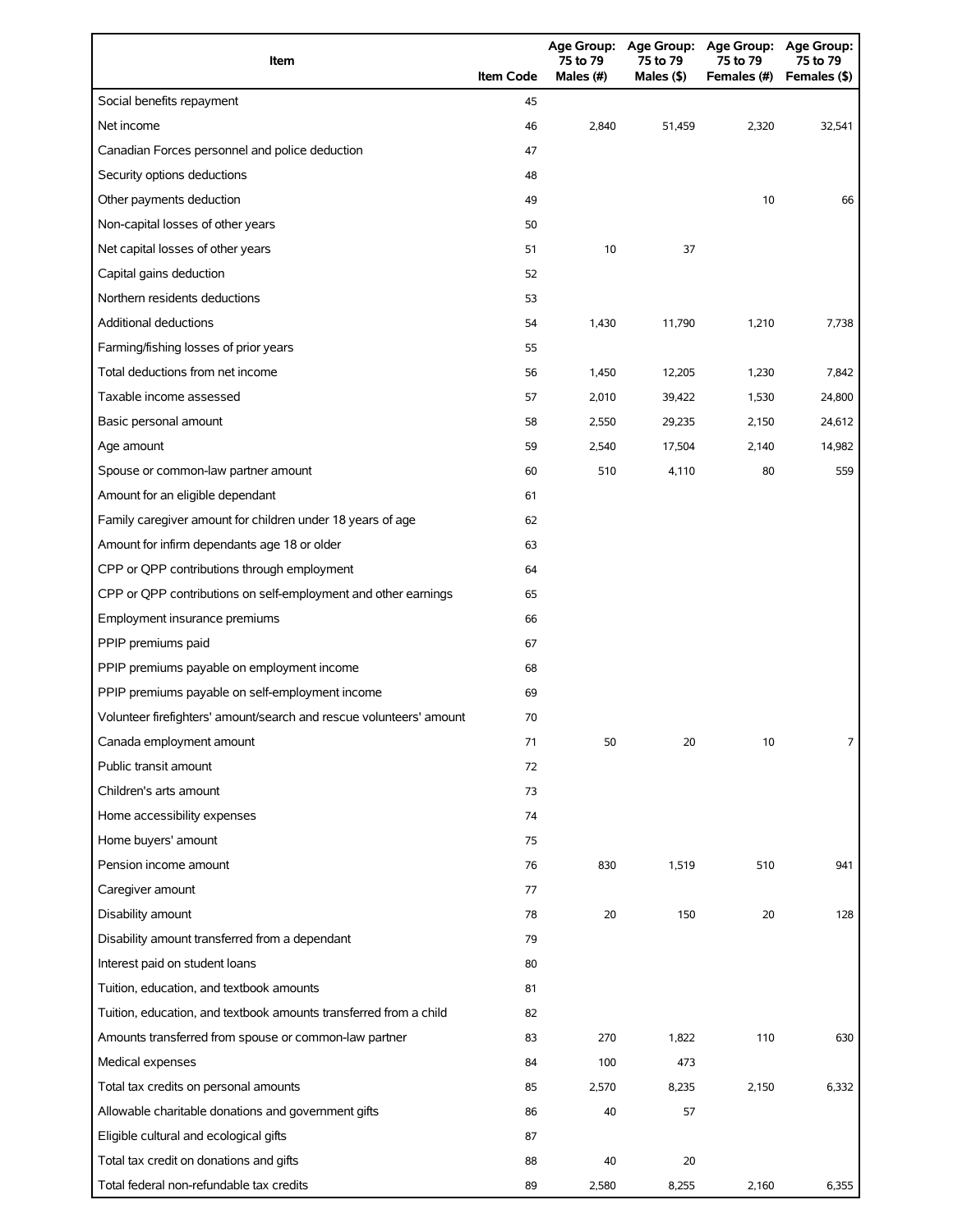| Item                                                        | <b>Item Code</b> | 75 to 79<br>Males (#) | Age Group: Age Group:<br>75 to 79<br>Males $($ \$ $)$ | <b>Age Group:</b><br>75 to 79<br>Females (#) | Age Group:<br>75 to 79<br>Females (\$) |
|-------------------------------------------------------------|------------------|-----------------------|-------------------------------------------------------|----------------------------------------------|----------------------------------------|
| Federal dividend tax credit                                 | 90               |                       |                                                       |                                              |                                        |
| Minimum tax carryover                                       | 91               |                       |                                                       |                                              |                                        |
| Basic federal tax                                           | 92               | 1,150                 | 5,977                                                 | 740                                          | 4,015                                  |
| Federal foreign tax credit                                  | 93               |                       |                                                       |                                              |                                        |
| Federal political contribution tax credit                   | 94               |                       |                                                       |                                              |                                        |
| Investment tax credit                                       | 95               |                       |                                                       |                                              |                                        |
| Labour-sponsored funds tax credit (federally registered)    | 96               |                       |                                                       |                                              |                                        |
| Labour-sponsored funds tax credit (provincially registered) | 97               |                       |                                                       |                                              |                                        |
| Alternative minimum tax payable                             | 98               |                       |                                                       |                                              |                                        |
| Net federal tax                                             | 99               | 1.150                 | 6.517                                                 | 740                                          | 4,763                                  |
| CPP contributions on self-employment                        | 100              |                       |                                                       |                                              |                                        |
| Social Benefits repayment                                   | 101              |                       |                                                       |                                              |                                        |
| Working income tax benefit (WITB)                           | 102              |                       |                                                       |                                              |                                        |
| Children's fitness tax credit                               | 103              |                       |                                                       |                                              |                                        |
| Eligible educator school supply tax credit                  | 104              |                       |                                                       |                                              |                                        |
| Net provincial or territorial tax                           | 105              | 80                    | 699                                                   |                                              |                                        |
| Total tax payable                                           | 106              | 1,150                 | 7,216                                                 | 740                                          | 4,806                                  |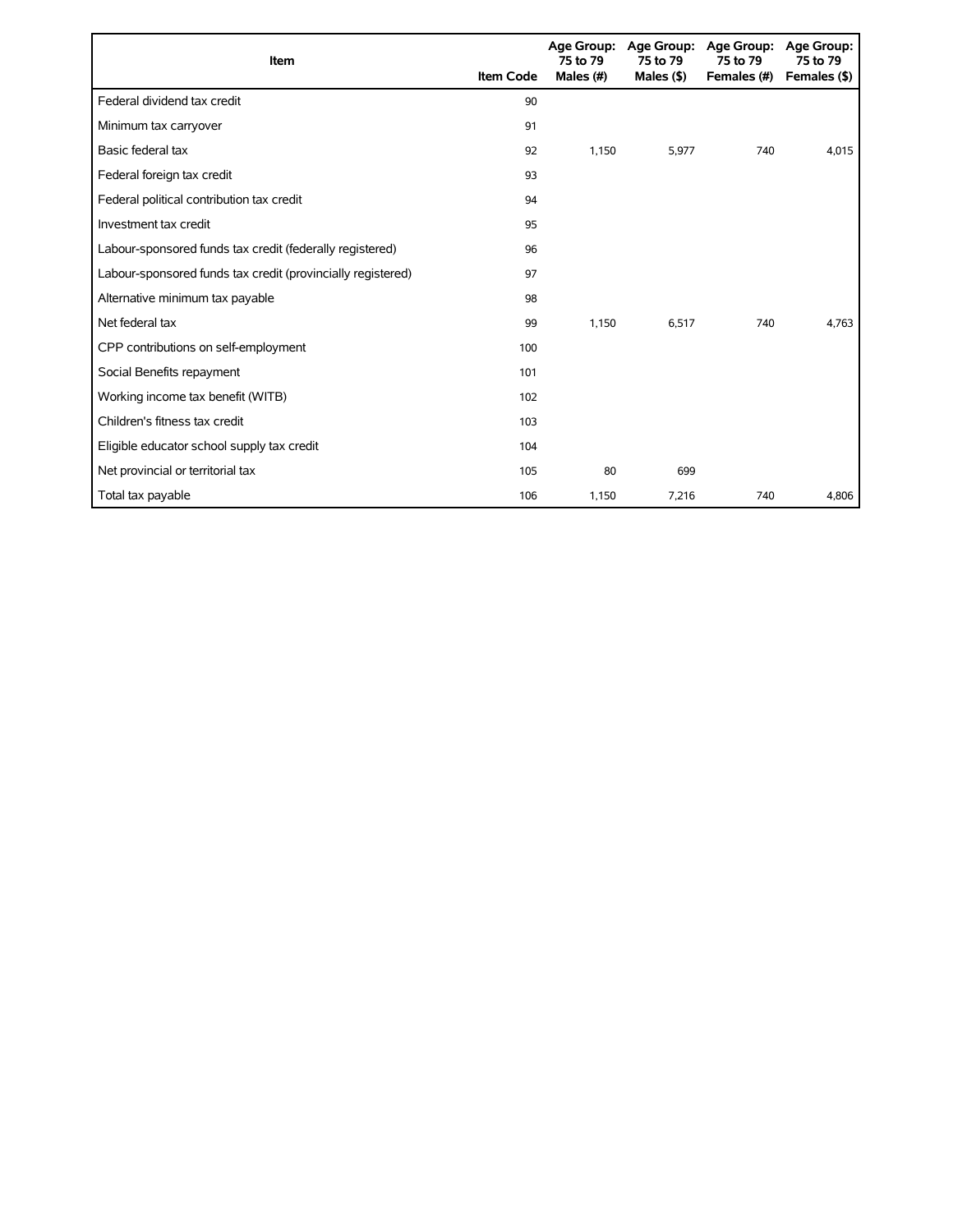| Item                                                                                | Item<br>Code   | Age<br>Group:<br>80 and<br>over Males<br>(# ) | Age<br>Group:<br>80 and<br>over Males<br>(5) | Age<br>Group:<br>80 and<br>over<br>Females (#) | Age<br>Group:<br>80 and<br>over<br>Females (\$) |
|-------------------------------------------------------------------------------------|----------------|-----------------------------------------------|----------------------------------------------|------------------------------------------------|-------------------------------------------------|
| Number of taxable returns                                                           | $\mathbf{1}$   | 1,360                                         |                                              | 1,120                                          |                                                 |
| Number of non-taxable returns                                                       | $\overline{2}$ | 3,020                                         |                                              | 2,880                                          |                                                 |
| Total number of returns                                                             | 3              | 4,380                                         |                                              | 4,000                                          |                                                 |
| Employment income                                                                   | 4              | 30                                            | 2,554                                        |                                                |                                                 |
| Commissions (from employment)                                                       | 5              |                                               |                                              |                                                |                                                 |
| Other employment income                                                             | 6              | 80                                            | 250                                          |                                                |                                                 |
| Old age security (OAS) pension                                                      | 7              | 2,900                                         | 12,896                                       | 2,720                                          | 11,993                                          |
| CPP or QPP benefits                                                                 | 8              | 2,860                                         | 17,409                                       | 2,570                                          | 13,609                                          |
| Other pensions and superannuation                                                   | 9              | 1,030                                         | 11,408                                       | 780                                            | 6,828                                           |
| Elected split-pension amount                                                        | 10             |                                               |                                              |                                                |                                                 |
| Universal child care benefit (UCCB)                                                 | 11             |                                               |                                              |                                                |                                                 |
| Employment insurance and other benefits                                             | 12             |                                               |                                              |                                                |                                                 |
| Taxable amount of dividends from taxable Canadian corporations                      | 13             |                                               |                                              |                                                |                                                 |
| Interest and other investment income                                                | 14             |                                               |                                              |                                                |                                                 |
| Net partnership income (limited or non-active partners only)                        | 15             | 40                                            | 59                                           |                                                |                                                 |
| Net rental income                                                                   | 16             |                                               |                                              |                                                |                                                 |
| Taxable capital gains                                                               | 17             | 210                                           | 45,717                                       | 200                                            | 18,576                                          |
| RRSP income                                                                         | 18             | 60                                            | 303                                          | 60                                             | 263                                             |
| Other income                                                                        | 19             | 60                                            | 464                                          |                                                |                                                 |
| Net business income                                                                 | 20             |                                               |                                              |                                                |                                                 |
| Net professional income                                                             | 21             |                                               |                                              |                                                |                                                 |
| Net commission income                                                               | 22             |                                               |                                              |                                                |                                                 |
| Net farming income                                                                  | 23             |                                               |                                              | 10                                             | 290                                             |
| Net fishing income                                                                  | 24             |                                               |                                              |                                                |                                                 |
| Workers' compensation benefits                                                      | 25             |                                               |                                              |                                                |                                                 |
| Social assistance payments                                                          | 26             |                                               |                                              |                                                |                                                 |
| Net federal supplements                                                             | 27             |                                               |                                              | 10                                             | 71                                              |
| Total income assessed                                                               | 28             | 3,550                                         | 91,717                                       | 3,340                                          | 54,100                                          |
| Registered pension plan (RPP) deduction                                             | 29             |                                               |                                              |                                                |                                                 |
| RRSP/PRPP deduction                                                                 | 30             |                                               |                                              |                                                |                                                 |
| Deduction for elected split-pension amount                                          | 31             |                                               |                                              |                                                |                                                 |
| Annual union, professional, or like dues                                            | 32             |                                               |                                              |                                                |                                                 |
| Child care expenses                                                                 | 33             |                                               |                                              |                                                |                                                 |
| Business investment loss                                                            | 34             |                                               |                                              |                                                |                                                 |
| Moving expenses                                                                     | 35             |                                               |                                              |                                                |                                                 |
| Support payments made                                                               | 36             | 20                                            | 189                                          |                                                |                                                 |
| Carrying charges and interest expenses                                              | 37             |                                               |                                              |                                                |                                                 |
| Deduction for CPP/QPP contributions on self-employment and other earnings           | 38             |                                               |                                              |                                                |                                                 |
| Deduction for provincial parental insurance plan (PPIP) premiums on self-employment |                |                                               |                                              |                                                |                                                 |
| income                                                                              | 39             |                                               |                                              |                                                |                                                 |
| Exploration and development expenses                                                | 40             |                                               |                                              |                                                |                                                 |
| Other employment expenses                                                           | 41             |                                               |                                              |                                                |                                                 |
| Clergy residence deduction                                                          | 42             |                                               |                                              |                                                |                                                 |
| Other deductions                                                                    | 43             | 30                                            | 356                                          | 20                                             | 86                                              |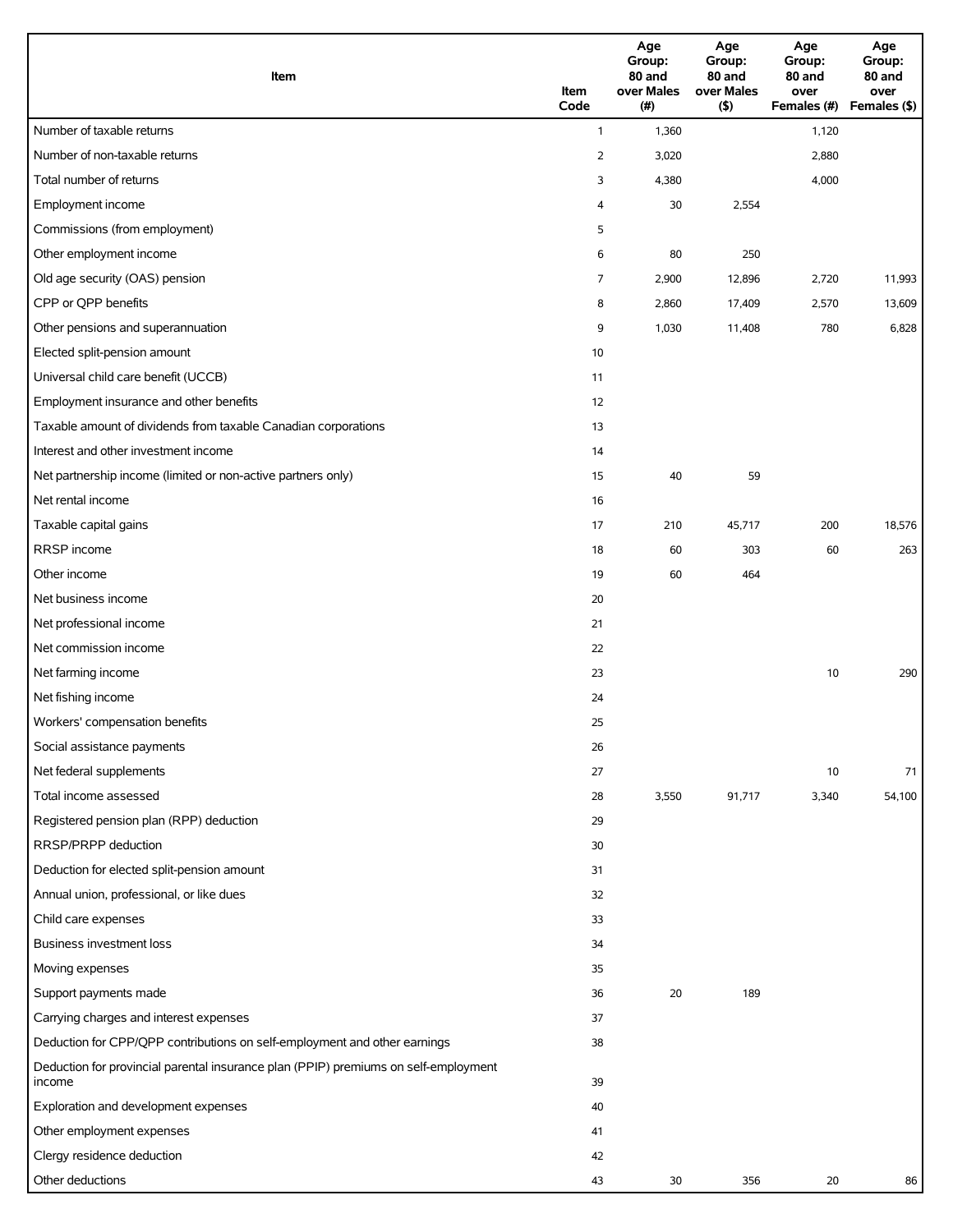| Item                                                                |                  | 80 and<br>over Males | 80 and<br>over Males | Age Group: Age Group: Age Group: Age Group:<br>80 and<br>over | 80 and<br>over |
|---------------------------------------------------------------------|------------------|----------------------|----------------------|---------------------------------------------------------------|----------------|
|                                                                     | <b>Item Code</b> | (#)                  | $($ \$)              | Females (#)                                                   | Females (\$)   |
| Total deductions before adjustments                                 | 44               |                      |                      |                                                               |                |
| Social benefits repayment                                           | 45               |                      |                      |                                                               |                |
| Net income                                                          | 46               | 3,490                | 92,195               | 3,310                                                         | 54,359         |
| Canadian Forces personnel and police deduction                      | 47               |                      |                      |                                                               |                |
| Security options deductions                                         | 48               |                      |                      |                                                               |                |
| Other payments deduction                                            | 49               |                      |                      | 10                                                            | 74             |
| Non-capital losses of other years                                   | 50               |                      |                      |                                                               |                |
| Net capital losses of other years                                   | 51               |                      |                      |                                                               |                |
| Capital gains deduction                                             | 52               |                      |                      |                                                               |                |
| Northern residents deductions                                       | 53               |                      |                      |                                                               |                |
| Additional deductions                                               | 54               | 1,850                | 16,088               | 1,680                                                         | 13,378         |
| Farming/fishing losses of prior years                               | 55               |                      |                      |                                                               |                |
| Total deductions from net income                                    | 56               | 1,870                | 16,449               | 1,690                                                         | 13,489         |
| Taxable income assessed                                             | 57               | 2,550                | 76,333               | 2,250                                                         | 41,015         |
| Basic personal amount                                               | 58               | 3,210                | 36,797               | 3,090                                                         | 35,474         |
| Age amount                                                          | 59               | 3,190                | 22,272               | 3,080                                                         | 21,714         |
| Spouse or common-law partner amount                                 | 60               | 530                  | 3,916                |                                                               |                |
| Amount for an eligible dependant                                    | 61               |                      |                      |                                                               |                |
| Family caregiver amount for children under 18 years of age          | 62               |                      |                      |                                                               |                |
| Amount for infirm dependants age 18 or older                        | 63               |                      |                      |                                                               |                |
| CPP or QPP contributions through employment                         | 64               |                      |                      |                                                               |                |
| CPP or QPP contributions on self-employment and other earnings      | 65               |                      |                      |                                                               |                |
| Employment insurance premiums                                       | 66               |                      |                      |                                                               |                |
| PPIP premiums paid                                                  | 67               |                      |                      |                                                               |                |
| PPIP premiums payable on employment income                          | 68               |                      |                      |                                                               |                |
| PPIP premiums payable on self-employment income                     | 69               |                      |                      |                                                               |                |
| Volunteer firefighters' amount/search and rescue volunteers' amount | 70               |                      |                      |                                                               |                |
| Canada employment amount                                            | 71               | 60                   | 18                   | 20                                                            | 6              |
| Public transit amount                                               | 72               |                      |                      |                                                               |                |
| Children's arts amount                                              | 73               |                      |                      |                                                               |                |
| Home accessibility expenses                                         | 74               |                      |                      |                                                               |                |
| Home buyers' amount                                                 | 75               |                      |                      |                                                               |                |
| Pension income amount                                               | 76               | 1,040                | 1,877                | 800                                                           | 1,416          |
| Caregiver amount                                                    | 77               |                      |                      |                                                               |                |
| Disability amount                                                   | 78               | 40                   | 288                  | 40                                                            | 344            |
| Disability amount transferred from a dependant                      | 79               |                      |                      |                                                               |                |
| Interest paid on student loans                                      | 80               |                      |                      |                                                               |                |
| Tuition, education, and textbook amounts                            | 81               |                      |                      |                                                               |                |
| Tuition, education, and textbook amounts transferred from a child   | 82               |                      |                      |                                                               |                |
| Amounts transferred from spouse or common-law partner               | 83               | 330                  | 2,266                | 100                                                           | 566            |
| Medical expenses                                                    | 84               | 110                  | 617                  | 80                                                            | 622            |
|                                                                     |                  |                      |                      |                                                               |                |
| Total tax credits on personal amounts                               | 85               | 3,220                | 10,212               | 3,100                                                         | 9,075          |
| Allowable charitable donations and government gifts                 | 86               | 30                   | 119                  | 30                                                            | 112            |
| Eligible cultural and ecological gifts                              | 87               |                      |                      |                                                               |                |